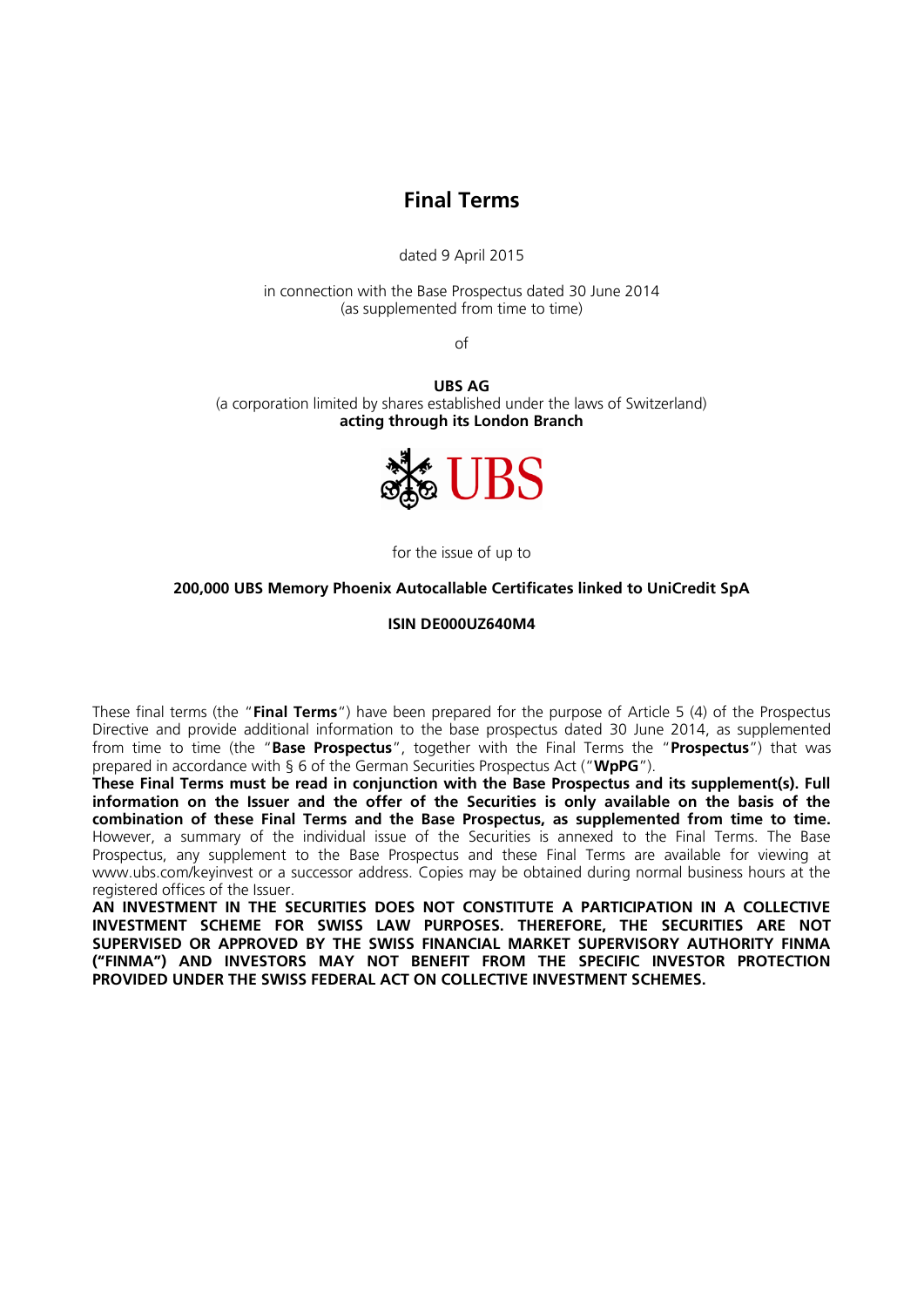| $\mathbf{L}$<br>$\mathbb{L}$                       |                                                                                          |     |
|----------------------------------------------------|------------------------------------------------------------------------------------------|-----|
| $\mathbf{L}$<br>$\parallel$ .<br>III.<br>IV.<br>V. | Any interests, including conflicting ones, of natural and legal persons involved that is |     |
| VI.<br>VII.<br>VIII.                               |                                                                                          |     |
|                                                    |                                                                                          |     |
|                                                    |                                                                                          |     |
|                                                    |                                                                                          | .25 |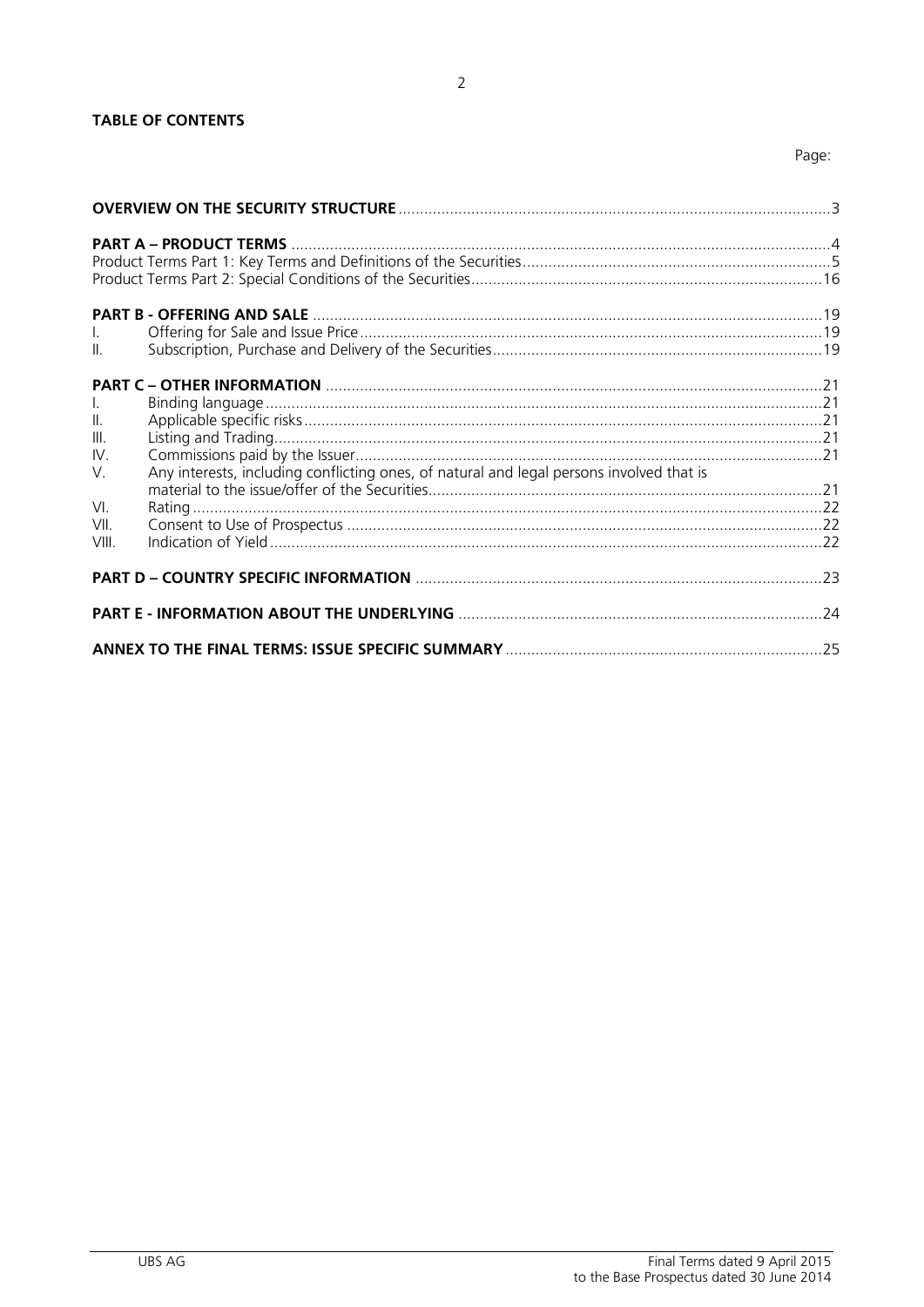#### **OVERVIEW ON THE SECURITY STRUCTURE**

UBS Memory Phoenix Autocallable Certificates allow investors to participate in the positive development of the Underlying. Conversely, investors in UBS Memory Phoenix Autocallable Certificates also participate in the negative development of the Underlying.

#### **(A) Payment at Maturity of the UBS Memory Phoenix Autocallable Certificates / Early Redemption**

On each Observation Date prior to the Valuation Date, as specified in the Product Terms, a check will be performed as to whether the Price of the Underlying on such date is equal to or higher than the Express Level, as specified in the Product Terms. If the Price of the Underlying on such date is **equal to or higher than the Express Level, the UBS Memory Phoenix Autocallable Certificates will expire early on such Observation Date and the Securityholder is entitled to receive the Nominal Amount.** 

If the UBS Memory Phoenix Autocallable Certificates did not expire early on any of the previous Observation Dates, the Securityholder has the following Security Right:

- (a) If the Settlement Price of the Underlying, as specified in the Product Terms, is **equal to or higher than the Express Level**, the Securityholder is entitled to receive the Nominal Amount.
- (b) If the Settlement Price of the Underlying, as specified in the Product Terms, is **equal to or higher than the Barrier**, **but at the same time lower than the Express Level**, the Securityholder is entitled to receive the Nominal Amount.
- (c) If the Settlement Price of the Underlying, as specified in the Product Terms, is **lower than the Barrier**, the Securityholder is entitled to receive on the Maturity Date a Redemption Amount in the Redemption Currency, the amount of which depends on the Settlement Price of the Underlying, as specified in the Product Terms. The Redemption Amount is calculated by multiplying the Nominal Amount with the relevant performance of the Underlying.

### **(B) Payment of Coupon**

In addition, and as specified in the Product Terms, the Securityholder is during the term of the UBS Memory Phoenix Autocallable Certificates entitled to receive payment of a Coupon:

The Securityholder is, provided that the Securities did not expire early on any of the previous Observation Dates, entitled to receive in relation to each Observation Date $_{0}$  payment of the relevant Coupon in the Redemption Currency **provided** that the Price of the Underlying on an Observation Date is equal to or higher than the Barrier, all as specified in the Product Terms. If the Price of the Underlying on this Observation Date is **below the Barrier**, all as specified in the Product Terms, the Securityholder will, subject to the following, not receive payment of the Coupon in relation to the relevant Observation Date $_{(i)}$ .

**If, however**, the Price of the Underlying on a succeeding Observation Date is **equal to or higher than the Barrier**, all as specified in the Product Terms, the Securityholder will receive payment of the Coupon in relation to the Observation Date(i) and any preceding Observation Dates for which a Coupon has not been paid. **For the avoidance of doubt**: For each Observation Date the Coupon shall be paid only once.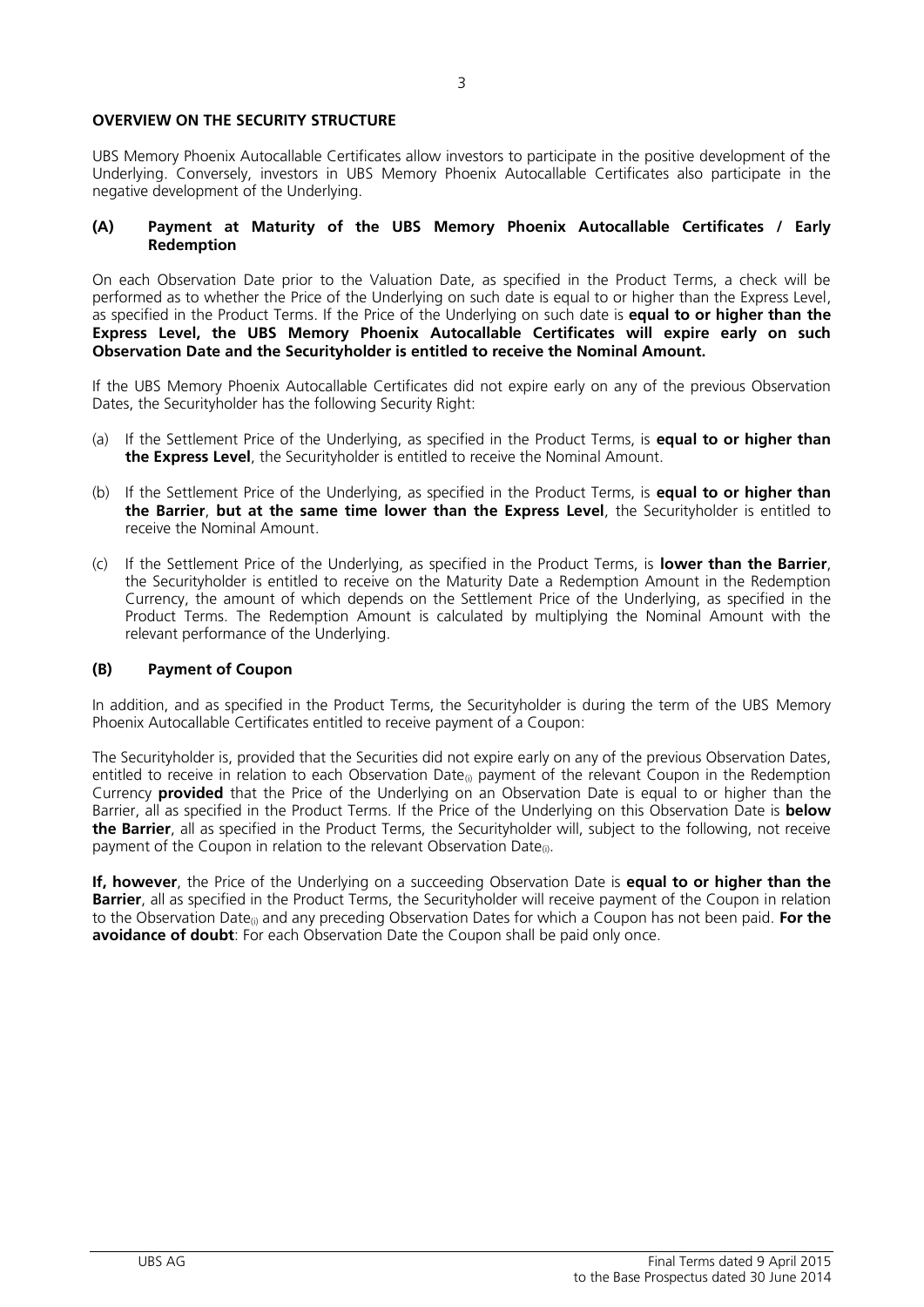#### **PART A – PRODUCT TERMS**

Die folgenden "**Produktbedingungen**" der Wertpapiere vervollständigen und konkretisieren für<br>die vieweiligen Wertpapiere die Allgemeinen jeweiligen Wertpapiere die Allgemeinen Bedingungen für die Zwecke dieser Wertpapiere. Eine für die spezifische Emission vervollständigte und konkretisierte Fassung dieser Produktbedingungen ist in den maßgeblichen Endgültigen Bedingungen enthalten und ist gemeinsam mit den Allgemeinen Conditions. Bedingungen zu lesen.

Die Produktbedingungen sind gegliedert in The Product Terms are composed of

#### **Teil 1: Ausstattungsmerkmale und Definitionen der Wertpapiere**

#### **Teil 2: Besondere Wertpapierbedingungen Part 2: Special Conditions of the Securities**

Die Produktbedingungen und die Allgemeinen Bedingungen bilden zusammen die "**Bedingungen**" der jeweiligen Wertpapiere.

The following "**Product Terms**" of the Securities shall, for the relevant Securities, complete and put in concrete terms the General Conditions for the purposes of such Securities. A version of these Product Terms as completed and put in concrete terms for the specific issue will be contained in the applicable Final Terms and must be read in conjunction with the General

#### **Part 1: Key Terms and Definitions of the Securities**

Product Terms and General Conditions together constitute the "**Conditions**" of the relevant Securities.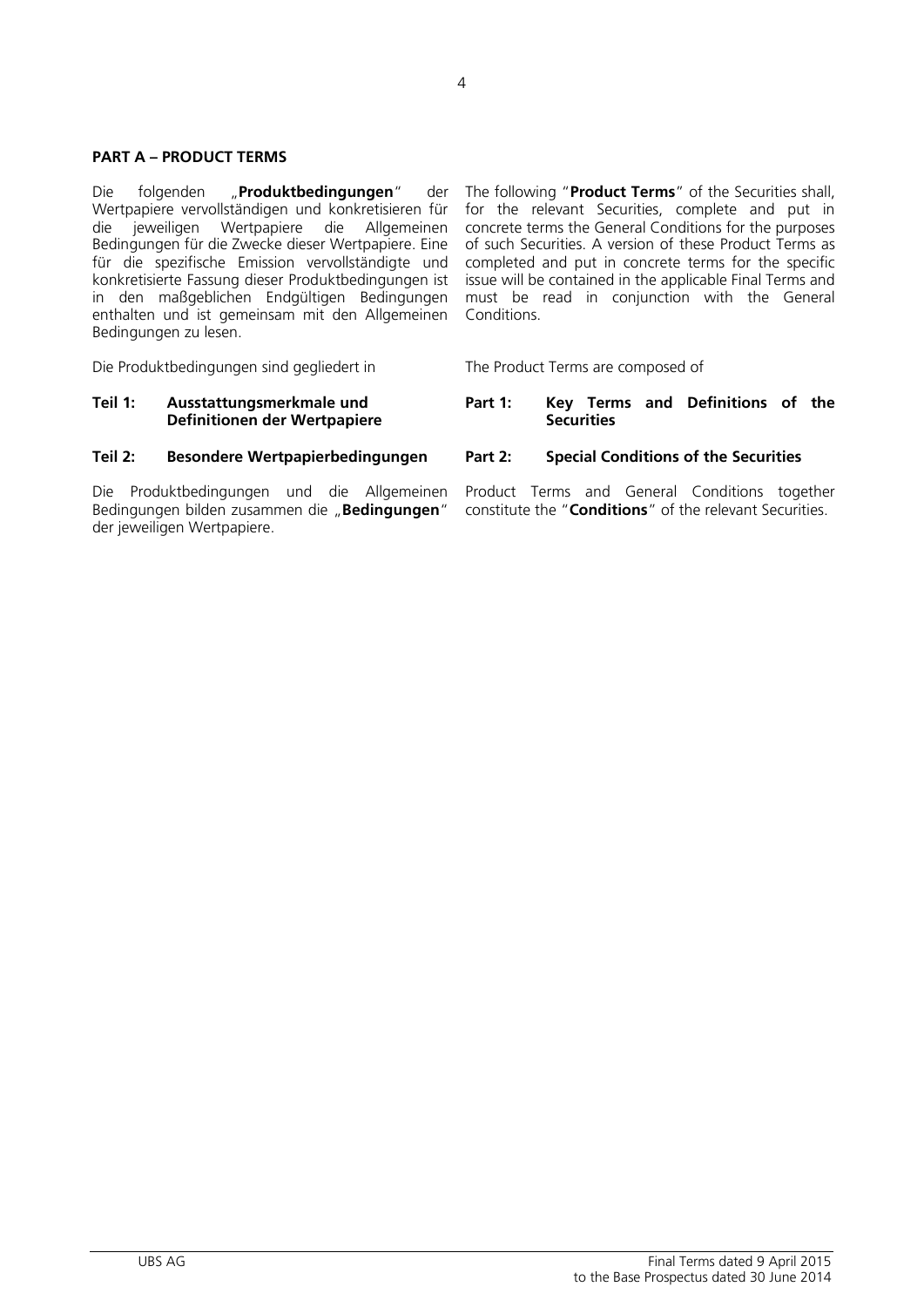#### **Produktbedingungen Teil 1: Ausstattungsmerkmale und Definitionen der Wertpapiere Product Terms Part 1: Key Terms and Definitions of the Securities**

Die Wertpapiere weisen folgende Definitionen bzw., vorbehaltlich einer Anpassung in Übereinstimmung mit den Bedingungen der Wertpapiere, folgende Ausstattungsmerkmale, jeweils in alphabetischer Reihenfolge (bezogen auf die deutsche Sprachfassung) dargestellt, auf. Diese Übersicht stellt keine vollständige Beschreibung der Wertpapiere dar, unterliegt den Bedingungen der Wertpapiere und ist in Verbindung mit diesen zu lesen. Die nachfolgende Verwendung des Symbols "\*" in den Ausstattungsmerkmalen und Definitionen der Wertpapiere gibt an, dass die entsprechende Festlegung von der Berechnungsstelle bzw. der Emittentin getroffen und danach unverzüglich gemäß den jeweiligen rechtlichen Anforderungen der maßgeblichen Rechtsordnung bekannt gemacht wird. /

*The Securities use the following definitions and have, subject to an adjustment according to the Conditions of the Securities, the following key terms, both as described below in alphabetical order (in relation to the German language version). The following does not represent a comprehensive description of the Securities, and is subject to and should be read in conjunction with the Conditions of the Securities. The following use of the symbol " \*" in the Key Terms and Definitions of the Securities indicates that the relevant determination will be made by the Calculation Agent or the Issuer, as the case may be, and will be published without undue delay thereafter in accordance with the applicable legal requirements of the relevant jurisdiction.*

| Α.                                       |                                                                                                                                                                                                                                                                           |
|------------------------------------------|---------------------------------------------------------------------------------------------------------------------------------------------------------------------------------------------------------------------------------------------------------------------------|
| Abrechnungskurs / Settlement<br>Price:   | Der Abrechnungskurs des Basiswerts entspricht dem Kurs des Basiswerts<br>an dem Bewertungstag zur Bewertungszeit. /                                                                                                                                                       |
|                                          | The Settlement Price of the Underlying equals the Price of the<br>Underlying on the Valuation Date at the Valuation Time.                                                                                                                                                 |
| Abwicklungszyklus / Settlement<br>Cycle: | Der Abwicklungszyklus entspricht derjenigen Anzahl von Geschäftstagen<br>nach einem Geschäftsabschluss über den<br><b>Basiswert</b><br>an<br>der<br>Maßgeblichen Börse, innerhalb derer die Abwicklung nach den Regeln<br>der Maßgeblichen Börse üblicherweise erfolgt. / |
|                                          | The Settlement Cycle means the number of business days following a<br>trade in the Underlying on the Relevant Exchange in which settlement<br>will customarily occur according to the rules of the Relevant Exchange.                                                     |
| Anwendbares Recht / Governing<br>Law:    | Deutschem Recht unterliegende Wertpapiere. Sämtliche Bezugnahmen<br>in diesen Bedingungen auf billiges Ermessen sind als Bezugnahme auf<br>billiges Ermessen im Sinne von § 315 BGB bzw. §§ 315, 317 BGB zu<br>lesen. /                                                   |
|                                          | German law governed Securities. Any reference to reasonable discretion<br>in the Conditions shall be construed as references to reasonable<br>discretion in accordance with $\S 315$ BGB or $\S 5$ 315, 317 BGB, as the<br>case may be.                                   |
| Ausgabetag / Issue Date:                 | Der Ausgabetag bezeichnet den 21. Mai 2015.                                                                                                                                                                                                                               |
|                                          | Bei Verkürzung oder Verlängerung der Zeichnungsfrist kann sich der<br>Ausgabetag entsprechend verschieben. /                                                                                                                                                              |
|                                          | The Issue Date means 21 May 2015.                                                                                                                                                                                                                                         |
|                                          | In case of abbreviation or extension of the Subscription Period the Issue<br>Date may be changed accordingly.                                                                                                                                                             |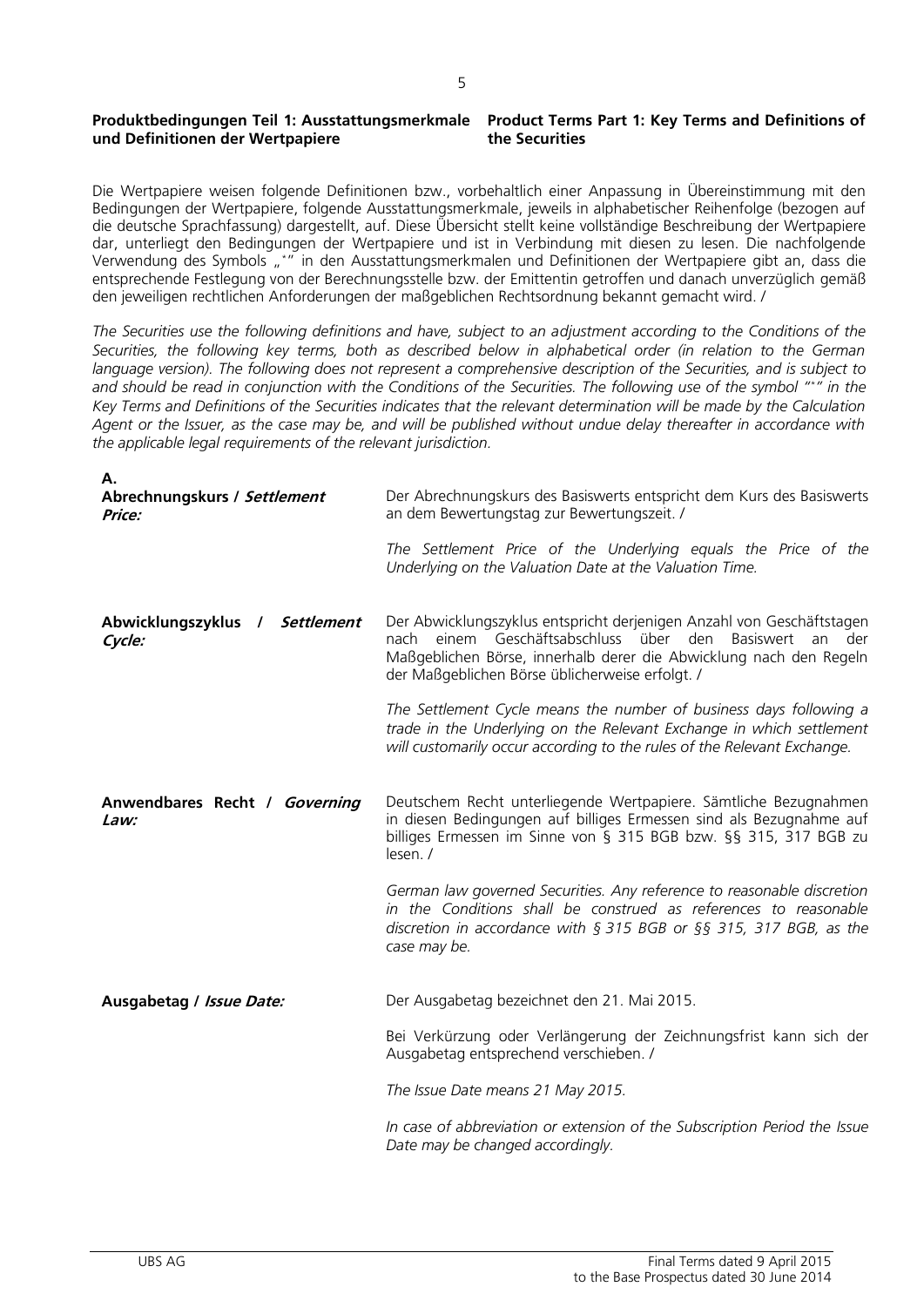| Auszahlungswährung /                                                     | Die Auszahlungswährung entspricht Euro ("EUR"). /                                                                                                                                                                          |
|--------------------------------------------------------------------------|----------------------------------------------------------------------------------------------------------------------------------------------------------------------------------------------------------------------------|
| <b>Redemption Currency:</b>                                              | The Redemption Currency means Euro ("EUR").                                                                                                                                                                                |
| В.                                                                       |                                                                                                                                                                                                                            |
| Bankgeschäftstag / Banking Day:                                          | Der Bankgeschäftstag steht für jeden Tag, an dem das Trans-European<br>Automated Real-time Gross settlement Express Transfer System<br>("TARGET2") geöffnet ist und das Clearingsystem Wertpapiergeschäfte<br>abwickelt. / |
|                                                                          | The Banking Day means each day on which the Trans-European<br>Automated Real-time Gross settlement Express Transfer System<br>("TARGET2") is open and the Clearing System settles securities dealings.                     |
| <b>Barriere / Barrier:</b>                                               | Die Barriere des Basiswerts entspricht 70 % des Referenz-Levels.                                                                                                                                                           |
|                                                                          | Die Barriere des Basiswerts wird am Festlegungstag zur Festlegungszeit<br>festgelegt.*/                                                                                                                                    |
|                                                                          | The Barrier of the Underlying equals 70 % of the Reference Level.                                                                                                                                                          |
|                                                                          | The Barrier of the Underlying will be fixed on the Fixing Date at the<br>Fixing Time.*                                                                                                                                     |
| Basiswährung / Underlying                                                | Die Basiswährung entspricht dem Euro ("EUR"). /                                                                                                                                                                            |
| Currency:                                                                | The Underlying Currency means Euro ("EUR").                                                                                                                                                                                |
| <b>Basiswert / Underlying:</b>                                           | Basiswert<br>entspricht<br>Aktie<br>UniCredit<br>Der<br>der<br>der<br>SpA<br>(ISIN IT0004781412).                                                                                                                          |
|                                                                          | Der Basiswert wird ausgedrückt in der Basiswährung. /                                                                                                                                                                      |
|                                                                          | The Underlying equals the share of UniCredit SpA (ISIN IT0004781412).                                                                                                                                                      |
|                                                                          | The Underlying is expressed in the Underlying Currency.                                                                                                                                                                    |
| <b>Basiswert-Berechnungstag /</b><br><b>Underlying Calculation Date:</b> | Der Basiswert-Berechnungstag bezeichnet jeden Tag, an dem die<br>Maßgebliche Börse für den Handel geöffnet ist und der Kurs des<br>Basiswerts in Übereinstimmung mit den maßgeblichen Regeln bestimmt<br>wird. /           |
|                                                                          | The Underlying Calculation Date means each day, on which the Relevant<br>Exchange is open for trading and the Price of the Underlying is<br>determined in accordance with the relevant rules.                              |
| Beginn des öffentlichen Angebots                                         | 9. April 2015 in Italien /                                                                                                                                                                                                 |
| der Wertpapiere / Start of the<br>public offer of the Securities:        | 9 April 2015 in Italy                                                                                                                                                                                                      |
| <b>Beobachtungstag / Observation</b><br>Date:                            | Der Beobachtungstag <sub>(i=1)</sub> steht für den 19. November 2015,<br>der Beobachtungstag <sub>(i=2)</sub> steht für den 19. Mai 2016,<br>der Beobachtungstag <sub>(i=3)</sub> steht für den 21. November 2016,         |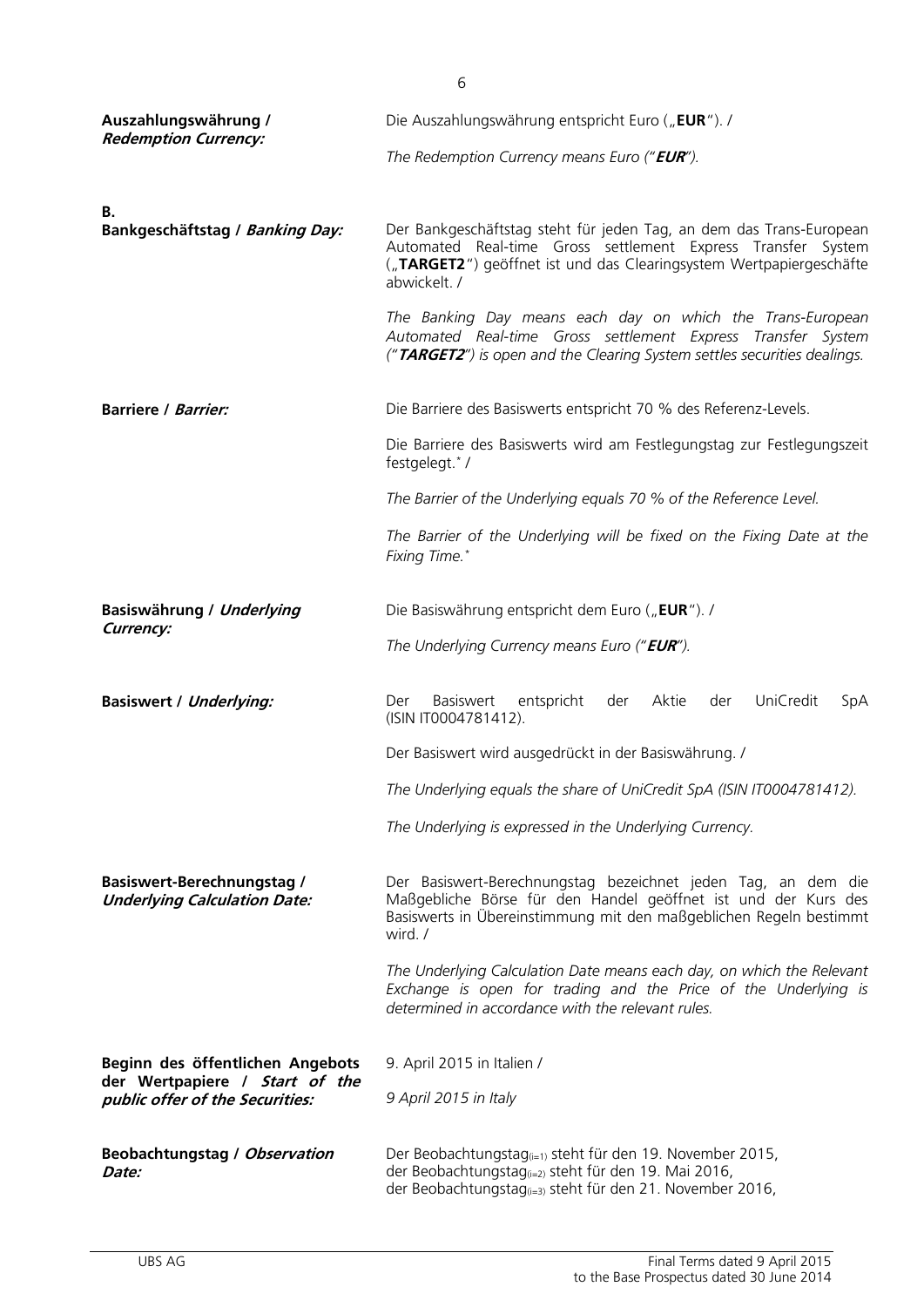|                                           | der Beobachtungstag <sub>(i=4)</sub> steht für den 19. Mai 2017,<br>der Beobachtungstag <sub>(i=5)</sub> steht für den 20. November 2017,<br>der Beobachtungstag <sub>(i=6)</sub> steht für den 21. Mai 2018,<br>der Beobachtungstag $_{(i=7)}$ steht für den 19. November 2018,<br>der Beobachtungstag <sub>(i=8)</sub> steht für den 20. Mai 2019,<br>der Beobachtungstag <sub>(i=9)</sub> steht für den 19. November 2019, und<br>der Beobachtungstag <sub>(i=10)</sub> steht für den Verfalltag.                                                                                           |
|-------------------------------------------|------------------------------------------------------------------------------------------------------------------------------------------------------------------------------------------------------------------------------------------------------------------------------------------------------------------------------------------------------------------------------------------------------------------------------------------------------------------------------------------------------------------------------------------------------------------------------------------------|
|                                           | Der Begriff "Beobachtungstag" umfasst sämtliche Beobachtungstage $_{(i=1)}$<br>bis $(i=10)$ .                                                                                                                                                                                                                                                                                                                                                                                                                                                                                                  |
|                                           | Falls einer dieser Tage kein Basiswert-Berechnungstag für den Basiswert<br>ist, dann gilt der unmittelbar darauf folgende Basiswert-Berechnungstag<br>als maßgeblicher Beobachtungstag für den Basiswert. /                                                                                                                                                                                                                                                                                                                                                                                    |
|                                           | The Observation Date $_{(i=1)}$ means 19 November 2015,<br>the Observation Date $_{(i=2)}$ means 19 May 2016,<br>the Observation Date $_{(i=3)}$ means 21 November 2016,<br>the Observation Date $_{(i=4)}$ means 19 May 2017,<br>the Observation Date $_{(i=5)}$ means 20 November 2017,<br>the Observation Date $_{(i=6)}$ means 21 May 2018,<br>the Observation Date $_{(i=7)}$ means 19 November 2018,<br>the Observation Date $_{(i=8)}$ means 20 May 2019,<br>the Observation Date $_{(i=9)}$ means 19 November 2019, und<br>the Observation Date $_{(i=10)}$ means the Expiration Date. |
|                                           | The term "Observation Date" shall also refer to all Observation<br>Dates $_{(i=1)}$ to $_{(i=10)}$ .                                                                                                                                                                                                                                                                                                                                                                                                                                                                                           |
|                                           | If one of these days is not an Underlying Calculation Date in relation to<br>the Underlying, the immediately succeeding Underlying Calculation Date<br>is deemed to be the relevant Observation Date in relation to the<br>Underlying.                                                                                                                                                                                                                                                                                                                                                         |
| Berechnungsstelle / Calculation<br>Agent: | Die Berechnungsstelle bezeichnet die UBS AG, Bahnhofstrasse 45,<br>8001 Zürich, Schweiz, und Aeschenvorstadt 1, 4051 Basel, Schweiz,<br>handelnd durch ihre Niederlassung London, 1 Finsbury Avenue, London<br>EC2M 2PP, Vereinigtes Königreich. /                                                                                                                                                                                                                                                                                                                                             |
|                                           | The Calculation Agent means UBS AG, Bahnhofstrasse 45, 8001 Zurich,<br>Switzerland, and Aeschenvorstadt 1, 4051 Basle, Switzerland, acting<br>through its London Branch, 1 Finsbury Avenue, London EC2M 2PP,<br>United Kingdom.                                                                                                                                                                                                                                                                                                                                                                |
| <b>Bewertungstag / Valuation Date:</b>    | Der Bewertungstag entspricht dem Verfalltag.                                                                                                                                                                                                                                                                                                                                                                                                                                                                                                                                                   |
|                                           | Falls dieser Tag kein Basiswert-Berechnungstag für den Basiswert ist,<br>dann gilt der unmittelbar darauf folgende Basiswert-Berechnungstag als<br>maßgeblicher Bewertungstag für den Basiswert. /                                                                                                                                                                                                                                                                                                                                                                                             |
|                                           | The Valuation Date means the Expiration Date.                                                                                                                                                                                                                                                                                                                                                                                                                                                                                                                                                  |
|                                           | If this day is not an Underlying Calculation Date in relation to the<br>Underlying, the immediately succeeding Underlying Calculation Date is<br>deemed to be the relevant Valuation Date in relation to the Underlying.                                                                                                                                                                                                                                                                                                                                                                       |
| <b>Bewertungszeit / Valuation Time:</b>   | Die Bewertungszeit entspricht dem Zeitpunkt der offiziellen Bestimmung                                                                                                                                                                                                                                                                                                                                                                                                                                                                                                                         |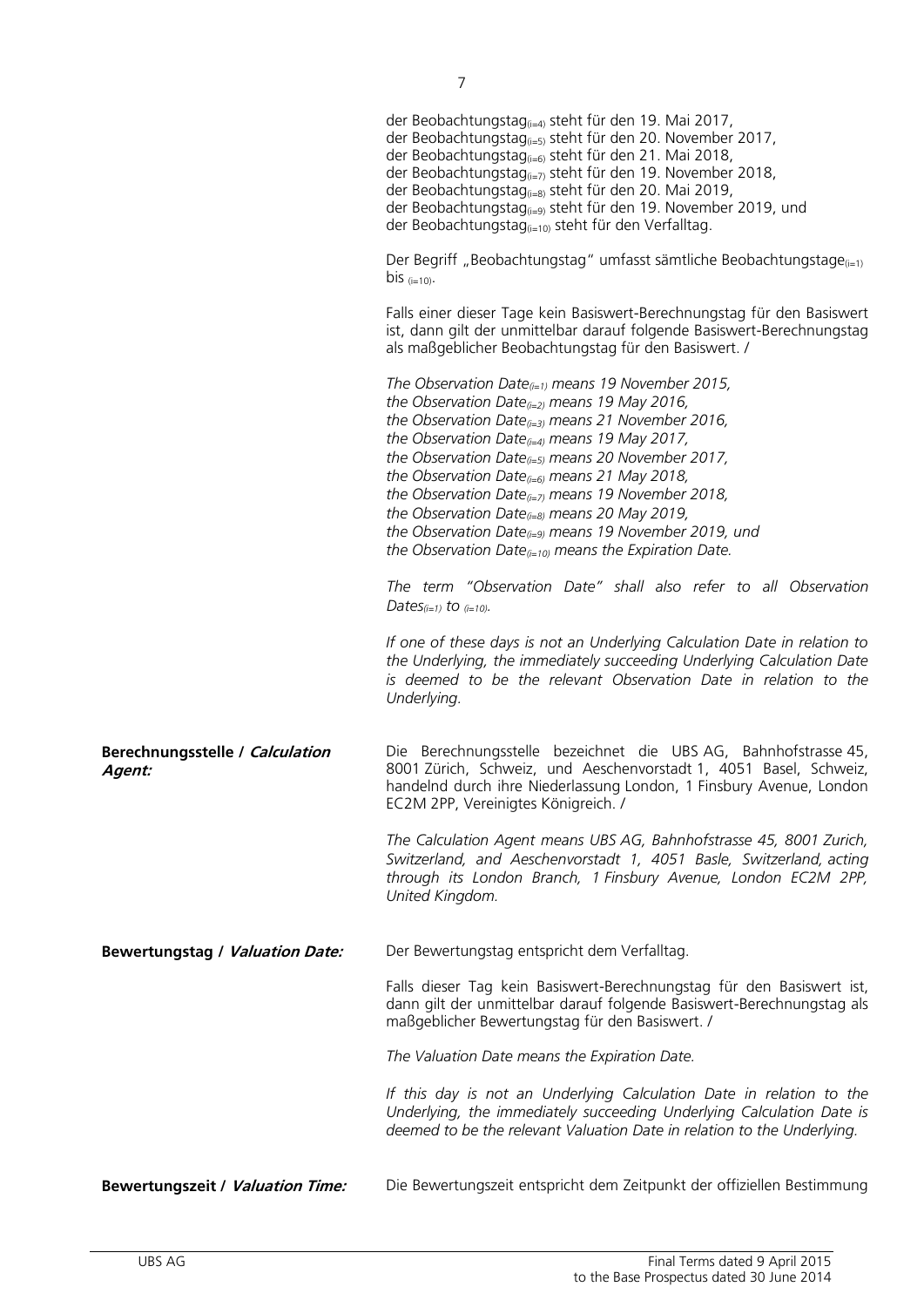|                                         | des Schlusskurses des Basiswerts. /                                                                                                                                                                                                                                                                                                                                    |
|-----------------------------------------|------------------------------------------------------------------------------------------------------------------------------------------------------------------------------------------------------------------------------------------------------------------------------------------------------------------------------------------------------------------------|
|                                         | The Valuation Time equals the time of official determination of the<br>closing price of the Underlying.                                                                                                                                                                                                                                                                |
| C.<br>Clearingsystem / Clearing System: | Clearingsystem steht für Clearstream Banking AG, Frankfurt am Main,                                                                                                                                                                                                                                                                                                    |
|                                         | (Mergenthalerallee 61, 65760 Eschborn, Bundesrepublik Deutschland)<br>oder jeden Nachfolger in dieser Funktion. /                                                                                                                                                                                                                                                      |
|                                         | Clearing System means Clearstream Banking AG, Frankfurt am Main,<br>(Mergenthalerallee 61, 65760 Eschborn, Federal Republic of Germany)<br>or any successor in this capacity.                                                                                                                                                                                          |
| CS-Regeln / CA Rules:                   | CS-Regeln steht für die Vorschriften und Verfahren, die auf das<br>Clearingsystem<br>Anwendung<br>finden<br>und/oder<br>diesem<br>von<br>herausgegeben werden. /                                                                                                                                                                                                       |
|                                         | CA Rules means any regulation and operating procedure applicable to<br>and/or issued by the Clearing System.                                                                                                                                                                                                                                                           |
| Е.<br>Emittentin / <i>Issuer:</i>       | Die Emittentin bezeichnet die UBS AG, Bahnhofstrasse 45, 8001 Zürich,                                                                                                                                                                                                                                                                                                  |
|                                         | Schweiz, und Aeschenvorstadt 1, 4051 Basel, Schweiz, handelnd durch<br>ihre Niederlassung London, 1 Finsbury Avenue, London EC2M 2PP,<br>Vereinigtes Königreich. /                                                                                                                                                                                                     |
|                                         | The Issuer means UBS AG, Bahnhofstrasse 45, 8001 Zurich, Switzerland,<br>and Aeschenvorstadt 1, 4051 Basle, Switzerland, acting through its<br>London Branch, 1 Finsbury Avenue, London EC2M 2PP, United<br>Kingdom.                                                                                                                                                   |
| Express-Level / Express Level:          | Der Express-Level des Basiswerts entspricht 100 % des Referenz-Levels.                                                                                                                                                                                                                                                                                                 |
|                                         | Der Express-Level des Basiswerts wird am Festlegungstag zur<br>Festlegungszeit festgelegt.*/                                                                                                                                                                                                                                                                           |
|                                         | The Express Level of the Underlying equals 100 % of the Reference<br>Level.                                                                                                                                                                                                                                                                                            |
|                                         | The Express Level of the Underlying will be fixed on the Fixing Date at<br>the Fixing Time.*                                                                                                                                                                                                                                                                           |
| F.<br>Fälligkeitstag / Maturity Date:   | Der Fälligkeitstag entspricht dem fünften Bankgeschäftstag (i) nach dem<br>maßgeblichen Bewertungstag, (ii) im Fall eines vorzeitigen Verfalls<br>gemäß § 1 (1) (a) der Bedingungen der Wertpapiere nach dem<br>Vorzeitigen Verfalltag und (iii) im Fall einer Kündigung durch die<br>Emittentin nach § 8 der Bedingungen der Wertpapiere nach dem<br>Kündigungstag. / |
|                                         | The Maturity Date means the fifth Banking Day (i) after the relevant<br>Valuation Date, (ii) in case of an early expiration in accordance with<br>$\S$ 1 (1) (a) of the Conditions of the Securities after the Early Expiration<br>Date, and (iii) in the case of a Termination by the Issuer in accordance                                                            |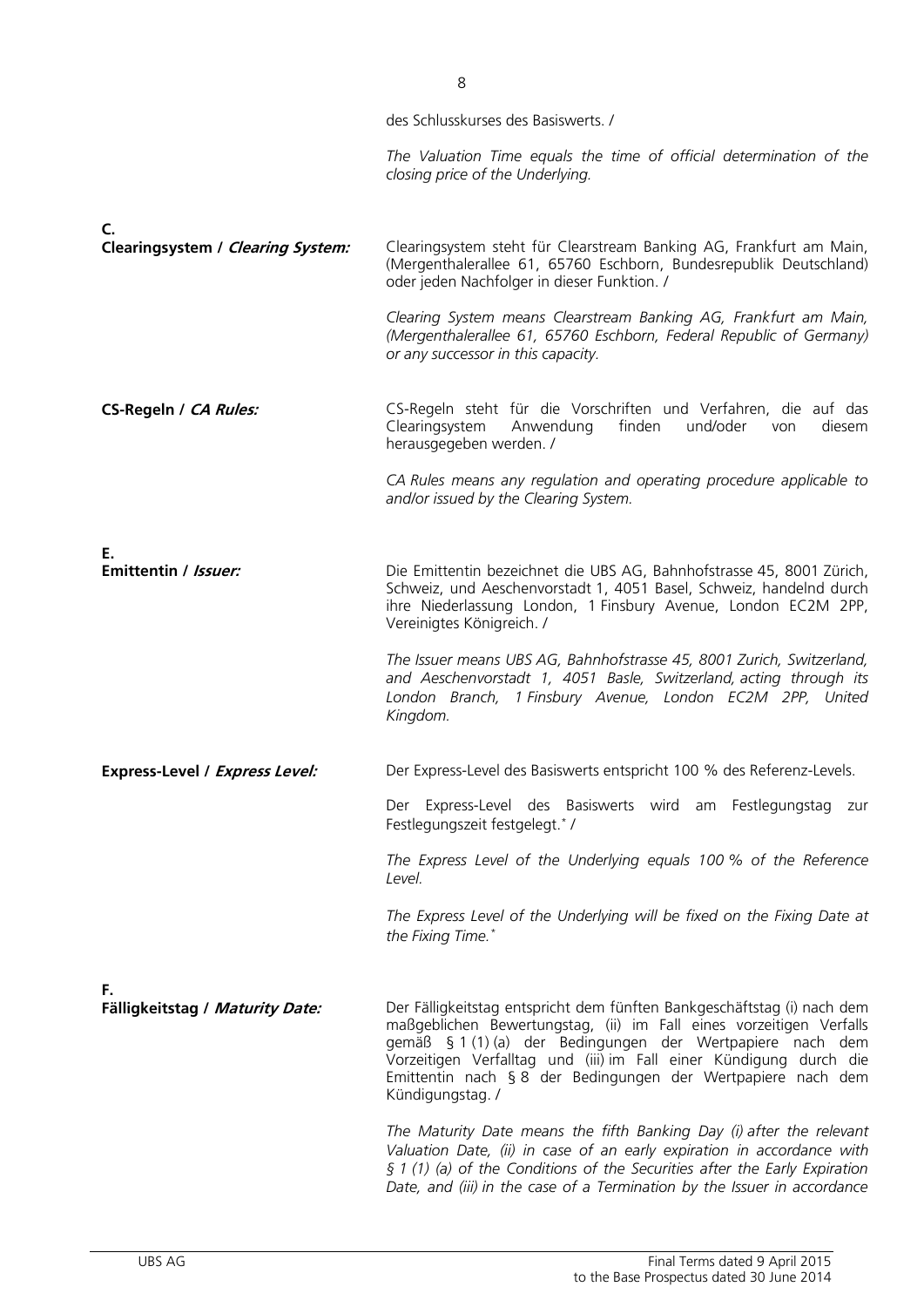|                                                                         | with $\S 8$ of the Conditions of the Securities, after the Termination Date.                                                                                                                                                                                                                                                                         |
|-------------------------------------------------------------------------|------------------------------------------------------------------------------------------------------------------------------------------------------------------------------------------------------------------------------------------------------------------------------------------------------------------------------------------------------|
| Festlegungstag / Fixing Date:                                           | Der Festlegungstag bezeichnet den 19. Mai 2015.                                                                                                                                                                                                                                                                                                      |
|                                                                         | Falls dieser Tag kein Basiswert-Berechnungstag für den Basiswert ist,<br>dann gilt der unmittelbar darauf folgende Basiswert-Berechnungstag als<br>Festlegungstag für den Basiswert.                                                                                                                                                                 |
|                                                                         | Bei Verkürzung oder Verlängerung der Zeichnungsfrist kann sich der<br>Festlegungstag entsprechend verschieben. /                                                                                                                                                                                                                                     |
|                                                                         | The Fixing Date means 19 May 2015.                                                                                                                                                                                                                                                                                                                   |
|                                                                         | If this day is not an Underlying Calculation Date in relation to the<br>Underlying the immediately succeeding Underlying Calculation Date is<br>deemed to be the Fixing Date in relation to the Underlying.                                                                                                                                          |
|                                                                         | In case of abbreviation or extension of the Subscription Period the Fixing<br>Date may be changed accordingly.                                                                                                                                                                                                                                       |
| Festlegungszeit / Fixing Time:                                          | Die Festlegungszeit entspricht dem Zeitpunkt der offiziellen Bestimmung<br>des Schlusskurses des Basiswerts. /                                                                                                                                                                                                                                       |
|                                                                         | The Fixing Time equals the time of official determination of the closing<br>price of the Underlying.                                                                                                                                                                                                                                                 |
| G.                                                                      |                                                                                                                                                                                                                                                                                                                                                      |
| <b>Gestiegene Hedging-Kosten /</b><br><b>Increased Cost of Hedging:</b> | Gestiegene Hedging-Kosten bedeutet, dass die Emittentin im Vergleich<br>zum Ausgabetag einen wesentlich höheren Betrag an Steuern,<br>Abgaben, Aufwendungen und Gebühren (außer Maklergebühren)<br>entrichten muss, um                                                                                                                               |
|                                                                         | Transaktionen abzuschließen, fortzuführen oder abzuwickeln<br>(i)<br>bzw. Vermögenswerte zu erwerben, auszutauschen, zu halten<br>oder zu veräußern, welche nach billigem Ermessen der Emittentin<br>zur Absicherung von Preisrisiken oder sonstigen Risiken im<br>Hinblick auf ihre Verpflichtungen aus den Wertpapieren<br>erforderlich sind, oder |
|                                                                         | Erlöse aus solchen Transaktionen bzw. Vermögenswerten zu<br>(ii)<br>realisieren, zurückzugewinnen oder weiterzuleiten,                                                                                                                                                                                                                               |
|                                                                         | wobei Kostensteigerungen aufgrund einer Verschlechterung der<br>Kreditwürdigkeit der Emittentin nicht als Gestiegene Hedging-Kosten zu<br>berücksichtigen sind. /                                                                                                                                                                                    |
|                                                                         | Increased Cost of Hedging means that the Issuer has to pay a<br>substantially higher amount of taxes, duties, expenditures and fees (with<br>the exception of broker fees) compared to the Issue Date in order to                                                                                                                                    |
|                                                                         | (i)<br>close, continue or carry out transactions or acquire, exchange,<br>hold or sell assets (respectively) which at the reasonable discretion<br>of the Issuer are needed in order to provide protection against<br>price risk or other risks with regard to obligations under the<br>Securities, or                                               |
|                                                                         | (ii)<br>realise, reclaim or pass on proceeds from such transactions or                                                                                                                                                                                                                                                                               |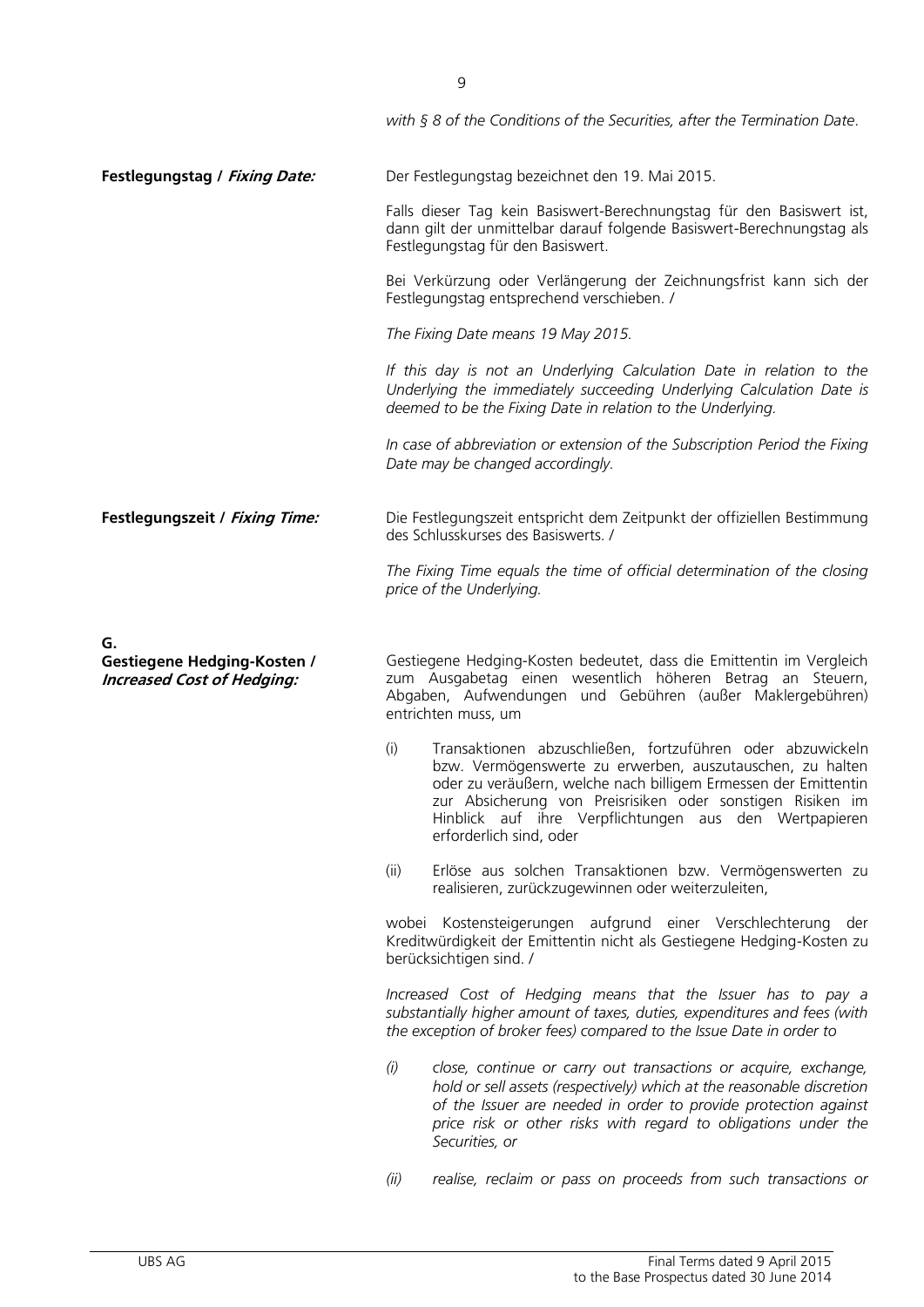10

*assets, respectively,* 

*with increased costs due to a deterioration of the creditworthiness of the Issuer not to be considered Increased Cost of Hedging.*

| Н.<br>Hauptzahlstelle / Principal Paying<br>Agent:                  |                                                                                                           | Die Hauptzahlstelle bezeichnet die UBSAG, Bahnhofstrasse 45,<br>8001 Zürich, Schweiz, und Aeschenvorstadt 1, 4051 Basel, Schweiz,<br>handelnd durch ihre Niederlassung London, 1 Finsbury Avenue, London<br>EC2M 2PP, Vereinigtes Königreich. /                                                                                            |
|---------------------------------------------------------------------|-----------------------------------------------------------------------------------------------------------|--------------------------------------------------------------------------------------------------------------------------------------------------------------------------------------------------------------------------------------------------------------------------------------------------------------------------------------------|
|                                                                     |                                                                                                           | The Principal Paying Agent means UBS AG, Bahnhofstrasse 45,<br>8001 Zurich, Switzerland, and Aeschenvorstadt 1, 4051 Basle,<br>Switzerland, acting through its London Branch, 1 Finsbury Avenue,<br>London EC2M 2PP, United Kingdom.                                                                                                       |
| Hedging-Störung / Hedging<br>Disruption:                            |                                                                                                           | Hedging-Störung bedeutet, dass die Emittentin nicht in der Lage ist, zu<br>Bedingungen, die den am Ausgabetag der Wertpapiere herrschenden<br>wirtschaftlich wesentlich gleichwertig sind,                                                                                                                                                 |
|                                                                     | (i)                                                                                                       | Transaktionen abzuschließen, fortzuführen oder abzuwickeln<br>bzw. Vermögenswerte zu erwerben, auszutauschen, zu halten<br>oder zu veräußern, welche nach billigem Ermessen der Emittentin<br>zur Absicherung von Preisrisiken oder sonstigen Risiken im<br>Hinblick auf ihre Verpflichtungen aus den Wertpapieren<br>notwendig sind, oder |
|                                                                     | (ii)                                                                                                      | Erlöse aus solchen Transaktionen bzw. Vermögenswerten zu<br>realisieren, zurückzugewinnen oder weiterzuleiten. /                                                                                                                                                                                                                           |
|                                                                     |                                                                                                           | Hedging Disruption means that the Issuer is not able to                                                                                                                                                                                                                                                                                    |
|                                                                     | (i)                                                                                                       | close, continue or carry out transactions or acquire, exchange,<br>hold or sell assets (respectively) which at the reasonable discretion<br>of the Issuer are needed by the Issuer in order to provide<br>protection against price risk or other risks with regard to<br>obligations under the Securities, or                              |
|                                                                     | (ii)                                                                                                      | realise, reclaim or pass on proceeds from such transactions or<br>assets (respectively)                                                                                                                                                                                                                                                    |
|                                                                     |                                                                                                           | under conditions which are economically substantially equal to those on<br>the Issue Date of the Securities.                                                                                                                                                                                                                               |
| К.<br>Kleinste handelbare Einheit /<br><b>Minimum Trading Size:</b> | Die Kleinste handelbare Einheit entspricht 1 Wertpapier. /<br>The Minimum Trading Size equals 1 Security. |                                                                                                                                                                                                                                                                                                                                            |
| Kündigungsbetrag / Termination<br>Amount:                           | Der                                                                                                       | Kündigungsbetrag<br>entspricht<br>einem<br>Geldbetrag<br>der<br>In<br>Auszahlungswährung, der von der Berechnungsstelle nach billigem<br>Ermessen und unter Berücksichtigung des dann maßgeblichen Kurses<br>des Basiswerts als angemessener Marktpreis eines Wertpapiers bei<br>Kündigung der Wertpapiere festgelegt wird. /              |

*The Termination Amount equals an amount in the Redemption*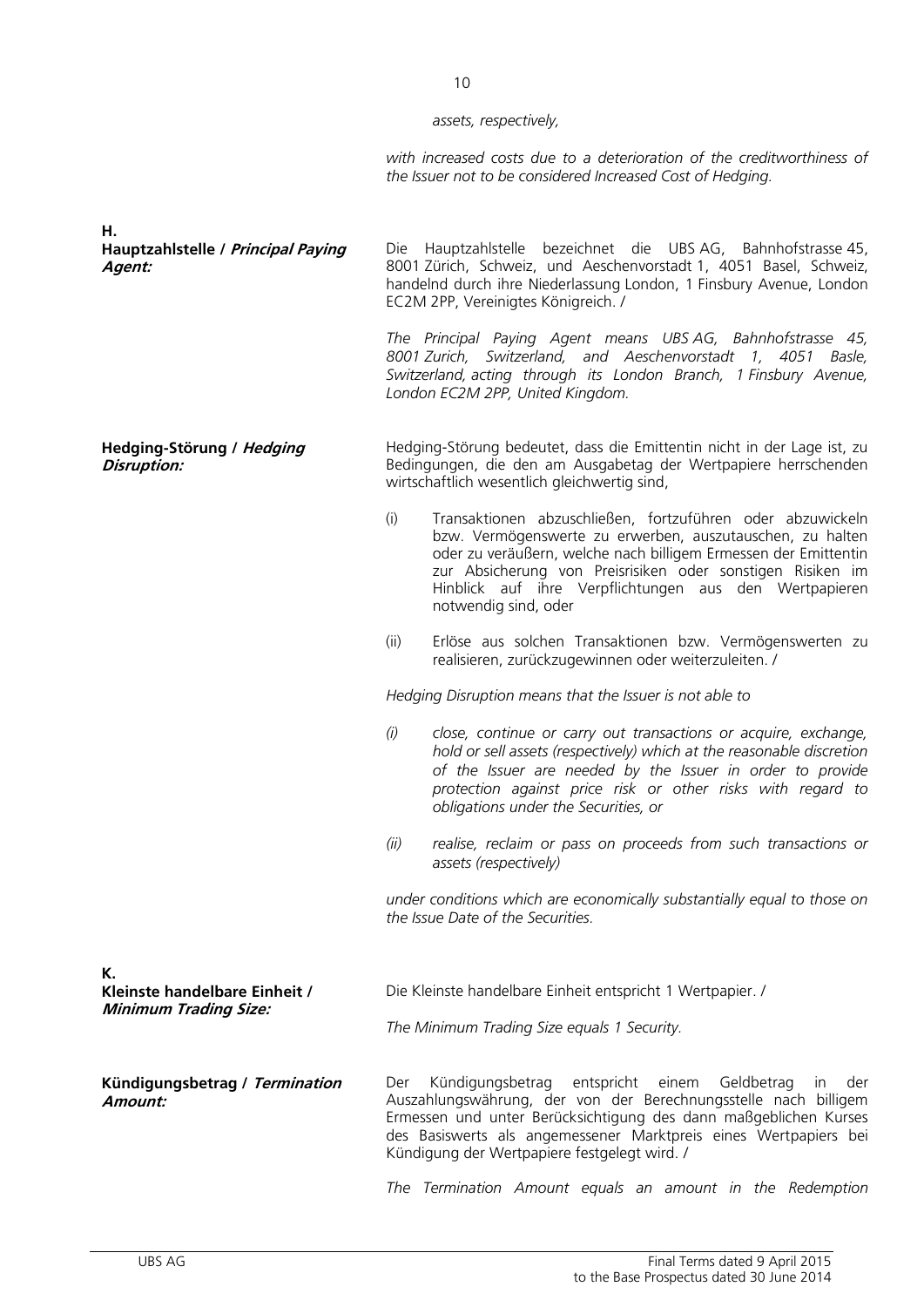|                                                                               | Currency, which is determined by the Calculation Agent at its reasonable<br>discretion and considering the then prevailing Price of the Underlying as<br>the fair market price of a Security at the occurrence of the termination<br>of the Securities. |
|-------------------------------------------------------------------------------|---------------------------------------------------------------------------------------------------------------------------------------------------------------------------------------------------------------------------------------------------------|
| Kupon / Coupon:                                                               | Der Kupon in Bezug auf den jeweiligen Beobachtungstag <sub>(i)</sub> entspricht<br>EUR 4,30.                                                                                                                                                            |
|                                                                               | Der Begriff "Kupon" umfasst sämtliche Kupons $_{(i=1)}$ bis $_{(i=10)}$ .                                                                                                                                                                               |
|                                                                               | The Coupon in relation to the relevant Observation Date <sub>(i)</sub> equals<br>EUR 4.30.                                                                                                                                                              |
|                                                                               | The term "Coupon" shall also refer to all Coupons $(i=1)$ to $(i=10)$ .                                                                                                                                                                                 |
| Kupon-Zahltag / Coupon Payment<br><i>Date:</i>                                | Der Kupon-Zahltag entspricht jeweils dem fünften Bankgeschäftstag<br>nach dem entsprechenden Beobachtungstag. /                                                                                                                                         |
|                                                                               | The Coupon Payment Date means the fifth Banking Day after the<br>relevant Observation Date.                                                                                                                                                             |
| Kurs des Basiswerts / Price of the<br><b>Underlying:</b>                      | Der Kurs des Basiswerts entspricht dem an der Maßgeblichen Börse<br>berechneten und veröffentlichten Schlusskurs des Basiswerts. /                                                                                                                      |
|                                                                               | The Price of the Underlying means the closing price of the Underlying as<br>calculated and published on the Relevant Exchange.                                                                                                                          |
| Laufzeit der Wertpapiere / Term of<br>the Securities:                         | Laufzeit der Wertpapiere steht für den Zeitraum beginnend am<br>Ausgabetag und endend am Verfalltag zur Bewertungszeit. /                                                                                                                               |
|                                                                               | Term of the Securities means the period commencing on the Issue Date<br>and ending on the Expiration Date at the Valuation Time.                                                                                                                        |
| М.                                                                            |                                                                                                                                                                                                                                                         |
| Maßgebliche Börse / Relevant<br>Exchange:                                     | Die Maßgebliche Börse bezeichnet die Borsa Italiana S.p.A. (MTA). /                                                                                                                                                                                     |
|                                                                               | The Relevant Exchange means Borsa Italiana S.p.A. (MTA).                                                                                                                                                                                                |
| Maßgebliche Terminbörse /<br><b>Relevant Futures and Options</b><br>Exchange: | Die Maßgebliche Terminbörse bezeichnet diejenige(n) Terminbörse(n),<br>an (der) (denen) der umsatzstärkste Handel in Bezug auf Termin- oder<br>Optionskontrakte auf den Basiswert stattfindet, wie von<br>der<br>Berechnungsstelle bestimmt. /          |
|                                                                               | The Relevant Futures and Options Exchange means the futures and<br>options exchange(s), on which futures and option contracts on the<br>Underlying are primarily traded, as determined by the Calculation Agent.                                        |
| N.<br><b>Nennbetrag / Nominal Amount:</b>                                     | Der Nennbetrag je Wertpapier entspricht EUR 100,00. /                                                                                                                                                                                                   |
|                                                                               | The Nominal Amount per Security equals EUR 100.00.                                                                                                                                                                                                      |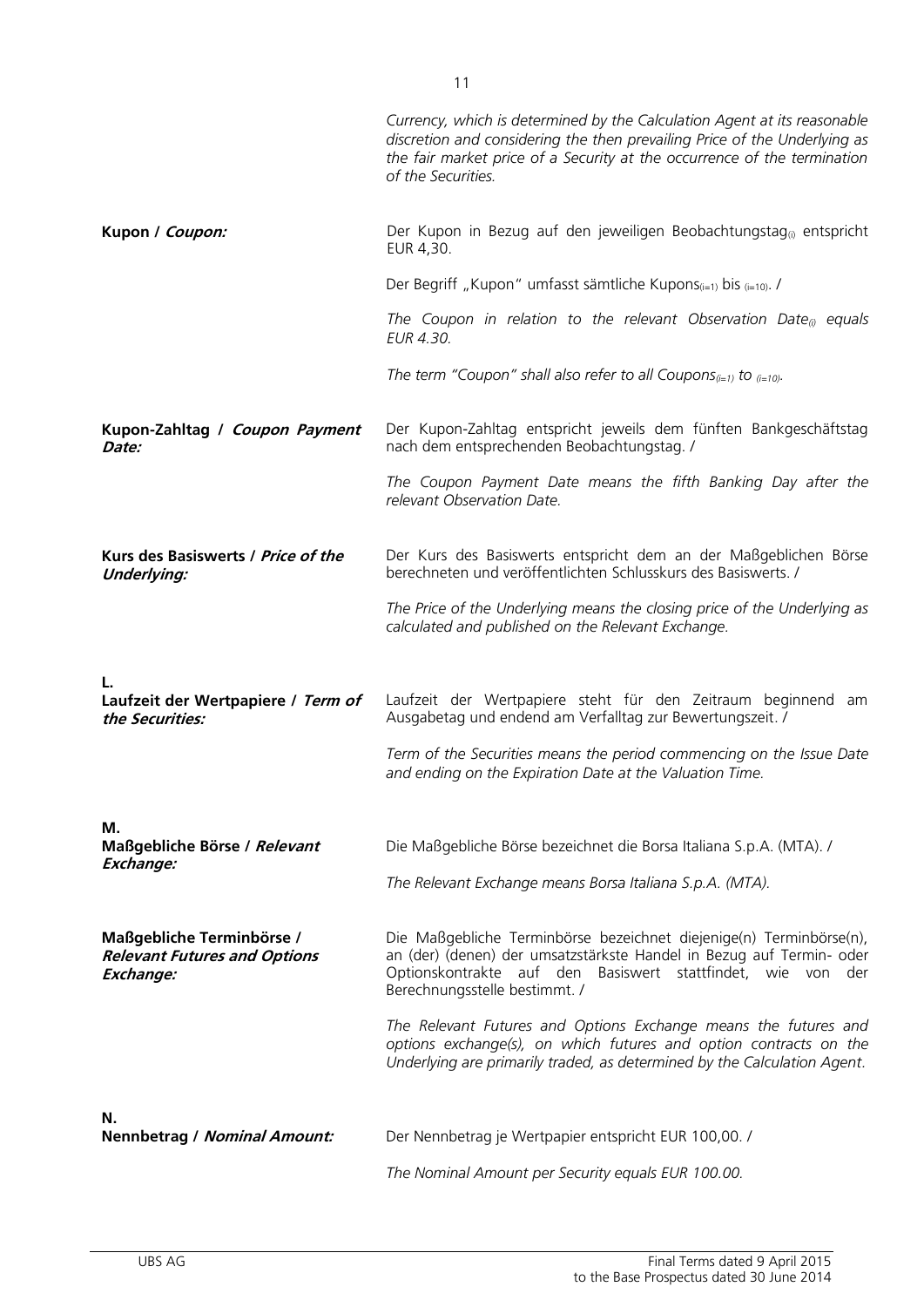**R.**

**Rechtsänderung / Change in Law:** Rechtsänderung bedeutet, dass nach billigem Ermessen der Emittentin aufgrund

- (i) des Inkrafttretens von Änderungen der Gesetze oder Verordnungen (einschließlich aber nicht beschränkt auf Steuergesetze) oder
- (ii) einer Änderung der Rechtsprechung oder Verwaltungspraxis (einschließlich der Verwaltungspraxis der Steuerbehörden),
- (A) das Halten, der Erwerb oder die Veräußerung des Basiswerts für die Emittentin ganz oder teilweise rechtswidrig ist oder wird oder
- (B) die Kosten, die mit den Verpflichtungen unter den Wertpapieren verbunden sind, wesentlich gestiegen sind (einschließlich aber nicht beschränkt auf Erhöhungen der Steuerverpflichtungen, der Senkung von steuerlichen Vorteilen oder anderen negativen Auswirkungen auf die steuerrechtliche Behandlung),

falls solche Änderungen an oder nach dem Ausgabetag der Wertpapiere wirksam werden. /

*Change in Law means that at the reasonable discretion of the Issuer due to*

- *(i) the coming into effect of changes in laws or regulations (including but not limited to tax laws) or*
- *(ii) a change in relevant case law or administrative practice (including but not limited to the administrative practice of the tax authorities),*
- *(A) the holding, acquisition or sale of the Underlying is or becomes wholly or partially illegal or*
- *(B) the costs associated with the obligations under the Securities have increased substantially (including but not limited to an increase in tax obligations, the reduction of tax benefits or negative consequences with regard to tax treatment),*

*if such changes become effective on or after the Issue Date of the Securities.*

**Referenz-Level / Reference Level:** Der Referenz-Level des Basiswerts entspricht dem Kurs des Basiswerts am Festlegungstag zur Festlegungszeit.

Der Referenz-Level des Basiswerts wird am Festlegungstag zur Festlegungszeit festgelegt.\* /

*The Reference Level of the Underlying equals the Price of the Underlying at the Fixing Time on the Fixing Date.*

*The Reference Level of the Underlying will be fixed on the Fixing Date at the Fixing Time.\**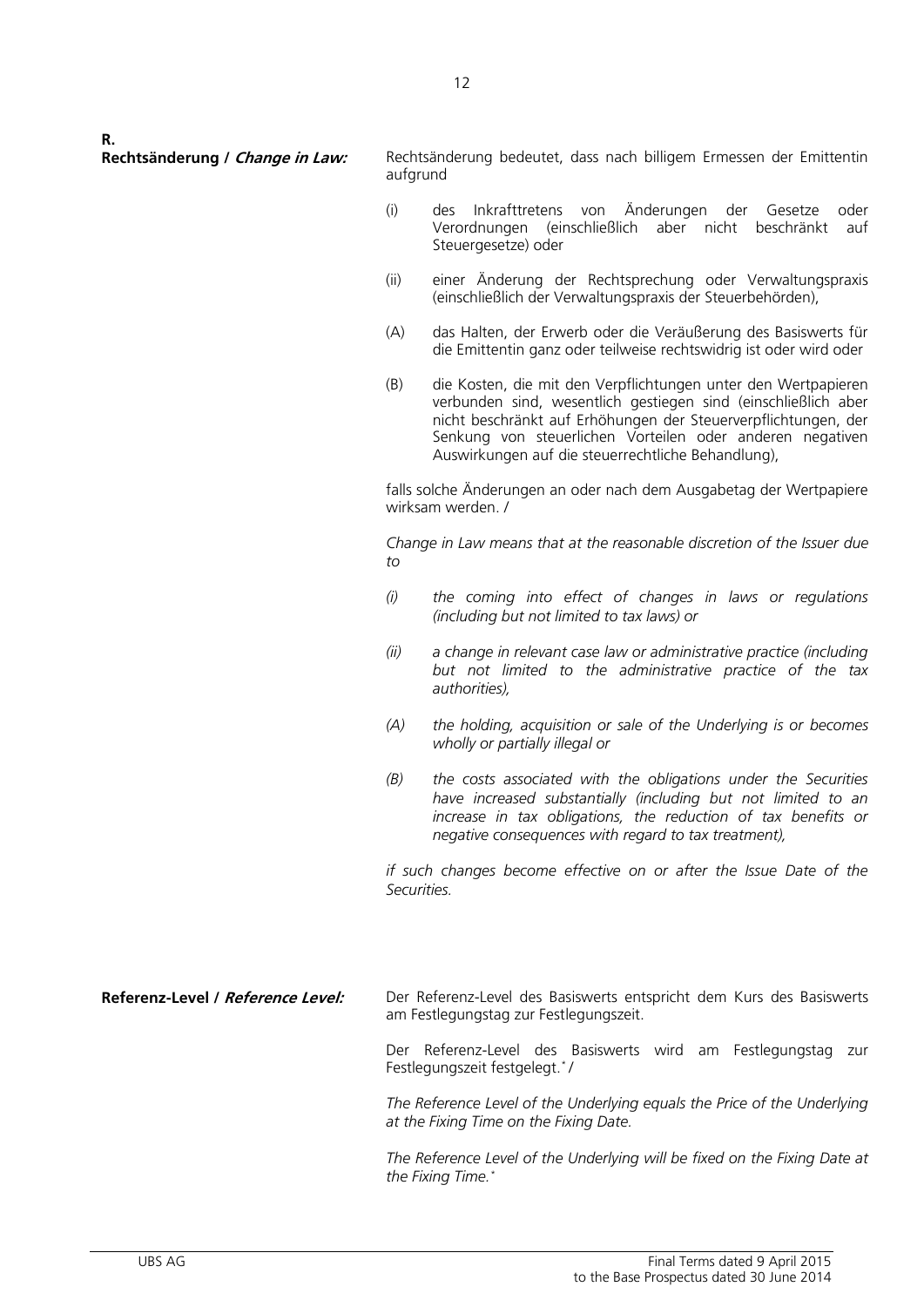**V.**

**Verfalltag / Expiration Date:** Der Verfalltag entspricht dem 19. Mai 2020. /

*The Expiration Date means 19 May 2020.*

**W.**

**Weiteres Kündigungsereignis / Additional Termination Event:** 

Ein Weiteres Kündigungsereignis bezeichnet das Vorliegen einer Rechtsänderung und/oder einer Hedging-Störung und/oder von Gestiegenen Hedging-Kosten und in Bezug auf eine Aktie als Basiswert jedes der folgenden Ereignisse:

- (i) Der Emittentin wird die Absicht, die Notierung der Aktien der Gesellschaft an der Maßgeblichen Börse aufgrund einer Verschmelzung durch Aufnahme oder durch Neubildung, einer Umwandlung in eine Rechtsform ohne Aktien oder aus irgendeinem sonstigen vergleichbaren Grund, insbesondere in Folge einer Einstellung der Börsennotierung der Gesellschaft, endgültig einzustellen, bekannt.
- (ii) Die Beantragung des Insolvenzverfahrens oder eines vergleichbaren Verfahrens über das Vermögen der Gesellschaft nach dem für die Gesellschaft anwendbaren Recht.
- (iii) Die Übernahme der Aktien der Gesellschaft, wodurch die Liquidität der Aktie im Handel nach Ansicht der Emittentin maßgeblich beeinträchtigt wird.
- (iv) Das Angebot gemäß dem Aktien- oder Umwandlungsgesetz oder gemäß einer vergleichbaren Regelung des für die Gesellschaft anwendbaren Rechts an die Aktionäre der Gesellschaft, die Altaktien der Gesellschaft gegen Barausgleich, andere Wertpapiere als Aktien oder andere Rechte, für die keine Notierung an einer Börse bzw. einem Handelssystem besteht, umzutauschen. /

*Additional Termination Event means the occurrence of a Change in Law and/or a Hedging Disruption and/or an Increased Cost of Hedging and in*  relation to a share used as the Underlying means any of the following *events:*

- *(i) The Issuer obtains knowledge about the intention to discontinue permanently the quotation of the shares of the Company on the Relevant Exchange due to a merger or a new company formation, due to a transformation of the Company into a legal form without shares, or due to any other comparable reason, in particular as a result of a delisting of the Company.*
- *(ii) An insolvency proceeding or any other similar proceeding under the jurisdiction applicable to and governing the Company is initiated with respect to the assets of the Company.*
- *(iii) Take-over of the shares of the Company, which in the Issuer's opinion, results in a significant impact on the liquidity of such shares in the market.*
- *(iv) Offer to the shareholders of the Company pursuant to the German Stock Corporation Act (Aktiengesetz), the German Law regulating the Transformation of Companies (Umwandlungs-*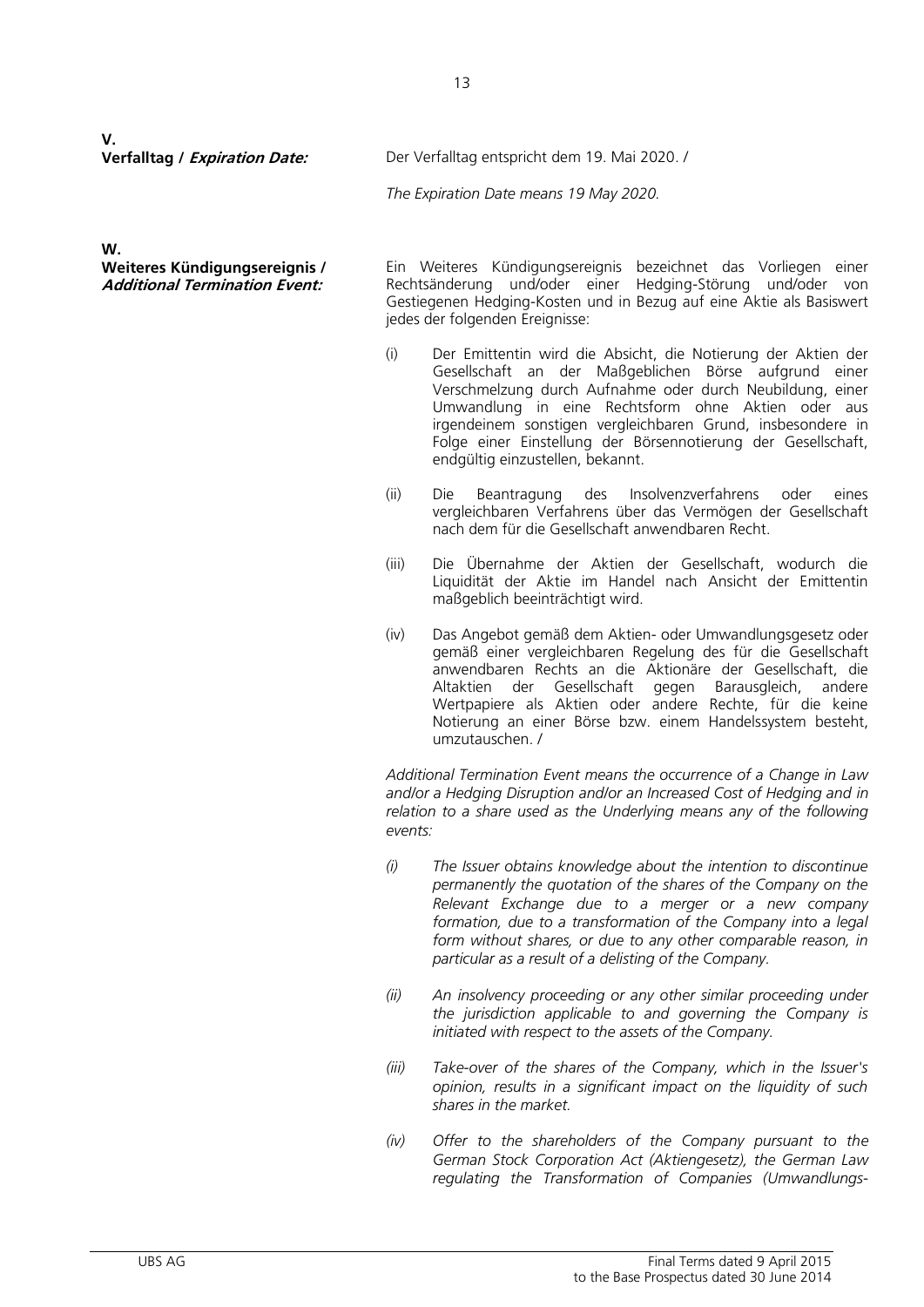*gesetz) or any other similar proceeding under the jurisdiction applicable to and governing the Company to convert existing shares of the Company to cash settlement, to Securities other than shares or rights, which are not quoted on a stock exchange and/or in a trading system.*

**Wertpapiere / Securities:** Wertpapiere bezeichnet die in EUR denominierten und von der Emittentin im Umfang des Ausgabevolumens begebenen UBS Memory Phoenix Autocallable Zertifikate mit den folgenden Produktmerkmalen:

| Nicht anwendbar |
|-----------------|
| Nicht anwendbar |
| Nicht anwendbar |
|                 |
| Nicht anwendbar |
| Nicht anwendbar |
|                 |
|                 |
| Nicht anwendbar |
| Nicht anwendbar |
| Nicht anwendbar |
| Nicht anwendbar |
| Nicht anwendbar |
| Nicht anwendbar |
| Nicht anwendbar |
|                 |
| Nicht anwendbar |
| Nicht anwendbar |
| Nicht anwendbar |
|                 |
| Nicht anwendbar |
|                 |

Die Wertpapiere werden als Inhaberpapiere ausgegeben; die Ausstellung effektiver Wertpapiere ist ausgeschlossen. /

*Securities means the UBS Memory Phoenix Autocallable Certificates denominated in EUR and issued by the Issuer in the Issue Size with the following product features:*

| Participation Factor:           | Not applicable |
|---------------------------------|----------------|
| Leverage Factor:                | Not applicable |
| <b>Multiplication Factor:</b>   | Not applicable |
| Multiplier:                     | Not applicable |
| Reverse Structure:              | Not applicable |
| Express Structure:              | Applicable     |
| Thresholds, barriers or levels: | Applicable     |
| Maximum Amount:                 | Not applicable |
| Relevant Underlying:            | Not applicable |
| Physical Delivery:              | Not applicable |
| <b>Currency Conversion:</b>     | Not applicable |
| Capital Protection:             | Not applicable |
| No pre-defined term:            | Not applicable |
| Minimum Exercise Size:          | Not applicable |
| Securityholders' Termination    |                |
| Right:                          | Not applicable |
| Quanto:                         | Not applicable |
| Consideration of Components:    | Not applicable |
| Individual Determination:       | Applicable     |
| Collective Determination:       | Not applicable |
|                                 |                |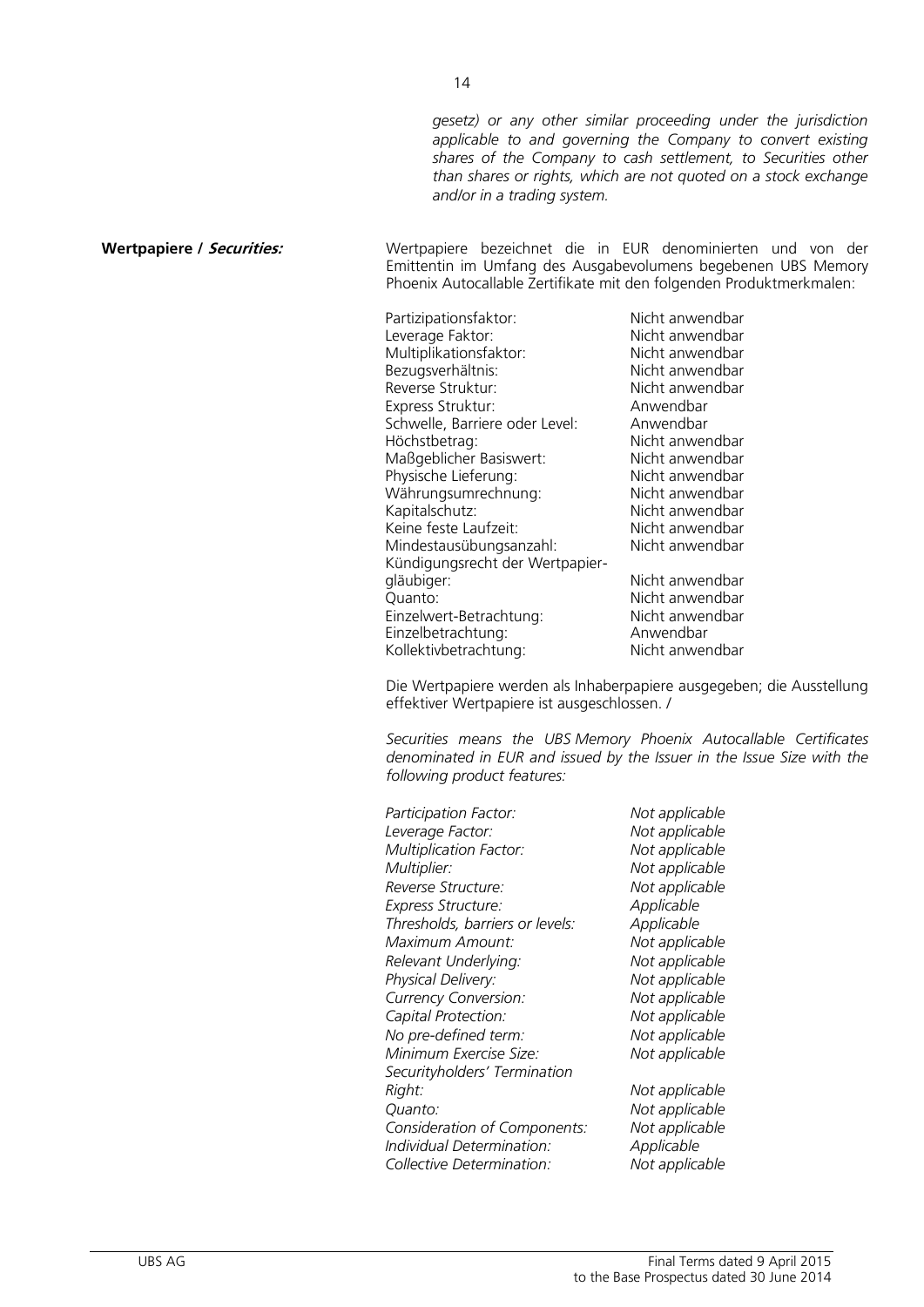*The Securities are being issued in bearer form and will not be represented by definitive securities.*

| Z.                            |                                                                                                                                                                                                                                             |
|-------------------------------|---------------------------------------------------------------------------------------------------------------------------------------------------------------------------------------------------------------------------------------------|
| Zahlstelle / Paying Agent:    | Die Zahlstelle bezeichnet die UBS AG, Bahnhofstrasse 45, 8001 Zürich,<br>Schweiz, und Aeschenvorstadt 1, 4051 Basel, Schweiz, handelnd durch<br>ihre Niederlassung London, 1 Finsbury Avenue, London EC2M 2PP,<br>Vereinigtes Königreich. / |
|                               | The Paying Agent means UBS AG, Bahnhofstrasse 45, 8001 Zurich,<br>Switzerland, and Aeschenvorstadt 1, 4051 Basle, Switzerland, acting<br>through its London Branch, 1 Finsbury Avenue, London EC2M 2PP,<br>United Kingdom.                  |
| Zahltag bei Ausgabe / Initial | Der Zahltag bei Ausgabe bezeichnet den 21. Mai 2015.                                                                                                                                                                                        |
| Payment Date:                 | Bei Verkürzung oder Verlängerung der Zeichnungsfrist kann sich der<br>Zahltag bei Ausgabe entsprechend verschieben. /                                                                                                                       |
|                               | The Initial Payment Date means 21 May 2015.                                                                                                                                                                                                 |
|                               | In case of abbreviation or extension of the Subscription Period the Initial                                                                                                                                                                 |

*Payment Date may be changed accordingly.*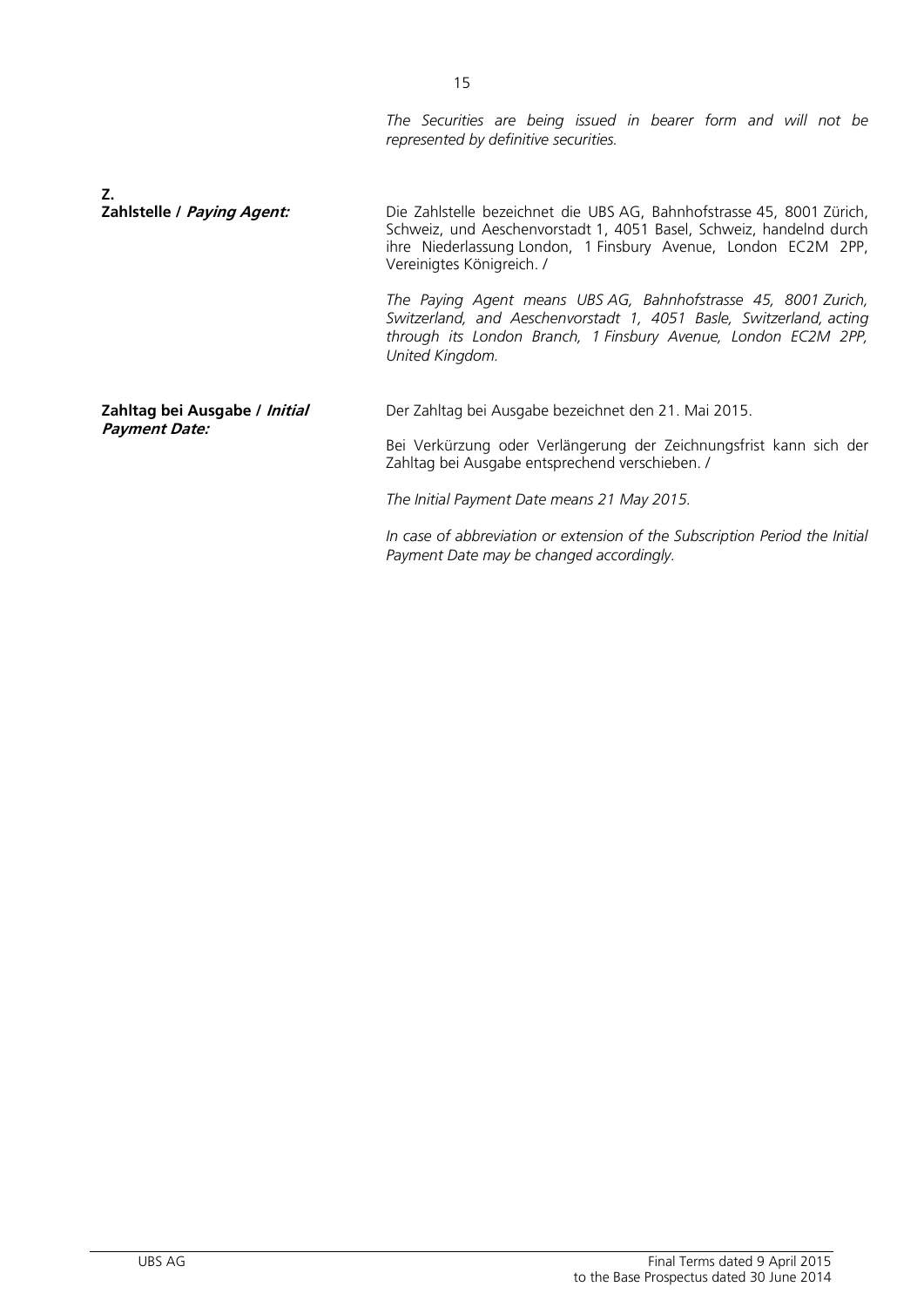**Produktbedingungen** Teil 2: **Wertpapierbedingungen**

#### **§ 1 Wertpapierrecht**

#### **(1) Wertpapierrecht der Wertpapiergläubiger (1) Security Right of the Securityholders**

Die Emittentin gewährt hiermit dem Wertpapiergläubiger (§ 4 (2)) von je einem (1) Wertpapier bezogen auf den Kurs des Basiswerts nach Maßgabe dieser Bedingungen das folgende Recht (das "**Wertpapierrecht**"):

- (a) Sofern der Kurs des Basiswerts an einem der Beobachtungstage vor dem Bewertungstag **gleich dem oder größer als der Express-Level** ist, so verfallen die Wertpapiere vorzeitig an diesem<br>Beobachtungstag<sub>©</sub> (der "**Vorzeitige** Beobachtungstag(i) (der "**Vorzeitige Verfalltag**") und der Wertpapiergläubiger hat das Recht, den Nennbetrag (der "Aus**zahlungsbetrag**") zu erhalten.
- (b) Sind die Wertpapiere nicht vorzeitig an einem der vorhergehenden Beobachtungstage gemäß Absatz (a) verfallen, und ist der Abrechnungskurs des Basiswerts **gleich dem oder größer als der Express-Level**, hat der Wertpapiergläubiger das Recht, den Nennbetrag (der "**Auszahlungsbetrag**") zu erhalten.
- (c) Sind die Wertpapiere nicht vorzeitig an einem der vorhergehenden Beobachtungstage gemäß Absatz (a) verfallen, und ist der Abrechnungskurs des Basiswerts **gleich der oder größer als die Barriere, aber gleichzeitig kleiner als der Express-Level**, hat der Wertpapiergläubiger das Recht, den Nennbetrag (der "Aus**zahlungsbetrag**") zu erhalten.
- (d) Sind die Wertpapiere nicht vorzeitig an einem der vorhergehenden Beobachtungstage gemäß Absatz (a) verfallen, und ist der Abrechnungskurs des Basiswerts **kleiner als die Barriere**, hat der Wertpapiergläubiger das Recht, den<br>Abrechnungsbetrag (wie nachfolgend Abrechnungsbetrag (wie nachfolgend definiert), auf zwei Dezimalstellen kaufmännisch gerundet, zu erhalten (der "**Auszahlungsbetrag**").

Der "**Abrechnungsbetrag**" wird in Übereinstimmung mit folgender Formel berechnet:

Referenz-Level Nennbetrag x Abrechnungskurs **Besondere** Product Terms Part 2: Special Conditions of the **Securities**

#### **§ 1 Security Right**

The Issuer hereby warrants to the Securityholder (§ 4 (2)) of each (1) Security relating to the Price of the Underlying in accordance with these Conditions that such Securityholder shall have the following right (the "**Security Right**"):

- (a) If the Price of the Underlying is on any of the Observation Dates prior to the Valuation Date **equal to or higher than the Express Level**, the Securities will expire early on such Observation Date $_{(i)}$  (the "**Early Expiration Date**") and the Securityholder is entitled to receive the Nominal Amount (the "**Redemption Amount**").
- (b) If the Securities did not expire early on any of the previous Observation Dates in accordance with paragraph (a) and if the Settlement Price of the Underlying is **equal to or higher than the Express Level**, the Securityholder is entitled to receive the Nominal Amount (the "**Redemption Amount**").
- (c) If the Securities did not expire early on any of the previous Observation Dates in accordance with paragraph (a) and if the Settlement Price of the Underlying is **equal to or higher than the Barrier, but at the same time lower than the Express Level**, the Securityholder is entitled to receive the Nominal Amount (the receive the Nominal Amount (the "**Redemption Amount**").
- (d) If the Securities did not expire early on any of the previous Observation Dates in accordance with paragraph (a) and if the Settlement Price of the Underlying is **lower than the Barrier**, the Securityholder is entitled to receive the Settlement Amount (as defined below), commercially rounded to two decimal places (the "**Redemption Amount**").

The "**Settlement Amount**" is calculated in accordance with the following formula:

ReferenceLevel Nominal Amount  $x = \frac{\text{Settlement Price}}{x}$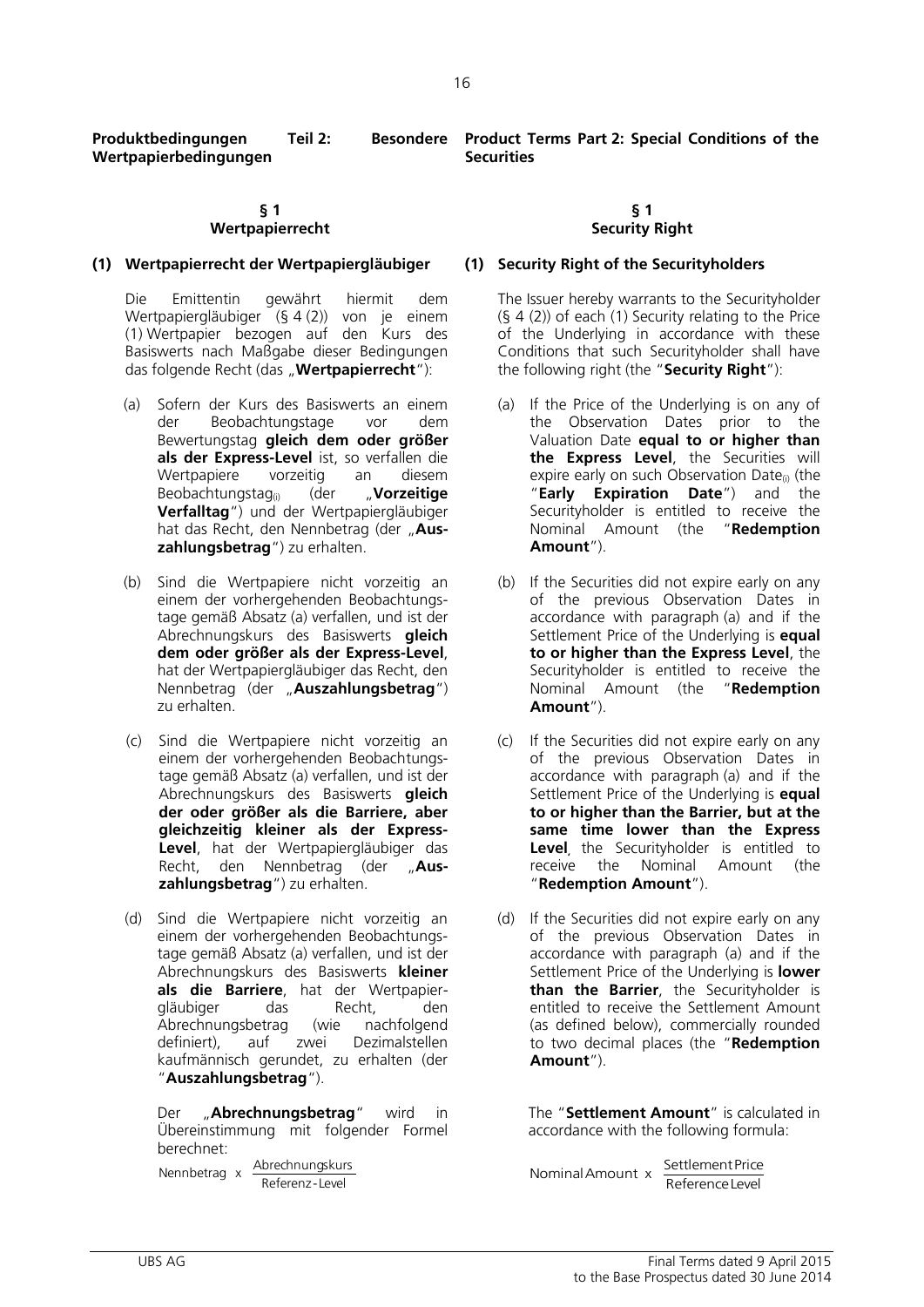#### **(2) Festlegungen und Berechnungen im Zusammenhang mit dem Wertpapierrecht**

Sämtliche im Zusammenhang mit dem Wertpapierrecht vorzunehmenden Festlegungen und Berechnungen, insbesondere die Berechnung des Auszahlungsbetrags, erfolgen durch die Berechnungsstelle (§ 12). Die insoweit von der Berechnungsstelle Festlegungen und Berechnungen sind, außer in Fällen offensichtlichen Irrtums, für die Emittentin und die Wertpapiergläubiger endgültig, abschließend und bindend.

#### **§ 2 Kupon**

(a) Darüber hinaus hat der Wertpapiergläubiger vorbehaltlich von § 2 (1) (c) dieser Bedingungen das Recht, in Bezug auf jeden Beobachtungstag $_{(i)}$ , den jeweiligen Kupon in der Auszahlungswährung zu erhalten, sofern die Wertpapiere nicht an einem der vorhergehenden Beobachtungstage gemäß § 1 (1) (a) dieser Bedingungen vorzeitig verfallen sind, und der Kurs des Basiswerts an diesem Beobachtungstag(i) **gleich der oder größer als die Barriere ist**.

Im Falle eines vorzeitigen Verfalls gemäß § 1 (1) (a) dieser Bedingungen verfallen die Wertpapiere vollständig und es besteht kein Recht mehr auf Zahlung des Kupons für noch nachfolgende Beobachtungstage. **Zur Klarstellung**: Der Kupon gemäß § 2 (1) dieser Bedingungen in Bezug auf den Vorzeitigen Verfalltag wird noch ausgezahlt.

(b) Sofern der Kurs des Basiswerts an einem der Beobachtungstage **kleiner als die Barriere ist**, erhält der Wertpapiergläubiger, vorbehaltlich des nachfolgenden Absatzes, für den entsprechenden Beobachtungstag<sub>(i)</sub> keinen Kupon.

> Ist hingegen der Kurs des Basiswerts an einem folgenden Beobachtungstag(i) **gleich der oder größer als die Barriere**, hat der Wertpapiergläubiger **sowohl** für den betroffenen Beobachtungstag(i) **als auch**  für die vorangegangenen Beobachtungstage, für die kein Kupon gezahlt wurde, Anspruch auf Zahlung eines Kupons.

**Zur Klarstellung**: Für jeden **For the avoidance of doubt**: For each

#### **(2) Determinations and Calculations in connection with the Security Right**

Any determination and calculation in connection with the Security Right, in particular the calculation of the Redemption Amount, will be made by the Calculation Agent (§ 12). Determinations and calculations made in this respect by the Calculation Agent shall (save in the case of manifest error) be final, conclusive<br>and binding on the Issuer and the and binding on the Issuer and the Securityholders.

> **§ 2 Coupon**

#### **(1) Kupon (1) Coupon**

(a) Furthermore, the Securityholder is subject to § 2 (1) (c) of these Conditions entitled to receive in relation to each Observation Date $_{(i)}$ , the relevant Coupon in the Redemption Currency, provided that the Securities did not expire early on any of the previous Observation Dates in accordance with § 1 (1) (a) of these Conditions and the Price of the Underlying on this Observation Date(i) is **equal to or higher than the Barrier**.

In case of an early expiry in accordance with § 1 (1) (a) of these Conditions, the Securities will terminate in whole and there will be no further payments of the Coupon in relation to any following Observation Dates. **For the avoidance of doubt**, any payment due in respect of the Coupon in<br>accordance with  $\frac{52(1)}{2}$  of these accordance with § 2 (1) of these Conditions in relation to the Early Expiration Date shall still be paid out.

(b) If the Price of the Underlying on any of the Observation Dates **is below the Barrier**, the Securityholder will, subject to the following paragraph, not receive payment of the Coupon in relation to the relevant Observation Date $(i)$ .

If, however, the Price of the Underlying on a succeeding Observation Date(i) is **equal to or higher than the Barrier**, the Securityholder will receive payment of the Coupon in relation to the relevant Observation Date(i) and any preceding Observation Dates for which a Coupon has not been paid.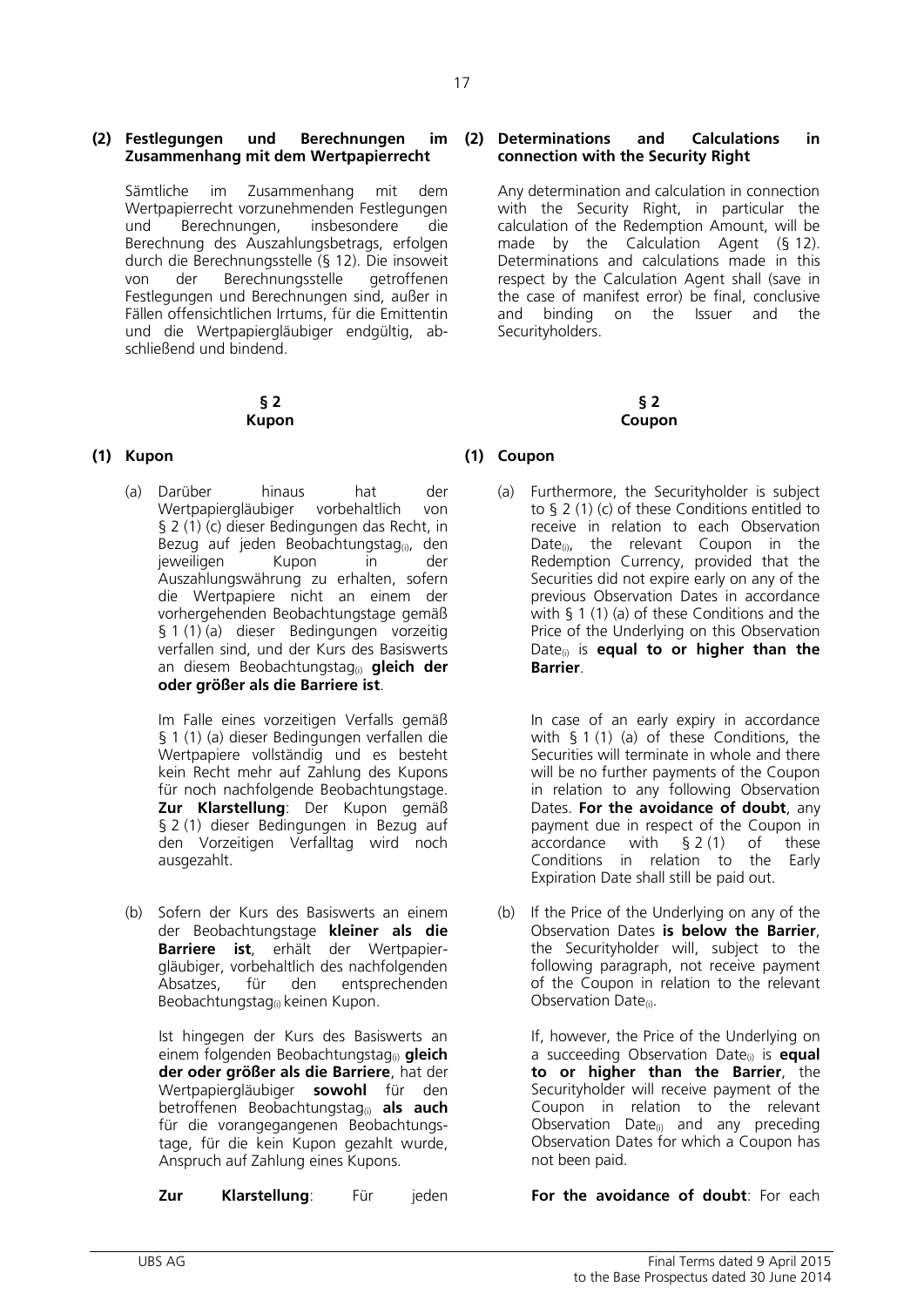Beobachtungstag wird maximal einmal ein Kupon gezahlt.

(c) Der Wertpapiergläubiger ist nur dann berechtigt, den Kupon gemäß § 2 (1) (a) dieser Bedingungen zum jeweiligen Kupon-Zahltag in Bezug auf den vorangegangenen Beobachtungstag zu erhalten, wenn der Wertpapiergläubiger die Wertpapiere an irgendeinem Tag vor und bis einschließlich<br>des ieweiligen Beobachtungstags Beobachtungstags<sub>(i)</sub> erworben hat. Werden die Wertpapiere erst nach dem jeweiligen Beobachtungstag<sub>(i)</sub> erworben, hat der Wertpapiergläubiger **kein Recht** auf Zahlung des Kupons zum jeweiligen Kupon-Zahltag in Bezug auf den vorangegangenen Beobachtungstag.

Die Auszahlung des jeweiligen Kupons erfolgt jeweils am jeweiligen Kupon-Zahltag. Auf die Zahlung des Kupons finden die in diesen Bedingungen enthaltenen Bestimmungen über den Auszahlungsbetrag (§ 1 (1)) entsprechende Anwendung.

### **(3) Dirty Price (3) Dirty Price**

Es erfolgt keine separate Verrechnung eines anteiligen Kupons. Anteilige Kupons werden im laufenden Handelspreis der Wertpapiere berücksichtigt (Dirty Price).

### **§ 3 § 3**

#### *Absichtlich freigelassen Intentionally left blank*

Observation Date the Coupon shall be paid only once.

(c) The Securityholder is only entitled to receive the Coupon in accordance with § 2 (1) (a) of these Conditions on the relevant Coupon Payment Date in relation to the preceding Observation Date, if the Securityholder purchased the Securities on any day up to and including the relevant Observation Date(i). If the Securities are purchased after the relevant Observation Date(i), the Securityholder will **not be entitled** to payment of the Coupon on the relevant Coupon Payment Date in relation to the preceding Observation Date.

### **(2) Zahlung des Kupons (2) Payment of the Coupon**

The relevant Coupon shall be paid on the respective Coupon Payment Date. The provisions of these Conditions relating to the Redemption Amount (§ 1 (1)) shall apply *mutatis mutandis* to the payment of the Coupon.

There will be no separate payments with respect to accrued Coupons. Accrued Coupons will be reflected in the on-going trading price of the Securities (Dirty Price).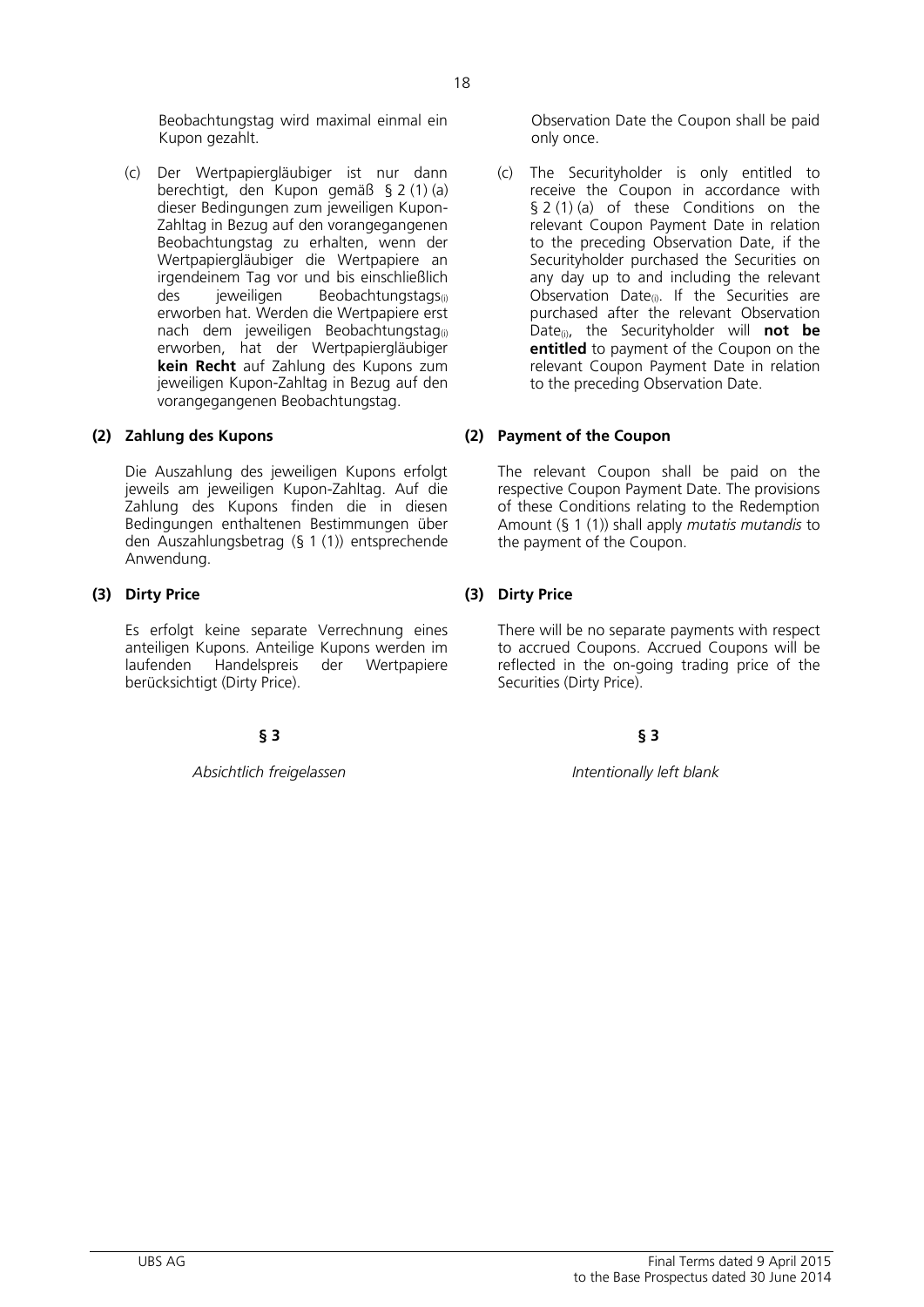### **PART B – OFFERING AND SALE**

| I. Offering for Sale and Issue Price     |                                                                                                                                                                                                                                                                                                                                                                                                                    |  |
|------------------------------------------|--------------------------------------------------------------------------------------------------------------------------------------------------------------------------------------------------------------------------------------------------------------------------------------------------------------------------------------------------------------------------------------------------------------------|--|
| <b>Offering for Sale and Issue Price</b> | UBS Memory Phoenix Autocallable Certificates<br>The<br>(the<br>"Securities", and each a "Security") are issued by the Issuer in<br>the Issue Size.                                                                                                                                                                                                                                                                 |  |
|                                          | It has been agreed that, on or after the respective Issue Date of the<br>Securities, the Manager may purchase Securities and shall place the<br>Securities for sale under terms subject to change in the Public Offer<br>Jurisdictions (as defined in "VII. Consent to Use of Prospectus"<br>below).                                                                                                               |  |
|                                          | The Issue Price was fixed at the Start of the public offer of the<br>Securities (as defined in "II. Subscription, Purchase and Delivery of<br>the Securities" below). After closing of the Subscription Period (as<br>defined in "II. Subscription, Purchase and Delivery of the Securities"<br>below) the selling price will then be adjusted on a continual basis to<br>reflect the prevailing market situation. |  |
|                                          | The Manager shall be responsible for coordinating the entire<br>Securities offering.                                                                                                                                                                                                                                                                                                                               |  |
| <b>Issue Size:</b>                       | The Issue Size means up to 200,000 Securities.                                                                                                                                                                                                                                                                                                                                                                     |  |
| <b>Aggregate Amount of the Issue:</b>    | Issue Price x Issue Size.                                                                                                                                                                                                                                                                                                                                                                                          |  |
| <b>Issue Date:</b>                       | The Issue Date means 21 May 2015.                                                                                                                                                                                                                                                                                                                                                                                  |  |
|                                          | In the case of abbreviation or extension of the Subscription Period<br>the Issue Date may be changed accordingly.                                                                                                                                                                                                                                                                                                  |  |
| <b>Issue Price:</b>                      | The Issue Price equals EUR 100.00 per Security.                                                                                                                                                                                                                                                                                                                                                                    |  |
| <b>Manager:</b>                          | The Manager means UBS Limited, 1 Finsbury Avenue, London<br>EC2M 2PP, United Kingdom.                                                                                                                                                                                                                                                                                                                              |  |

# **II. Subscription, Purchase and Delivery of the Securities**

| <b>Subscription, Purchase and</b><br><b>Delivery of the Securities</b> | The Securities may be subscribed from the Manager during normal<br>banking hours during the Subscription Period. The Issue Price per<br>Security is payable on the Initial Payment Date.                                                                                                                                |
|------------------------------------------------------------------------|-------------------------------------------------------------------------------------------------------------------------------------------------------------------------------------------------------------------------------------------------------------------------------------------------------------------------|
|                                                                        | The Issuer reserves the right to earlier close or to extend the<br>Subscription Period if market conditions so require.                                                                                                                                                                                                 |
|                                                                        | After the Initial Payment Date, the appropriate number of Securities<br>shall be credited to the investor's account in accordance with the<br>rules of the corresponding Clearing System. If the Subscription<br>Period is shortened or extended, the Initial Payment Date may also<br>be brought forward or postponed. |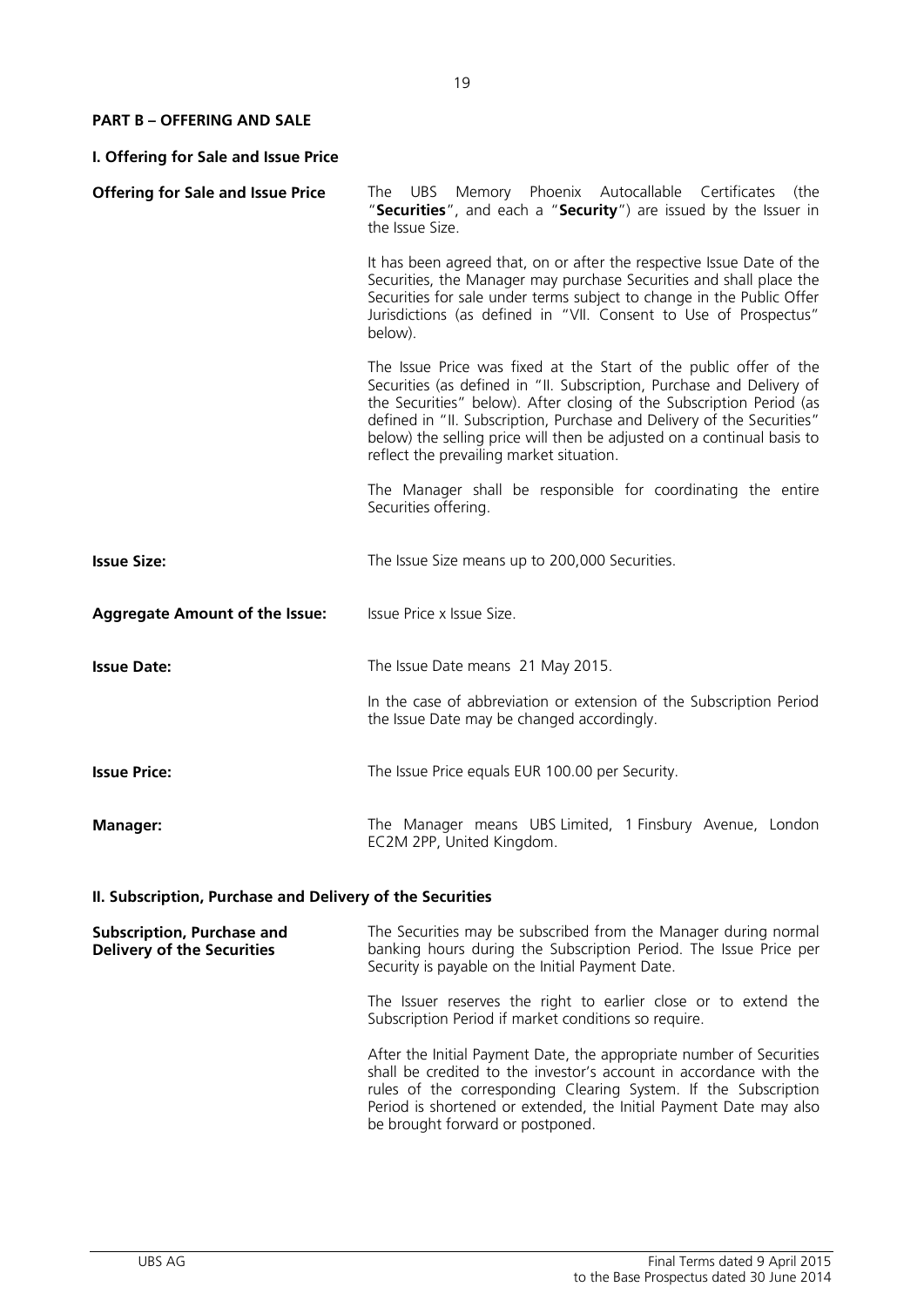| <b>Subscription Period:</b>                            | 9 April 2015 until 15 May 2015 (17:00 hrs CET)                                                                                                               |
|--------------------------------------------------------|--------------------------------------------------------------------------------------------------------------------------------------------------------------|
|                                                        | The Issuer reserves the right to earlier close or to extend the<br>Subscription Period by giving notice to the investors if market<br>conditions so require. |
| Start of the public offer of the<br><b>Securities:</b> | 9 April 2015 in Italy                                                                                                                                        |
| <b>Initial Payment Date:</b>                           | The Initial Payment Date means 21 May 2015.                                                                                                                  |
|                                                        | In the case of abbreviation or extension of the Subscription Period<br>the Initial Payment Date may be changed accordingly.                                  |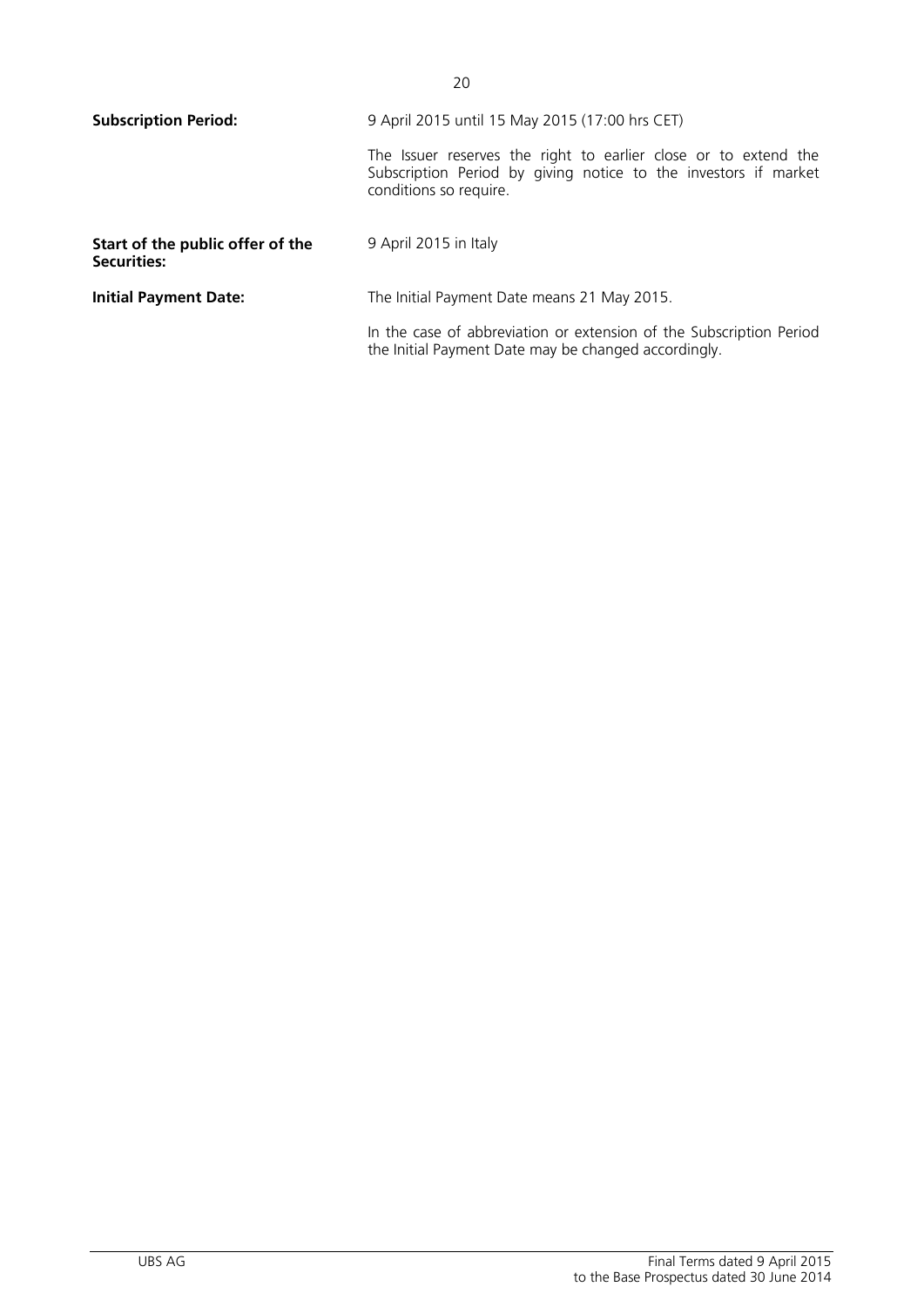#### **PART C – OTHER INFORMATION**

| I. Binding language                             |                                    |           |                                                                                                                                                                                                                                                                                                                                                       |
|-------------------------------------------------|------------------------------------|-----------|-------------------------------------------------------------------------------------------------------------------------------------------------------------------------------------------------------------------------------------------------------------------------------------------------------------------------------------------------------|
| Binding language of the Risk<br><b>Factors:</b> |                                    |           | The English language version of the Risk Factors is controlling and<br>binding. The German language translation is provided for convenience<br>purposes only.                                                                                                                                                                                         |
| <b>Binding</b><br><b>Conditions:</b>            | language                           | of<br>the | Securities are issued on the basis of Conditions in the English<br>language, supported by a German language translation, which is<br>provided for convenience purposes only ("German and English<br>Language" with "Binding English Language"). In this case, the<br>version of the Conditions in the English language is controlling and<br>binding. |
| II. Applicable specific risks:                  |                                    |           |                                                                                                                                                                                                                                                                                                                                                       |
| <b>Applicable specific risks:</b>               |                                    |           | In particular the specific risk factors, which are described in the Base<br>Prospectus under the heading "Security specific Risks"<br>and<br>"Underlying specific Risks" related to the following product features<br>are applicable to the Securities:                                                                                               |
|                                                 |                                    |           | "risks related to Securities linked to an Underlying"                                                                                                                                                                                                                                                                                                 |
|                                                 |                                    |           | "product feature "Express Structure""                                                                                                                                                                                                                                                                                                                 |
|                                                 |                                    |           | "product feature "Thresholds, barriers or levels""                                                                                                                                                                                                                                                                                                    |
|                                                 |                                    |           | "product feature "Securityholder's Termination Right" does not<br>apply"                                                                                                                                                                                                                                                                              |
|                                                 |                                    |           | "risks related to a <b>share</b> as the Underlying"                                                                                                                                                                                                                                                                                                   |
| <b>III. Listing and Trading</b>                 |                                    |           |                                                                                                                                                                                                                                                                                                                                                       |
| <b>Listing and Trading</b>                      |                                    |           | The Issuer intends to apply for admission of the Securities at the<br>EuroTLX.                                                                                                                                                                                                                                                                        |
| IV. Commissions paid by the Issuer              |                                    |           |                                                                                                                                                                                                                                                                                                                                                       |
| <b>Commissions paid by the Issuer</b>           |                                    |           |                                                                                                                                                                                                                                                                                                                                                       |
| (i)<br>fee:                                     | <b>Underwriting and/or placing</b> |           | Not applicable                                                                                                                                                                                                                                                                                                                                        |
| (ii)                                            | <b>Selling commission:</b>         |           | Up to 4.00 %                                                                                                                                                                                                                                                                                                                                          |
| (iii) Listing Commission:                       |                                    |           | Not applicable                                                                                                                                                                                                                                                                                                                                        |
| (iv) Other:                                     |                                    |           | Not applicable                                                                                                                                                                                                                                                                                                                                        |

### **V. Any interests, including conflicting ones, of natural and legal persons involved that is material to the issue/offer of the Securities**

Any interests, including As far as the Issuer is aware, no person involved in the issue of the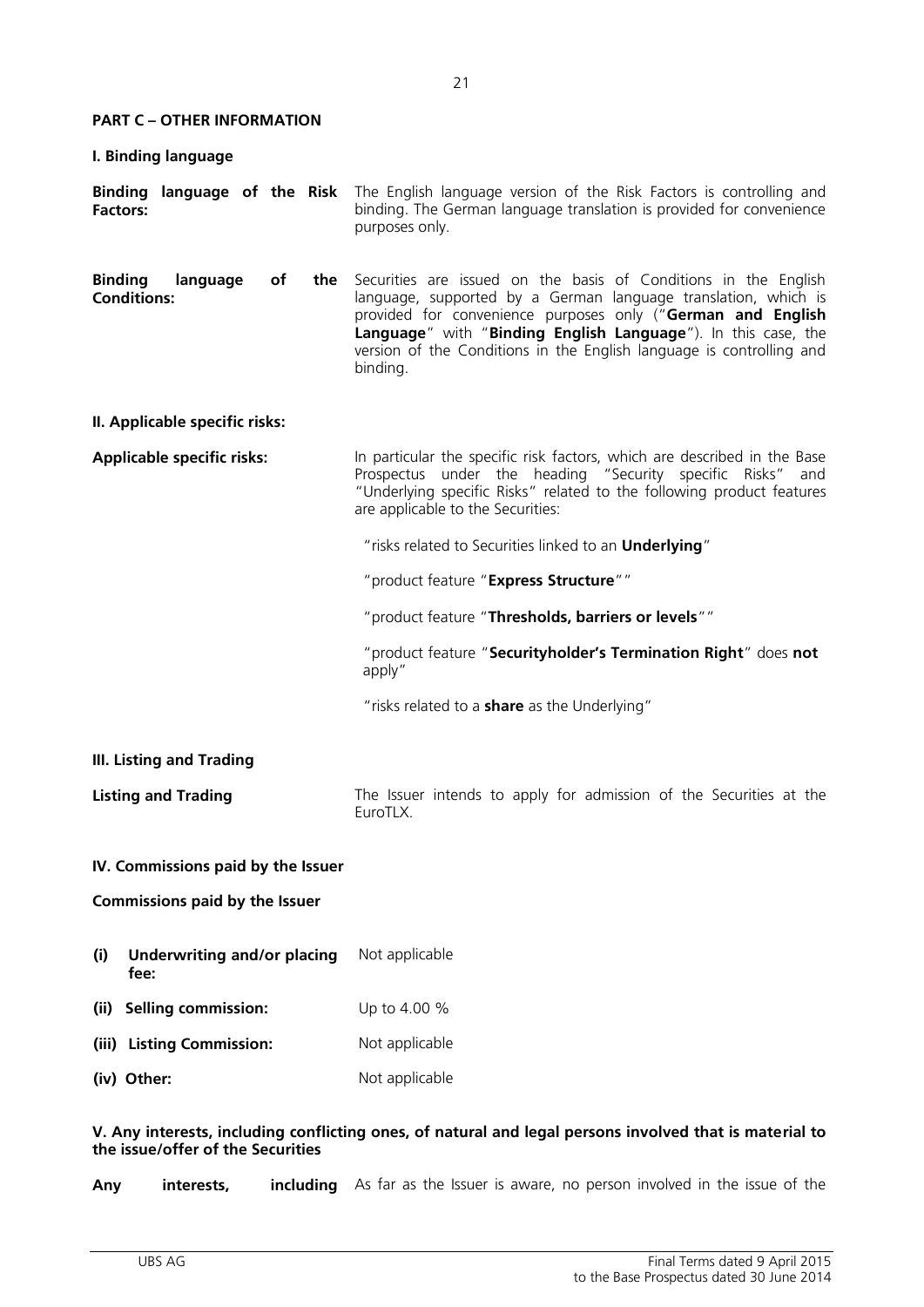**conflicting ones, of natural and**  Securities has an interest material to the offer.

**legal persons involved that is material to the issue/offer of the Securities:**

**Rating:** The Securities have not been rated.

22

### **VII. Consent to Use of Prospectus**

The Issuer consents to the use of the Base Prospectus together with the relevant Final Terms in connection with a public offer of the Securities (a "**Public Offer**") by any financial intermediary (each an "**Authorised Offeror**") which is authorised to make such offers under the Markets in Financial Instruments Directive (Directive 2004/39/EC).

| <b>Additional conditions:</b>     | Not applicable, the above consent to use the Prospectus is not subject<br>to any additional conditions.                                                                              |
|-----------------------------------|--------------------------------------------------------------------------------------------------------------------------------------------------------------------------------------|
| <b>Offer Period:</b>              | During the date of the Final Terms and as long as the Base Prospectus<br>is valid in accordance with § 9 of the German Securities Prospectus Act<br>(Wertpapierprospektgesetz, WpPG) |
| <b>Public Offer Jurisdiction:</b> | Italy                                                                                                                                                                                |
| <b>VIII. Indication of Yield</b>  |                                                                                                                                                                                      |
| Yield                             | Not applicable                                                                                                                                                                       |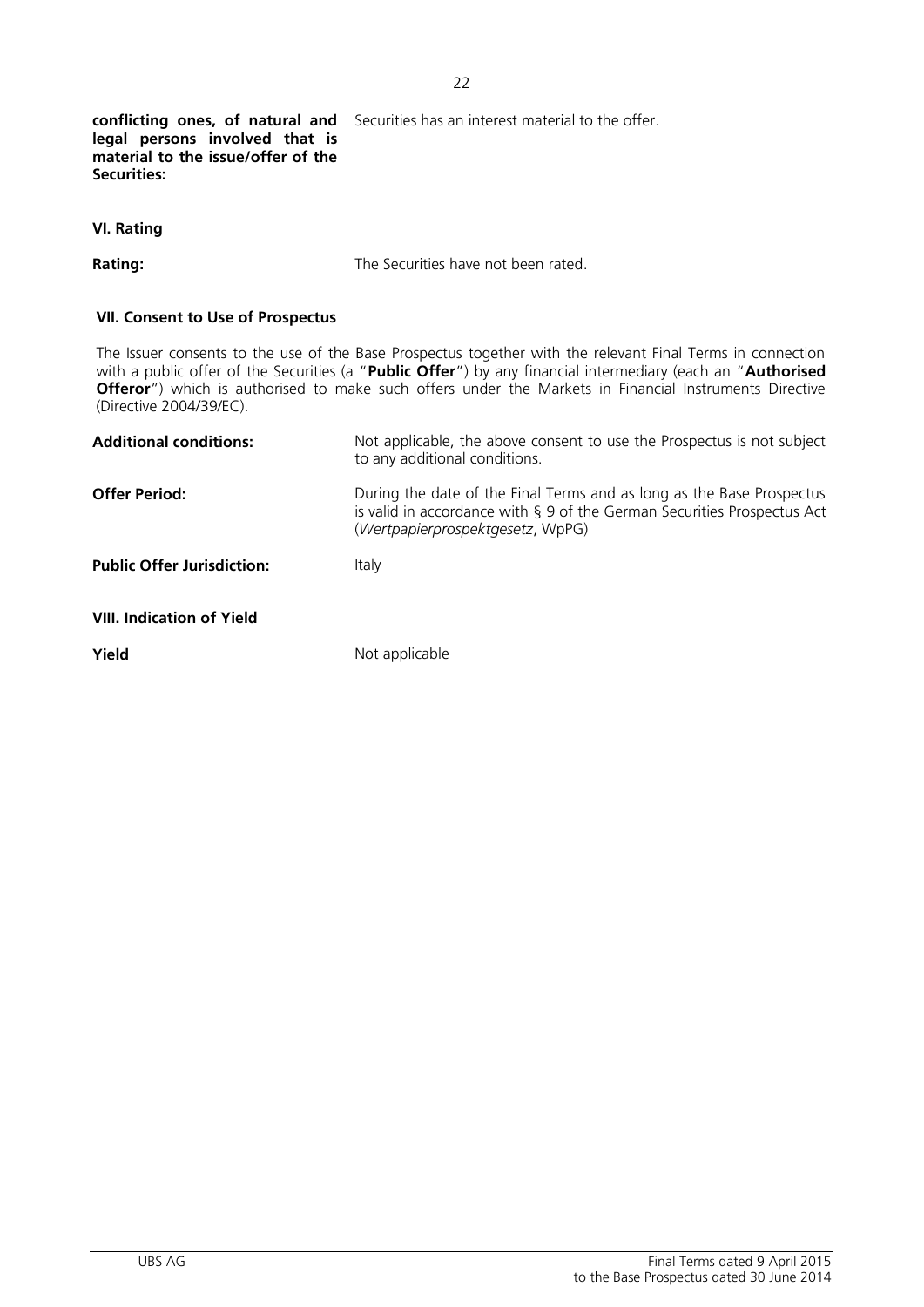## **PART D – COUNTRY SPECIFIC INFORMATION**

| <b>Additional Paying Agent(s) (if</b> | Not applicable |
|---------------------------------------|----------------|
| $any)$ :                              |                |

**Additional websites for the purposes of § 14 of the Conditions:**

Not applicable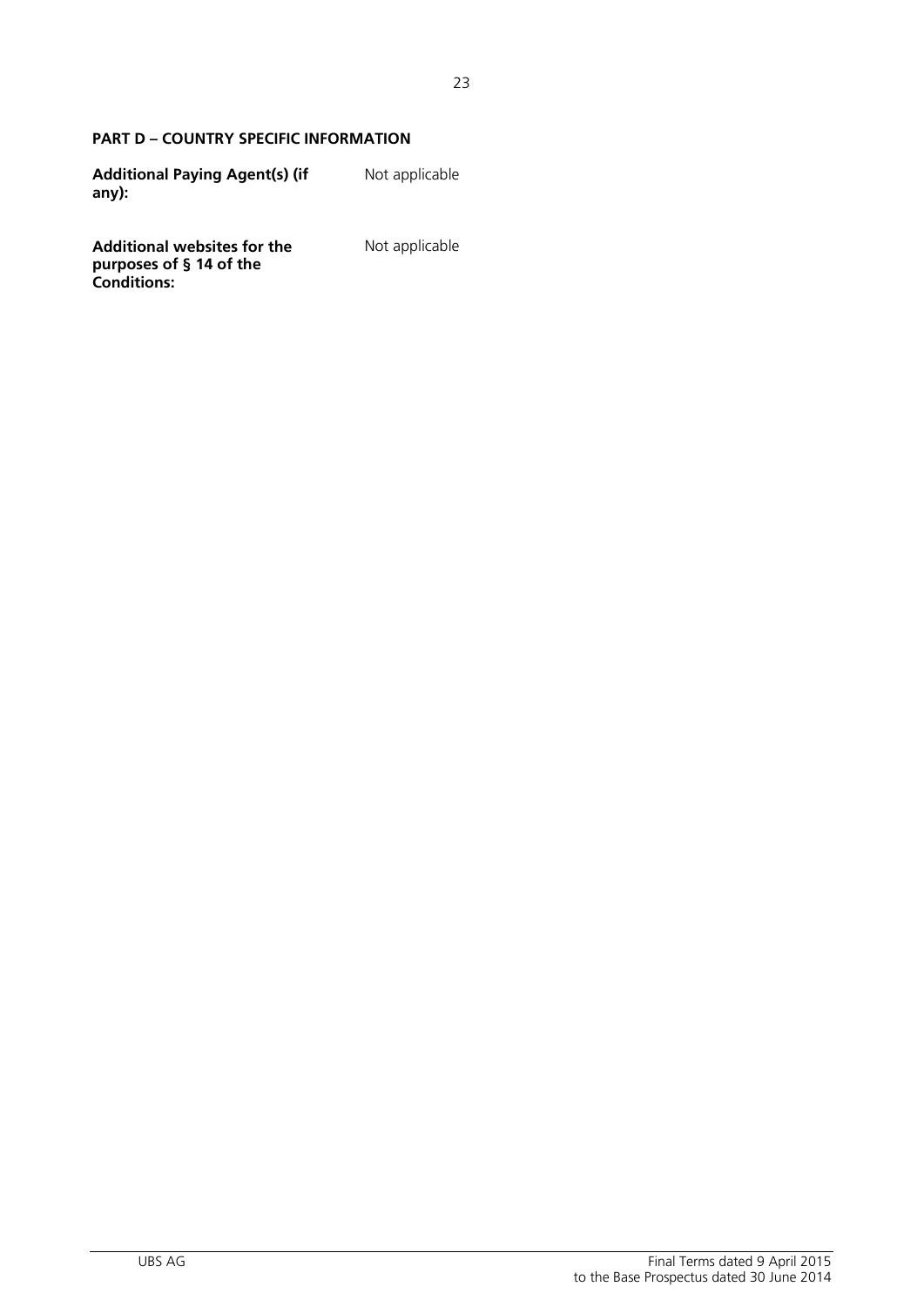#### **PART E – INFORMATION ABOUT THE UNDERLYING**

#### **UniCredit SpA (ISIN IT0004781412)**

UniCredit SpA attracts deposits and offers commercial banking services. The bank offers consumer credit, mortgages, life insurance, business loan, investment banking, asset management, and other services. UniCredit operates worldwide.

Further information as well as information about the past and the further performance and the volatility of the Underlying can be obtained from the internet page www.unicreditgroup.eu.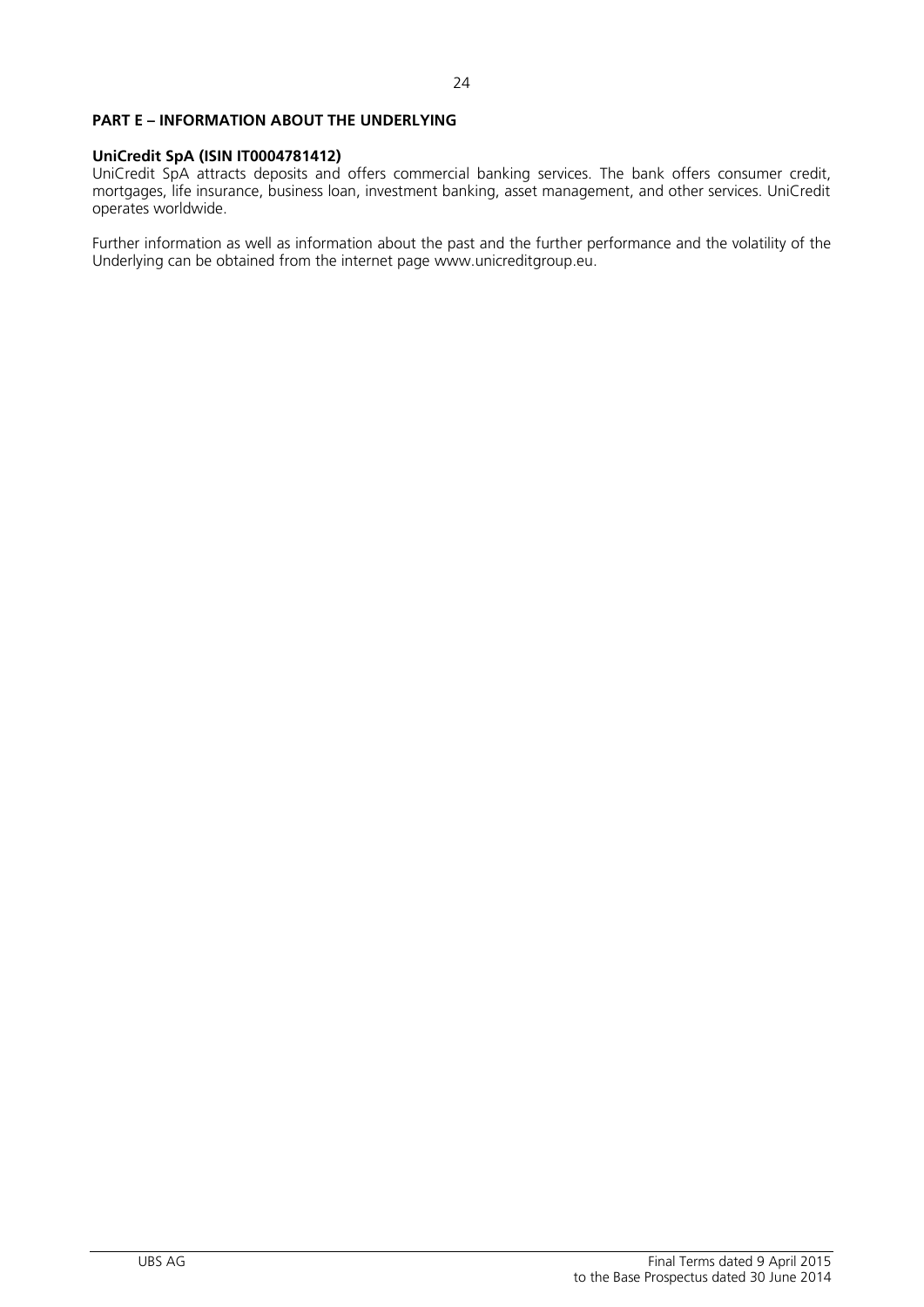#### **ANNEX TO THE FINAL TERMS: ISSUE SPECIFIC SUMMARY**

*This summary relates to UBS Memory Phoenix Autocallable Certificates described in the final terms (the "***Final Terms***") to which this summary is annexed. This summary contains that information from the summary set out in the Base Prospectus which is relevant to the Securities together with the relevant information from the Final Terms. Words and expressions defined in the Final Terms and the Base Prospectus have the same meanings in this summary.*

Summaries are made up of disclosure requirements known as "Elements". These elements are numbered in Sections  $A - E(A, 1 - E, 7)$ .

This Summary contains all the Elements required to be included in a summary for this type of securities and Issuer. As some Elements are not required to be addressed, there may be gaps in the numbering sequence of the Elements.

Even though an Element may be required to be inserted in the summary because of the type of securities and Issuer, it is possible that no relevant information can be given regarding the Element. In this case a short description of the Element is included in the summary with the mention of "not applicable".

| <b>Element</b> |                                  | <b>Section A - Introduction and warnings</b>                                                                                                                                                                                                                                                                                                                                                                                         |  |  |
|----------------|----------------------------------|--------------------------------------------------------------------------------------------------------------------------------------------------------------------------------------------------------------------------------------------------------------------------------------------------------------------------------------------------------------------------------------------------------------------------------------|--|--|
| A.1            | Warning.                         | This Summary should be read as an introduction to the Base<br>Prospectus. Any decision to invest in the Securities should be based<br>on consideration of the Base Prospectus as a whole by the investor.                                                                                                                                                                                                                            |  |  |
|                |                                  | Potential investors should be aware that where a claim relating to the<br>information contained in the Base Prospectus is brought before a court, the<br>plaintiff investor might, under the national legislation of the respective<br>European Economic Area member state, have to bear the costs of<br>translating the document before the legal proceedings are initiated.                                                        |  |  |
|                |                                  | Those persons who are responsible for the summary including the<br>translation thereof, and who have initiated the preparation of the summary<br>can be held liable, but only if the summary is misleading, inaccurate or<br>inconsistent when read together with the other parts of the Base<br>Prospectus or it does not provide, when read together with the other parts<br>of the Base Prospectus, all required key information. |  |  |
|                |                                  | UBS AG in its capacity as Issuer assumes responsibility for the content of<br>this Summary (including any translation thereof) pursuant to section 5<br>paragraph 2 b No. 4 of the German<br>Securities<br>Prospectus Act<br>(Wertpapierprospektgesetz).                                                                                                                                                                             |  |  |
| A.2            | Consent to use of<br>Prospectus. | The Issuer consents to the use of the Base Prospectus together with the<br>relevant Final Terms in connection with a public offer of the Securities (a<br>"Public Offer") by any financial intermediary (each an "Authorised<br><b>Offeror</b> ") which is authorised to make such offers under the Markets in<br>Financial Instruments Directive (Directive 2004/39/EC) on the following<br>basis:                                  |  |  |
|                |                                  | the relevant Public Offer must occur during the date of the Final<br>(a)<br>Terms and as long as the Base Prospectus is valid in accordance<br>of the German<br>Securities<br>with<br><b>ξ9</b><br>Prospectus<br>Act<br>(Wertpapierprospektgesetz, WpPG) (the "Offer Period");                                                                                                                                                       |  |  |
|                |                                  | the relevant Public Offer may only be made in Italy (each a<br>(b)<br>"Public Offer Jurisdiction");                                                                                                                                                                                                                                                                                                                                  |  |  |
|                |                                  | (c)<br>the relevant Authorised Offeror must be authorised to make such<br>offers in the relevant Public Offer Jurisdiction under the Markets in                                                                                                                                                                                                                                                                                      |  |  |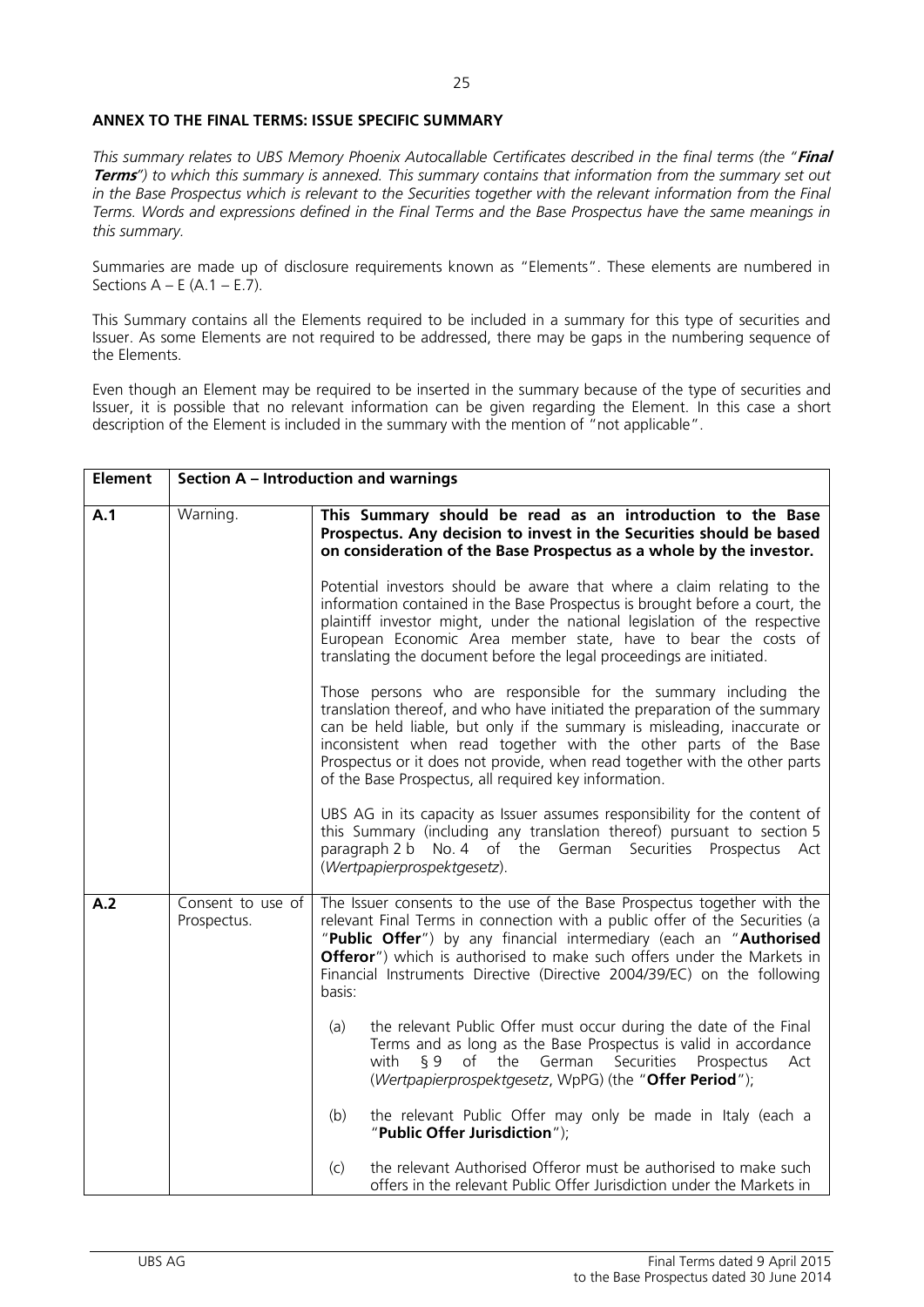|     | Financial Instruments Directive (Directive 2004/39/EC) and if any<br>Authorised Offeror ceases to be so authorised then the above<br>consent of the Issuer shall thereupon terminate.                              |
|-----|--------------------------------------------------------------------------------------------------------------------------------------------------------------------------------------------------------------------|
| (d) | any Authorised Offeror must comply with the applicable selling<br>restrictions as if it were a Manager.                                                                                                            |
|     | Authorised Offerors will provide information to investors on the<br>terms and conditions of the Public Offer of the Securities at the time<br>such Public Offer is made by the Authorised Offeror to the investor. |

| <b>Element</b> | <b>Section B - Issuer</b>                                                                             |                                                                                                                                                                                                                                                                                                                                                                                                                                                                                                                                                                                                                                                                                                                                                                                                                                                                                                                                                                                                                                                                                                                         |
|----------------|-------------------------------------------------------------------------------------------------------|-------------------------------------------------------------------------------------------------------------------------------------------------------------------------------------------------------------------------------------------------------------------------------------------------------------------------------------------------------------------------------------------------------------------------------------------------------------------------------------------------------------------------------------------------------------------------------------------------------------------------------------------------------------------------------------------------------------------------------------------------------------------------------------------------------------------------------------------------------------------------------------------------------------------------------------------------------------------------------------------------------------------------------------------------------------------------------------------------------------------------|
| B.1            | Legal and<br>commercial name<br>of the issuer.                                                        | The legal and commercial name of the Issuer is UBS AG ("Issuer" or<br>"UBS AG"; together with its subsidiaries, "UBS", "UBS Group" or the<br>" $Group'$ ).                                                                                                                                                                                                                                                                                                                                                                                                                                                                                                                                                                                                                                                                                                                                                                                                                                                                                                                                                              |
| B.2            | Domicile,<br>legal<br>legislation<br>form,<br>and country<br>of<br>incorporation<br>of<br>the issuer. | UBS AG's two registered offices and principal places of business are:<br>Bahnhofstrasse 45, CH-8001 Zurich, Switzerland; and Aeschenvorstadt 1,<br>CH-4051 Basel, Switzerland. UBS AG is entered in the Commercial<br>Registers of Canton Zurich and Canton Basel-City under the registration<br>number CHE-101.329.561. UBS AG is incorporated in Switzerland and<br>operates under the Swiss Code of Obligations and Swiss Federal Banking<br>Law as an Aktiengesellschaft.                                                                                                                                                                                                                                                                                                                                                                                                                                                                                                                                                                                                                                           |
| B.4b           | Trends.                                                                                               | <b>Trend Information</b>                                                                                                                                                                                                                                                                                                                                                                                                                                                                                                                                                                                                                                                                                                                                                                                                                                                                                                                                                                                                                                                                                                |
|                |                                                                                                       | As stated in UBS AG's third quarter report issued on 28 October 2014<br>(including the Group's unaudited consolidated financial statements), at the<br>start of the fourth quarter of 2014, many of the underlying challenges and<br>geopolitical issues that the Group has previously highlighted remain and in<br>some cases have intensified. A number of new concerns have arisen<br>including the fear of risks related to the Ebola virus. The mixed outlook for<br>global growth, the absence of sustained and credible improvements to<br>unresolved issues in Europe, continuing U.S. fiscal and monetary policy<br>issues and increasing geopolitical instability would make improvements in<br>prevailing market conditions unlikely. Despite these ongoing challenges,<br>the Group will continue to execute on its strategy in order to ensure the<br>firm's long-term success and to deliver sustainable returns for<br>shareholders.                                                                                                                                                                     |
| B.5            | Description of the<br>Group<br>and the<br>issuer's<br>position<br>within the group.                   | UBS AG is the parent company of the Group. Neither the business divisions<br>of UBS nor the Corporate Center are separate legal entities. Currently, they<br>primarily operate out of UBS AG, through its branches worldwide.<br>Businesses also operate through local subsidiaries where necessary or<br>desirable.<br>UBS has commenced a share for share exchange offer to establish a group<br>holding company. Upon completion of the initial settlement of the<br>exchange offer, which is expected to take place on 28 November 2014, it is<br>intended that UBS Group AG will become the parent company of UBS AG<br>and the holding company of the Group.<br>UBS has also announced that it intends to establish a banking subsidiary in<br>Switzerland in mid-2015. The scope of this future subsidiary's business will<br>include the Retail & Corporate business division and the Swiss-booked<br>business within the Wealth Management business division.<br>In the UK, and in consultation with the UK and Swiss regulators, in May<br>2014 UBS Limited, UBS's UK bank subsidiary, implemented a modified |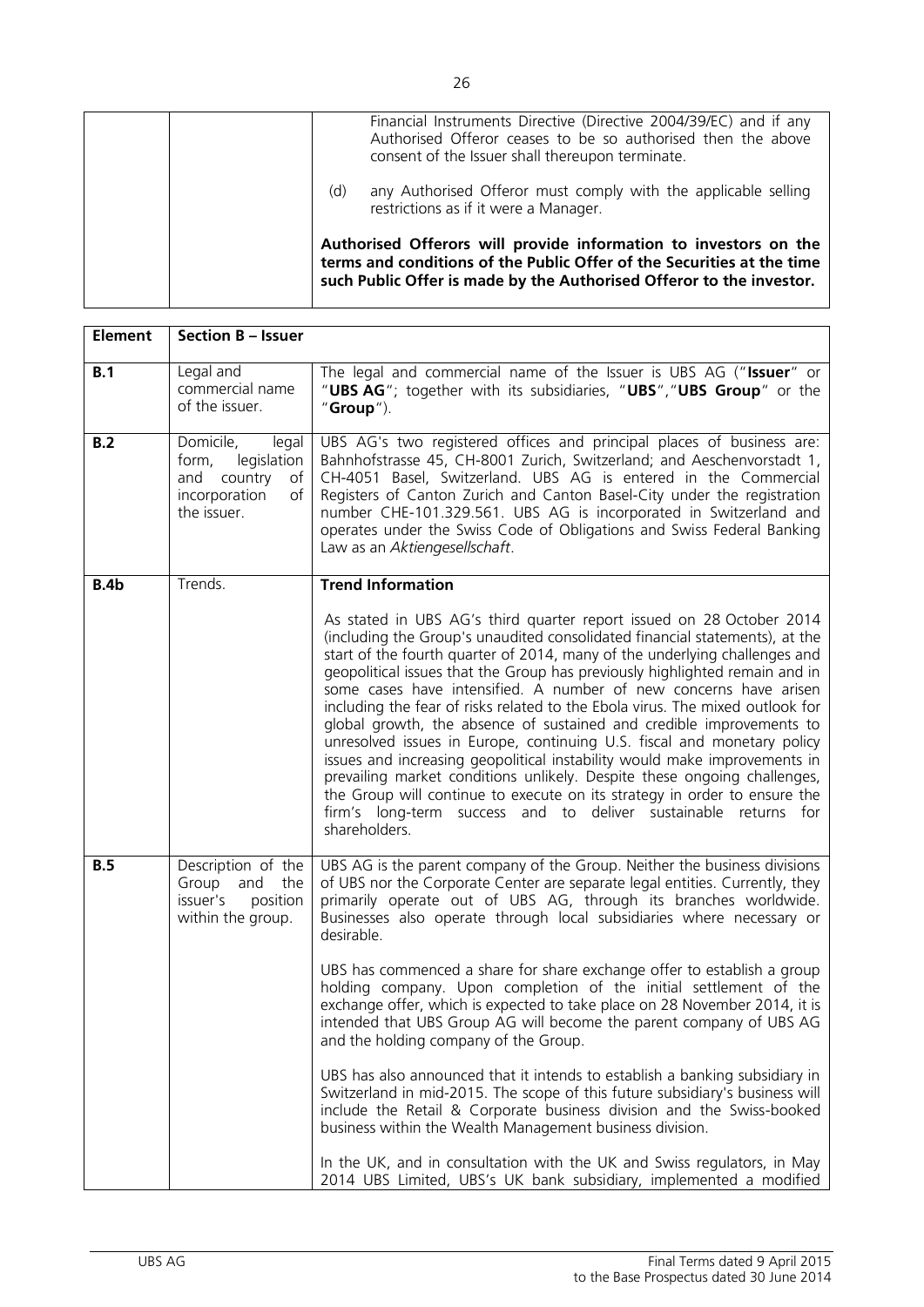|             |                                                      | business operating model under which UBS Limited bears and retains a<br>greater degree of risk and reward in its business activities. This principally<br>involves: UBS Limited retaining and managing credit risk as well as some<br>market and other risks, UBS Limited taking a more independent role in<br>managing its funding and liquidity requirements and it involved an increase<br>in UBS Limited's total regulatory capital.<br>In the US, UBS will comply with new rules for banks under the Dodd-Frank                                                                                                                                                                                                                                                                                                                                                                                                                                                               |
|-------------|------------------------------------------------------|------------------------------------------------------------------------------------------------------------------------------------------------------------------------------------------------------------------------------------------------------------------------------------------------------------------------------------------------------------------------------------------------------------------------------------------------------------------------------------------------------------------------------------------------------------------------------------------------------------------------------------------------------------------------------------------------------------------------------------------------------------------------------------------------------------------------------------------------------------------------------------------------------------------------------------------------------------------------------------|
|             |                                                      | Wall Street Reform and Consumer Protection Act that will require an<br>intermediate holding company to own all of its operations other than US<br>branches of UBS AG by 1 July 2016. As a result, UBS will designate an<br>intermediate holding company to hold all US subsidiaries of UBS.                                                                                                                                                                                                                                                                                                                                                                                                                                                                                                                                                                                                                                                                                        |
| B.9         | Profit forecast or<br>estimate.                      | Not applicable; no profit forecast or estimate is included in this Prospectus.                                                                                                                                                                                                                                                                                                                                                                                                                                                                                                                                                                                                                                                                                                                                                                                                                                                                                                     |
| <b>B.10</b> | Qualifications<br>in.<br>the audit report.           | Not applicable. The auditor's reports on the audited historical financial<br>information are unqualified.                                                                                                                                                                                                                                                                                                                                                                                                                                                                                                                                                                                                                                                                                                                                                                                                                                                                          |
| <b>B.12</b> | Selected historical<br>key financial<br>information. | UBS AG derived the following selected consolidated financial data from (i)<br>its annual report 2013 containing the audited consolidated financial<br>statements of the Group, as well as additional unaudited consolidated<br>financial data, as of or for the fiscal year ended 31 December 2013<br>(including comparative figures for the fiscal years ended 31 December<br>2012 and 2011), (ii) its report for the third quarter 2014, containing<br>unaudited consolidated financial statements, as well as additional<br>unaudited consolidated financial data, as of or for the nine months ended<br>30 September 2014 (from which comparative figures as of or for the nine<br>months ended 30 September 2013 have been derived). UBS's consolidated<br>financial statements were prepared in accordance with International<br>Financial Reporting Standards ("IFRS") issued by the International<br>Accounting Standards Board ("IASB") and stated in Swiss francs (CHF). |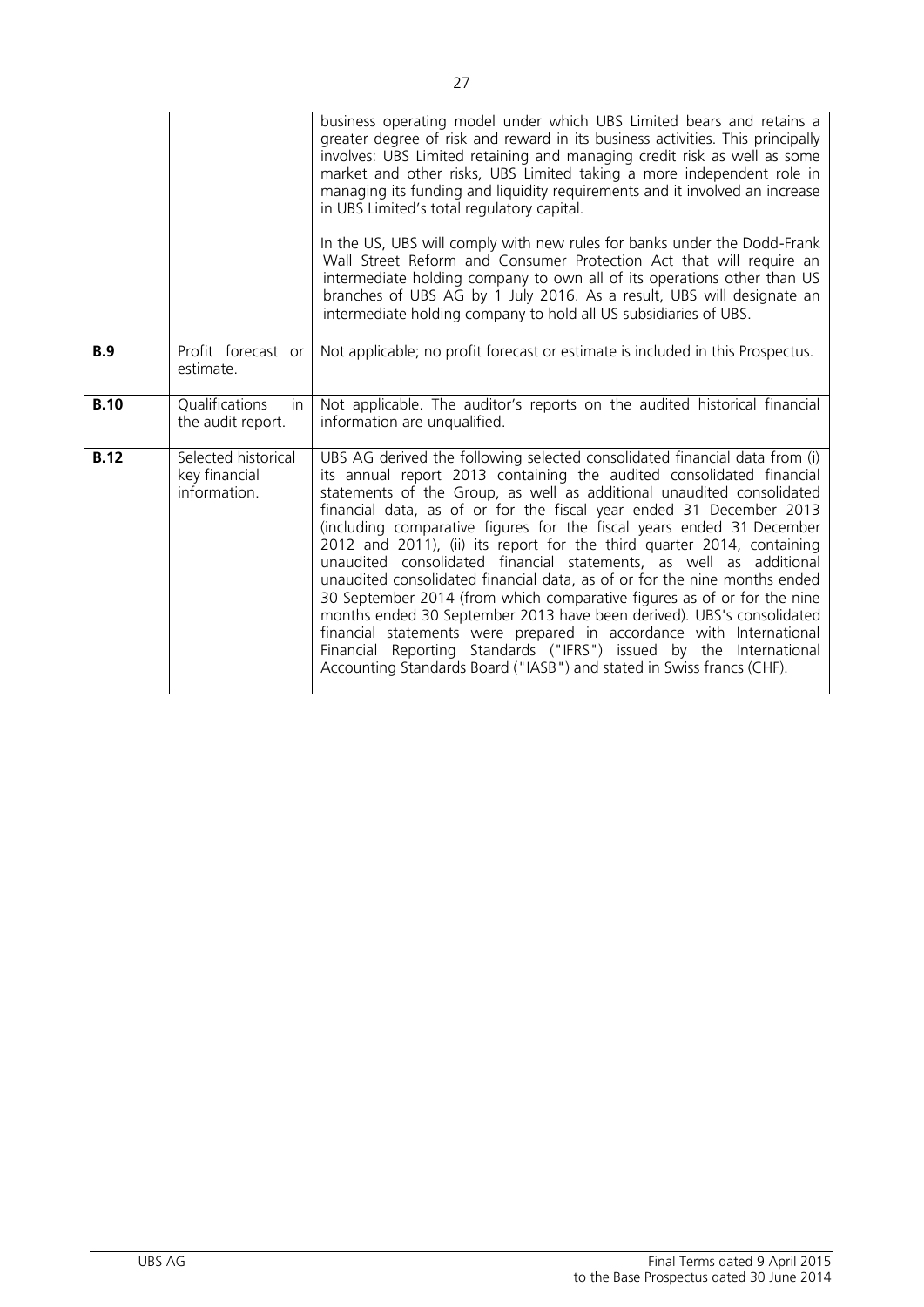|                                                                                    | As of or for the nine months<br>ended |           |               | As of or for the year ended     |                                                               |
|------------------------------------------------------------------------------------|---------------------------------------|-----------|---------------|---------------------------------|---------------------------------------------------------------|
| CHF million, except where indicated                                                | 30.9.14                               | 30.9.13   | 31.12.13      | 31.12.12                        | 31.12.11                                                      |
|                                                                                    | unaudited                             |           |               | audited, except where indicated |                                                               |
| <b>Group results</b>                                                               |                                       |           |               |                                 |                                                               |
| Operating income                                                                   | 21,281                                | 21,425    | 27,732        | 25,423                          | 27,788                                                        |
| Operating expenses                                                                 | 19,224                                | 18,602    | 24,461        | 27,216                          | 22,482                                                        |
| Operating profit / (loss) before tax                                               | 2,057                                 | 2,823     | 3,272         | (1, 794)                        | 5,307                                                         |
| Net profit / (loss) attributable to UBS shareholders                               | 2,609                                 | 2,255     | 3,172         | (2,480)                         | 4,138                                                         |
| Diluted earnings per share (CHF)                                                   | 0.68                                  | 0.59      | 0.83          | (0.66)                          | 1.08                                                          |
|                                                                                    |                                       |           |               |                                 |                                                               |
| Key performance indicators                                                         |                                       |           |               |                                 |                                                               |
| Profitability                                                                      |                                       |           |               |                                 |                                                               |
| Return on equity (RoE) (%) 1                                                       | 7.1                                   | 6.4       | $6.7*$        | $(5.1)$ *                       | $9.1*$                                                        |
| Return on assets, gross (%) <sup>2</sup>                                           | 2.8                                   | 2.5       | $2.5*$        | $1.9*$                          | $2.1*$                                                        |
| Cost / income ratio $(\%)$ <sup>3</sup>                                            | 90.3                                  | 86.7      | 88.0*         | $106.6*$                        | $80.7*$                                                       |
| Growth                                                                             |                                       |           |               |                                 |                                                               |
| Net profit growth (%) 4                                                            | 15.7                                  |           |               |                                 | $(44.5)^*$                                                    |
| Net new money growth for combined wealth<br>management businesses (%) <sup>5</sup> | 2.7                                   | 3.6       | $3.4*$        | $3.2*$                          | $2.4*$                                                        |
| <b>Resources</b>                                                                   |                                       |           |               |                                 |                                                               |
| Common equity tier 1 capital ratio (fully applied, %)                              | 13.7                                  | 11.9      | $12.8*$       | $9.8*$                          |                                                               |
| 6,7<br>Swiss SRB leverage ratio (phase-in, %) 8                                    | 5.4                                   | 4.2       | $4.7*$        | $3.6*$                          |                                                               |
|                                                                                    |                                       |           |               |                                 |                                                               |
| Profitability                                                                      |                                       |           |               |                                 |                                                               |
| Return on tangible equity (%) 9                                                    | 8.3                                   | 7.6       | $8.0*$        | $1.6*$                          |                                                               |
| Return on risk-weighted assets, gross (%) 10                                       | 12.4                                  | 11.5      | $11.4*$       | $12.0*$                         |                                                               |
| <b>Resources</b>                                                                   |                                       |           |               |                                 |                                                               |
| Total assets                                                                       | 1,049,258                             | 1,049,101 | 1,018,374* 11 | 1,259,797                       |                                                               |
| Equity attributable to UBS shareholders                                            | 50,824                                | 47,403    | 48,002        | 45,949                          |                                                               |
| Common equity tier 1 capital (fully applied) 7                                     | 30,047                                | 26,019    | 28,908        | 25,182*                         |                                                               |
| Common equity tier 1 capital (phase-in) 7                                          | 42,464                                | 38,963    | 42,179        | 40,032*                         |                                                               |
| Risk-weighted assets (fully applied) 7                                             | 219,296                               | 218,926   | 225,153*      | 258,113*                        |                                                               |
| Risk-weighted assets (phase-in) 7                                                  | 222,648                               | 222,306   | 228,557*      | 261,800*                        |                                                               |
| Common equity tier 1 capital ratio (phase-in, %) 6,7                               | 19.1                                  | 17.5      | $18.5*$       | $15.3*$                         |                                                               |
| Total capital ratio (fully applied, %) 7                                           | 18.7                                  | 14.3      | $15.4*$       | $11.4*$                         |                                                               |
| Total capital ratio (phase-in, %) <sup>7</sup>                                     | 24.9                                  | 21.8      | $22.2*$       | $18.9*$                         |                                                               |
| Swiss SRB leverage ratio (fully applied, %) 8                                      | 4.2                                   | 3.0       | $3.4*$        | $2.4*$                          |                                                               |
| Swiss SRB leverage ratio denominator (fully applied)<br>12                         | 985,071                               | 1,055,956 | 1,020,247*    | 1,206,214*                      |                                                               |
| Swiss SRB leverage ratio denominator (phase-in) <sup>12</sup>                      | 991,730                               | 1,063,294 | 1,027,864*    | 1,216,561*                      |                                                               |
| Other                                                                              |                                       |           |               |                                 |                                                               |
| Invested assets (CHF billion) <sup>13</sup>                                        | 2,640                                 | 2,339     | 2,390         | 2,230                           |                                                               |
| Personnel (full-time equivalents)                                                  | 60,292                                | 60,635    | 60,205*       | 62,628*                         | $11.9*$<br>$13.7*$<br>1,416,962<br>48,530<br>2,088<br>64,820* |
| Market capitalization                                                              | 64,047                                | 71,066    | 65,007*       | 54,729*                         | 42,843*                                                       |
| Total book value per share (CHF)                                                   | 13.54                                 | 12.58     | $12.74*$      | $12.26*$                        | 12.95*                                                        |
| Tangible book value per share (CHF)                                                | 11.78                                 | 10.89     | $11.07*$      | $10.54*$                        | $10.36*$                                                      |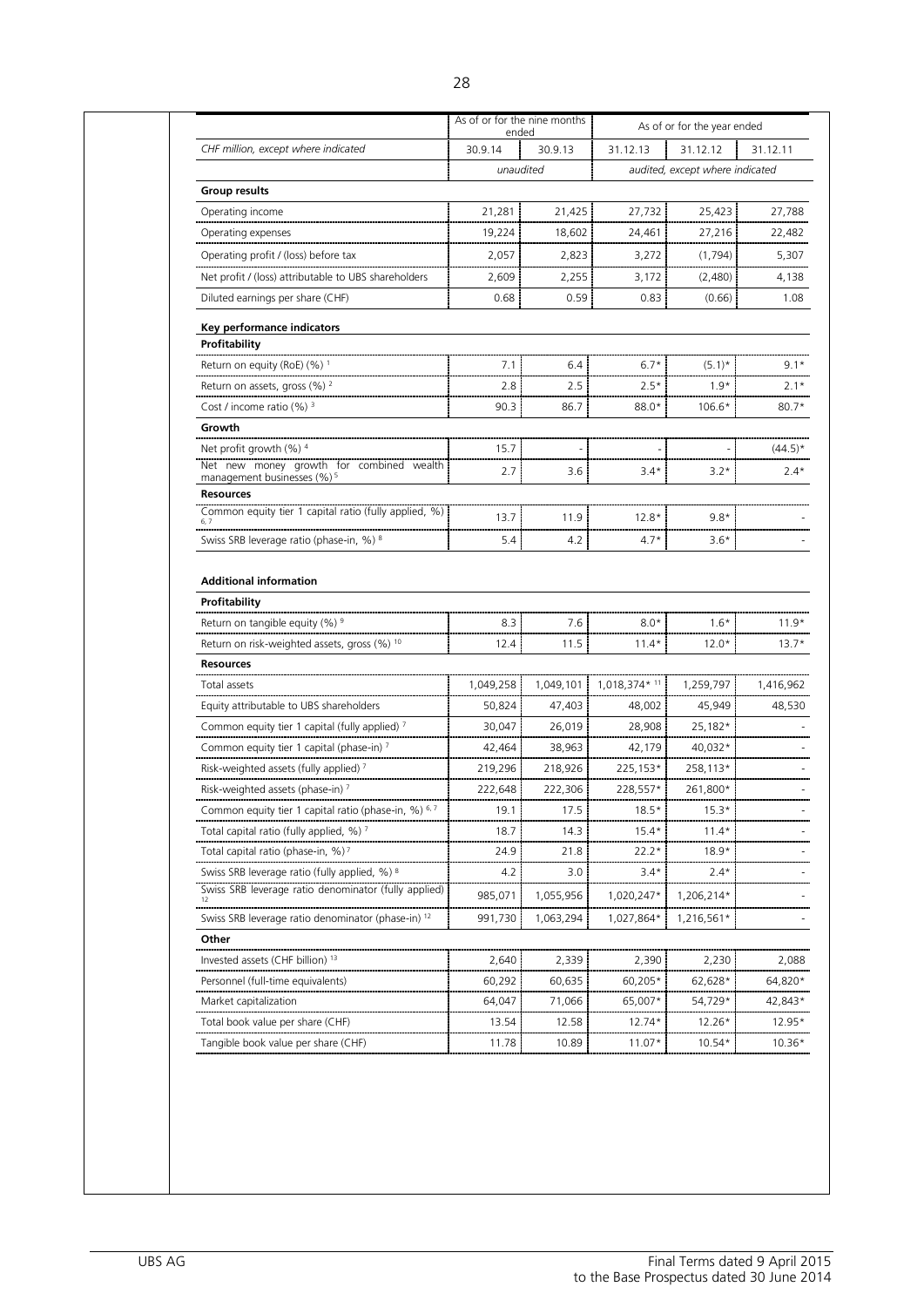|             | * unaudited                                                                                                                                                                                                                                                                                                                                                                                                                                                                                                                                                                                                                                                                                                                                                                                                                                                                                                                                                                                                                                                                                                                                                                                                                                                                                                                                                                                                                                                                                                                                                                                                                                                                                                                                                                                                                                                                                                                                                                                                                                                                                                                                                                                                                                                                                                                                                                                                                                                                                                                                                                                                                                                                                                                                                                                                                                                                                                                                                                                                                                                                                                                                                                                                                                                                                                                                                                                                                                                                                                                                                                                                                                                                                                                                                                                                                                                                                                                                                                                                                                                                                                                                                                                                                                                                                                                                              |                                                                                                                                                                                                                                                                                                                                                                                                                                                                                                                                                                                                                                                                                                                                                                                                                                                                                                                                                                                                                                                                          |
|-------------|----------------------------------------------------------------------------------------------------------------------------------------------------------------------------------------------------------------------------------------------------------------------------------------------------------------------------------------------------------------------------------------------------------------------------------------------------------------------------------------------------------------------------------------------------------------------------------------------------------------------------------------------------------------------------------------------------------------------------------------------------------------------------------------------------------------------------------------------------------------------------------------------------------------------------------------------------------------------------------------------------------------------------------------------------------------------------------------------------------------------------------------------------------------------------------------------------------------------------------------------------------------------------------------------------------------------------------------------------------------------------------------------------------------------------------------------------------------------------------------------------------------------------------------------------------------------------------------------------------------------------------------------------------------------------------------------------------------------------------------------------------------------------------------------------------------------------------------------------------------------------------------------------------------------------------------------------------------------------------------------------------------------------------------------------------------------------------------------------------------------------------------------------------------------------------------------------------------------------------------------------------------------------------------------------------------------------------------------------------------------------------------------------------------------------------------------------------------------------------------------------------------------------------------------------------------------------------------------------------------------------------------------------------------------------------------------------------------------------------------------------------------------------------------------------------------------------------------------------------------------------------------------------------------------------------------------------------------------------------------------------------------------------------------------------------------------------------------------------------------------------------------------------------------------------------------------------------------------------------------------------------------------------------------------------------------------------------------------------------------------------------------------------------------------------------------------------------------------------------------------------------------------------------------------------------------------------------------------------------------------------------------------------------------------------------------------------------------------------------------------------------------------------------------------------------------------------------------------------------------------------------------------------------------------------------------------------------------------------------------------------------------------------------------------------------------------------------------------------------------------------------------------------------------------------------------------------------------------------------------------------------------------------------------------------------------------------------------------------------|--------------------------------------------------------------------------------------------------------------------------------------------------------------------------------------------------------------------------------------------------------------------------------------------------------------------------------------------------------------------------------------------------------------------------------------------------------------------------------------------------------------------------------------------------------------------------------------------------------------------------------------------------------------------------------------------------------------------------------------------------------------------------------------------------------------------------------------------------------------------------------------------------------------------------------------------------------------------------------------------------------------------------------------------------------------------------|
|             | 1 Net profit / loss attributable to UBS shareholders (annualized as applicable) / average equity attributable to UBS<br>shareholders. <sup>2</sup> Operating income before credit loss (expense) or recovery (annualized as applicable) / average total<br>assets. <sup>3</sup> Operating expenses / operating income before credit loss (expense) or recovery. <sup>4</sup> Change in net profit<br>attributable to UBS shareholders from continuing operations between current and comparison periods / net profit<br>attributable to UBS shareholders from continuing operations of comparison period. Not meaningful and not included if<br>either the reporting period or the comparison period is a loss period. <sup>5</sup> Combined Wealth Management's and Wealth<br>Management Americas' net new money for the period (annualized as applicable) / invested assets at the beginning of the<br>period. Figures for the periods ended 31 December 2013, 2012 and 2011 are derived from the accounting records of the<br>Group. 6 Common equity tier 1 capital / risk-weighted assets. 7 Based on the Basel III framework as applicable to Swiss<br>systemically relevant banks (SRB), which became effective in Switzerland on 1 January 2013. The information provided on<br>a fully applied basis entirely reflects the effects of the new capital deductions and the phase out of ineligible capital<br>instruments. The information provided on a phase-in basis gradually reflects those effects during the transition period.<br>Numbers for 31 December 2012 are on a pro-forma basis. Numbers for 31 December 2012 are calculated on an<br>estimated basis described below and are referred to as "pro-forma" in this prospectus. The term "pro-forma" as used in<br>this prospectus does not refer to the term "pro forma financial information" within the meaning of Regulation (EC)<br>809/2004. Some of the models applied when calculating 31 December 2012 pro-forma information required regulatory<br>approval and included estimates (as discussed with UBS's primary regulator) of the effect of new capital charges. These<br>figures are not required to be presented, because Basel III requirements were not in effect on 31 December 2012. They<br>are nevertheless included for comparison reasons, because the Basel III requirements were effective as of 1 January 2013.<br>Information for 31 December 2011 is not available. 8 Swiss SRB Basel III common equity tier 1 capital and loss-absorbing<br>capital / total adjusted exposure (leverage ratio denominator). The Swiss SRB leverage ratio came into force on 1 January<br>2013. Numbers for 31 December 2012 are on a pro-forma basis (see footnote 7 above). Information for 31 December<br>2011 is not available. <i>I</i> Net profit / loss attributable to UBS shareholders before amortization and impairment of goodwill<br>and intangible assets (annualized as applicable) / average equity attributable to UBS shareholders less average goodwill<br>and intangible assets. <sup>10</sup> Operating income before credit loss (expense) or recovery (annualized as applicable) / average<br>risk-weighted assets. Based on Basel III risk-weighted assets (phase-in) for 2014 and 2013, on Basel 2.5 risk-weighted<br>assets for 2012 and on Basel II risk-weighted assets for 2011. <sup>11</sup> On 1 January 2014, UBS adopted Offsetting Financial<br>Assets and Financial Liabilities (Amendments to IAS 32, Financial Instruments: Presentation). The prior period balance<br>sheet as of 31 December 2013 was restated to reflect the effects of adopting these amendments to IAS 32. <sup>12</sup> The<br>leverage ratio denominator is also referred to as "total adjusted exposure" and is calculated in accordance with Swiss<br>SRB leverage ratio requirements. Data represent the average of the total adjusted exposure at the end of the three<br>months preceding the end of the reporting period. The figure for the period ended 31 December 2012 is derived from<br>the accounting records of the Group. Numbers for 31 December 2012 are on a pro-forma basis (see footnote 7 above).<br>Information for 31 December 2011 is not available. <sup>13</sup> Invested assets includes invested assets for Retail & Corporate. |                                                                                                                                                                                                                                                                                                                                                                                                                                                                                                                                                                                                                                                                                                                                                                                                                                                                                                                                                                                                                                                                          |
|             | Material<br>adverse<br>change statement.                                                                                                                                                                                                                                                                                                                                                                                                                                                                                                                                                                                                                                                                                                                                                                                                                                                                                                                                                                                                                                                                                                                                                                                                                                                                                                                                                                                                                                                                                                                                                                                                                                                                                                                                                                                                                                                                                                                                                                                                                                                                                                                                                                                                                                                                                                                                                                                                                                                                                                                                                                                                                                                                                                                                                                                                                                                                                                                                                                                                                                                                                                                                                                                                                                                                                                                                                                                                                                                                                                                                                                                                                                                                                                                                                                                                                                                                                                                                                                                                                                                                                                                                                                                                                                                                                                                 | There has been no material adverse change in the prospects of UBS AG or<br>UBS Group since 31 December 2013.                                                                                                                                                                                                                                                                                                                                                                                                                                                                                                                                                                                                                                                                                                                                                                                                                                                                                                                                                             |
|             | Significant<br>changes<br>statement.                                                                                                                                                                                                                                                                                                                                                                                                                                                                                                                                                                                                                                                                                                                                                                                                                                                                                                                                                                                                                                                                                                                                                                                                                                                                                                                                                                                                                                                                                                                                                                                                                                                                                                                                                                                                                                                                                                                                                                                                                                                                                                                                                                                                                                                                                                                                                                                                                                                                                                                                                                                                                                                                                                                                                                                                                                                                                                                                                                                                                                                                                                                                                                                                                                                                                                                                                                                                                                                                                                                                                                                                                                                                                                                                                                                                                                                                                                                                                                                                                                                                                                                                                                                                                                                                                                                     | There has been no significant change in the financial or trading position of<br>UBS Group or of UBS AG since 30 September 2014.                                                                                                                                                                                                                                                                                                                                                                                                                                                                                                                                                                                                                                                                                                                                                                                                                                                                                                                                          |
| <b>B.13</b> | Recent events.                                                                                                                                                                                                                                                                                                                                                                                                                                                                                                                                                                                                                                                                                                                                                                                                                                                                                                                                                                                                                                                                                                                                                                                                                                                                                                                                                                                                                                                                                                                                                                                                                                                                                                                                                                                                                                                                                                                                                                                                                                                                                                                                                                                                                                                                                                                                                                                                                                                                                                                                                                                                                                                                                                                                                                                                                                                                                                                                                                                                                                                                                                                                                                                                                                                                                                                                                                                                                                                                                                                                                                                                                                                                                                                                                                                                                                                                                                                                                                                                                                                                                                                                                                                                                                                                                                                                           | Not applicable, no recent events particular to UBS AG have occurred,<br>which are to a material extent relevant to the evaluation of the UBS AG's<br>solvency.                                                                                                                                                                                                                                                                                                                                                                                                                                                                                                                                                                                                                                                                                                                                                                                                                                                                                                           |
| <b>B.14</b> | Dependence upon<br>other entities<br>within the group.                                                                                                                                                                                                                                                                                                                                                                                                                                                                                                                                                                                                                                                                                                                                                                                                                                                                                                                                                                                                                                                                                                                                                                                                                                                                                                                                                                                                                                                                                                                                                                                                                                                                                                                                                                                                                                                                                                                                                                                                                                                                                                                                                                                                                                                                                                                                                                                                                                                                                                                                                                                                                                                                                                                                                                                                                                                                                                                                                                                                                                                                                                                                                                                                                                                                                                                                                                                                                                                                                                                                                                                                                                                                                                                                                                                                                                                                                                                                                                                                                                                                                                                                                                                                                                                                                                   | UBS AG is the parent company of the UBS Group. As such, to a certain<br>extent, it is dependent on certain of its subsidiaries.                                                                                                                                                                                                                                                                                                                                                                                                                                                                                                                                                                                                                                                                                                                                                                                                                                                                                                                                          |
| <b>B.15</b> | Issuer's<br>principal<br>activities.                                                                                                                                                                                                                                                                                                                                                                                                                                                                                                                                                                                                                                                                                                                                                                                                                                                                                                                                                                                                                                                                                                                                                                                                                                                                                                                                                                                                                                                                                                                                                                                                                                                                                                                                                                                                                                                                                                                                                                                                                                                                                                                                                                                                                                                                                                                                                                                                                                                                                                                                                                                                                                                                                                                                                                                                                                                                                                                                                                                                                                                                                                                                                                                                                                                                                                                                                                                                                                                                                                                                                                                                                                                                                                                                                                                                                                                                                                                                                                                                                                                                                                                                                                                                                                                                                                                     | UBS AG with its subsidiaries draws on its 150-year heritage to serve private,<br>institutional and corporate clients worldwide, as well as retail clients in<br>Switzerland. UBS' business strategy is centered on its (in UBS' opinion) pre-<br>eminent global wealth management businesses and its (in UBS' opinion)<br>leading universal bank in Switzerland, completed by its Global Asset<br>Management business complemented and its Investment Bank, with a<br>focus on capital efficiency and businesses that offer (in UBS' opinion) a<br>superior structural growth and profitability outlook. Headquartered in<br>Zurich and Basel, Switzerland, UBS has offices in more than 50 countries,<br>including all major financial centers.<br>According to Article 2 of the Articles of Association of UBS AG, dated<br>7 May 2014 ("Articles of Association"), the purpose of UBS AG is the<br>operation of a bank. Its scope of operations extends to all types of<br>banking, financial, advisory, trading and service activities in Switzerland<br>and abroad. |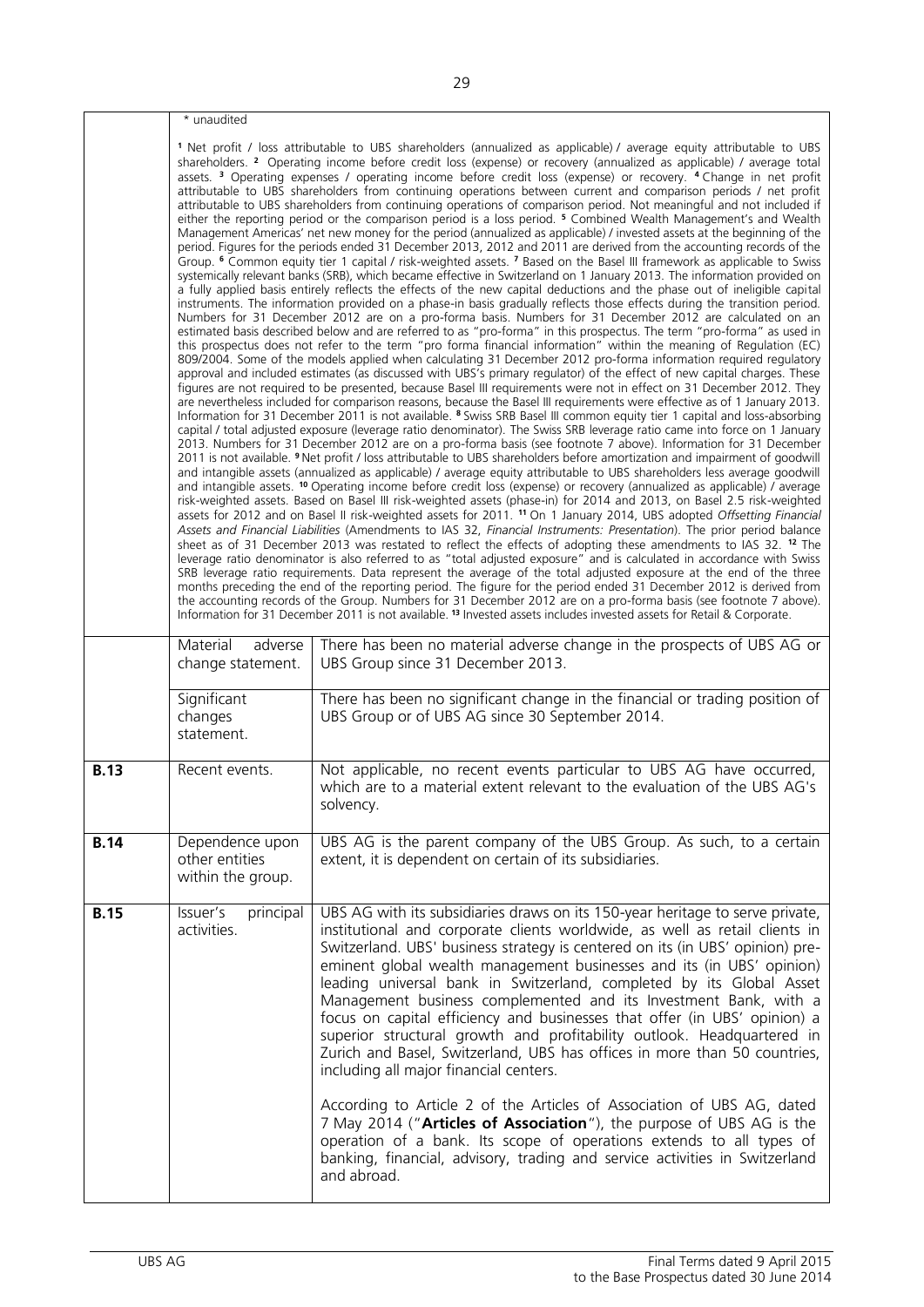| <b>B.16</b> | Direct or indirect<br>shareholdings<br>or<br>control<br>agreements of the<br>issuer. | The following are the most recent notifications of holdings in UBS AG's<br>share capital filed in accordance with the Swiss Federal Act on Stock<br>Exchanges and Securities Trading of 24 March 1995, as amended, based<br>on UBS AG's registered share capital at the time of the disclosure:<br>(i) 18 September 2013, Government of Singapore Investment Corp<br>disclosed a change of its corporate name to GIC Private Limited and a<br>holding of 6.40%; (ii) 30 September 2011, Norges Bank (the Central Bank<br>of Norway), 3.04%; (iii) 17 December 2009, BlackRock Inc., New York, |
|-------------|--------------------------------------------------------------------------------------|-----------------------------------------------------------------------------------------------------------------------------------------------------------------------------------------------------------------------------------------------------------------------------------------------------------------------------------------------------------------------------------------------------------------------------------------------------------------------------------------------------------------------------------------------------------------------------------------------|
|             |                                                                                      | USA, 3.45%.<br>As of 30 September 2014, the following shareholders (acting in their own<br>name or in their capacity as nominees for other investors or beneficial<br>owners) were registered in the share register with 3% or more of the total<br>share capital of UBS AG: Chase Nominees Ltd., London (11.65%);<br>Government of Singapore Investment Corp., Singapore (6.39%); the US<br>securities clearing organization DTC (Cede & Co.) New York, "The<br>Depository Trust Company" (6.76%); and Nortrust Nominees Ltd., London<br>$(3.54\%)$ .                                        |

| <b>Element</b> | <b>Section C - Securities</b>                                                                        |                                                                                                                                                                                                                                                                                                                                                                                                                                                                                                                                                                                                                                                                                      |
|----------------|------------------------------------------------------------------------------------------------------|--------------------------------------------------------------------------------------------------------------------------------------------------------------------------------------------------------------------------------------------------------------------------------------------------------------------------------------------------------------------------------------------------------------------------------------------------------------------------------------------------------------------------------------------------------------------------------------------------------------------------------------------------------------------------------------|
| C.1            | Type and the class<br>of the securities,<br>security<br>identification<br>number.                    | <b>Type and Form of Securities</b><br>The Securities are certificates.<br>The Securities will be issued in bearer form as securities within the meaning<br>of § 793 German Civil Code and will be represented on issue by one or<br>more permanent global bearer security/ies (each a "Global Security"). No<br>bearer Securities will be issued in or exchangeable into bearer definitive<br>form, whether pursuant to the request of any Security holder or otherwise.<br>The Global Security is deposited with Clearstream Banking AG<br>("Clearstream, Germany").<br>Security identification number(s) of the Securities<br>ISIN: DE000UZ640M4<br>WKN: UZ640M<br>Valor: 27230406 |
| C.2            | Currency of the<br>securities.                                                                       | Euro ("EUR") (the "Redemption Currency").                                                                                                                                                                                                                                                                                                                                                                                                                                                                                                                                                                                                                                            |
| C.5            | Restrictions on the<br>free transferability<br>of the securities.                                    | Not applicable. There are no restrictions on the free transferability of the<br>Securities.                                                                                                                                                                                                                                                                                                                                                                                                                                                                                                                                                                                          |
| C.8            | Rights attached to<br>securities,<br>the<br>including ranking<br>and limitations to<br>those rights. | <b>Governing law of the Securities</b><br>The Securities will be governed by German law ("German law governed<br>Securities").<br>The legal effects of the registration of the Securities with the relevant<br>Clearing System are governed by the laws of the jurisdiction of the Clearing<br>System.<br><b>Rights attached to the Securities</b><br>The Securities provide, subject to the Conditions of the Securities,<br>Securityholders, at maturity or upon exercise, with a claim for payment of<br>the Redemption Amount in the Redemption Currency.                                                                                                                        |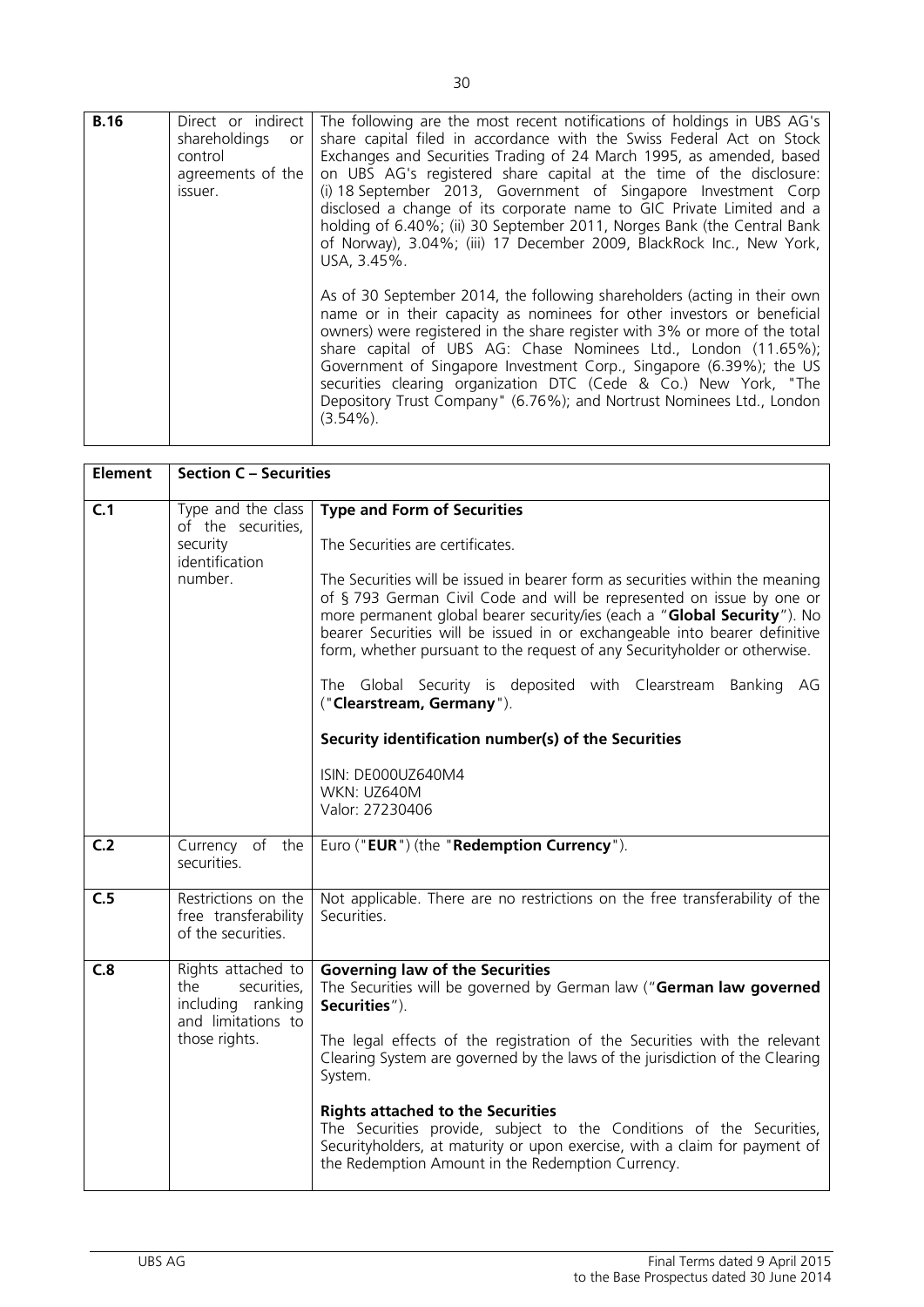|      |                                                                                              | In addition, Securityholders are during the term of the Securities entitled,<br>subject to the Conditions of the Securities, to receive payment of a<br>Coupon.                                                                                                                                                                                                                                                                                                                                                                                |
|------|----------------------------------------------------------------------------------------------|------------------------------------------------------------------------------------------------------------------------------------------------------------------------------------------------------------------------------------------------------------------------------------------------------------------------------------------------------------------------------------------------------------------------------------------------------------------------------------------------------------------------------------------------|
|      |                                                                                              | Limitation of the rights attached to the Securities<br>Under the conditions set out in the Conditions, the Issuer is entitled to<br>terminate the Securities and to make certain adjustments to the<br>Conditions.                                                                                                                                                                                                                                                                                                                             |
|      |                                                                                              | <b>Status of the Securities</b><br>The Securities will constitute direct, unsecured and unsubordinated<br>obligations of the Issuer, ranking pari passu among themselves and with all<br>other present and future unsecured and unsubordinated obligations of the<br>Issuer, other than obligations preferred by mandatory provisions of law.                                                                                                                                                                                                  |
| C.11 | Admission<br>to<br>trading<br>on<br>a<br>regulated market<br>or other equivalent<br>markets. | The Issuer intends to apply for admission of the Securities for listing at the<br>EuroTLX. Provided that the Securities have not been terminated by the<br>Issuer and provided that the Securities have not expired early prior to the<br>Expiration Date, trading of the Securities shall cease on the Expiration Date<br>(such day, the "Last Exchange Trading Day").                                                                                                                                                                        |
| C.15 | Influence of the<br>underlying on the<br>value<br>of<br>the<br>securities.                   | The value of the Securities during their term depends on the performance<br>of the Underlying. In case the Price of the Underlying increases, also the<br>value of the Securities (disregarding any special features of the Securities) is<br>likely to increase.                                                                                                                                                                                                                                                                              |
|      |                                                                                              | In particular, the Redemption Amount, if any, to be received by the<br>Securityholder upon exercise of the Securities depends on the performance<br>of the Underlying. In detail:                                                                                                                                                                                                                                                                                                                                                              |
|      |                                                                                              | UBS Memory Phoenix Autocallable Certificates allow investors to<br>participate in the positive development of the Underlying. Conversely,<br>investors in UBS Memory Phoenix Autocallable Certificates also participate<br>in the negative development of the Underlying.                                                                                                                                                                                                                                                                      |
|      |                                                                                              | (A) Payment at Maturity of the UBS Memory Phoenix Autocallable<br><b>Certificates / Early Redemption</b>                                                                                                                                                                                                                                                                                                                                                                                                                                       |
|      |                                                                                              | On each Observation Date prior to the Valuation Date, as specified in the<br>Product Terms, a check will be performed as to whether the Price of the<br>Underlying on such date is equal to or higher than the Express Level, as<br>specified in the Product Terms. If the Price of the Underlying on such date<br>is equal to or higher than the Express Level, the UBS Memory<br>Phoenix Autocallable Certificates will expire early on such<br>Observation Date and the Securityholder is entitled to receive the<br><b>Nominal Amount.</b> |
|      |                                                                                              | If the UBS Memory Phoenix Autocallable Certificates did not expire early on<br>any of the previous Observation Dates, the Securityholder has the following<br>Security Right:                                                                                                                                                                                                                                                                                                                                                                  |
|      |                                                                                              | (a)<br>If the Settlement Price of the Underlying, as specified in the<br>Product Terms, is equal to or higher than the Express Level,<br>the Security holder is entitled to receive the Nominal Amount.                                                                                                                                                                                                                                                                                                                                        |
|      |                                                                                              | If the Settlement Price of the Underlying, as specified in the<br>(b)<br>Product Terms, is equal to or higher than the Barrier, but at<br>the same time lower than the Express Level, the<br>Securityholder is entitled to receive the Nominal Amount.                                                                                                                                                                                                                                                                                         |
|      |                                                                                              | If the Settlement Price of the Underlying, as specified in the Product<br>(c)                                                                                                                                                                                                                                                                                                                                                                                                                                                                  |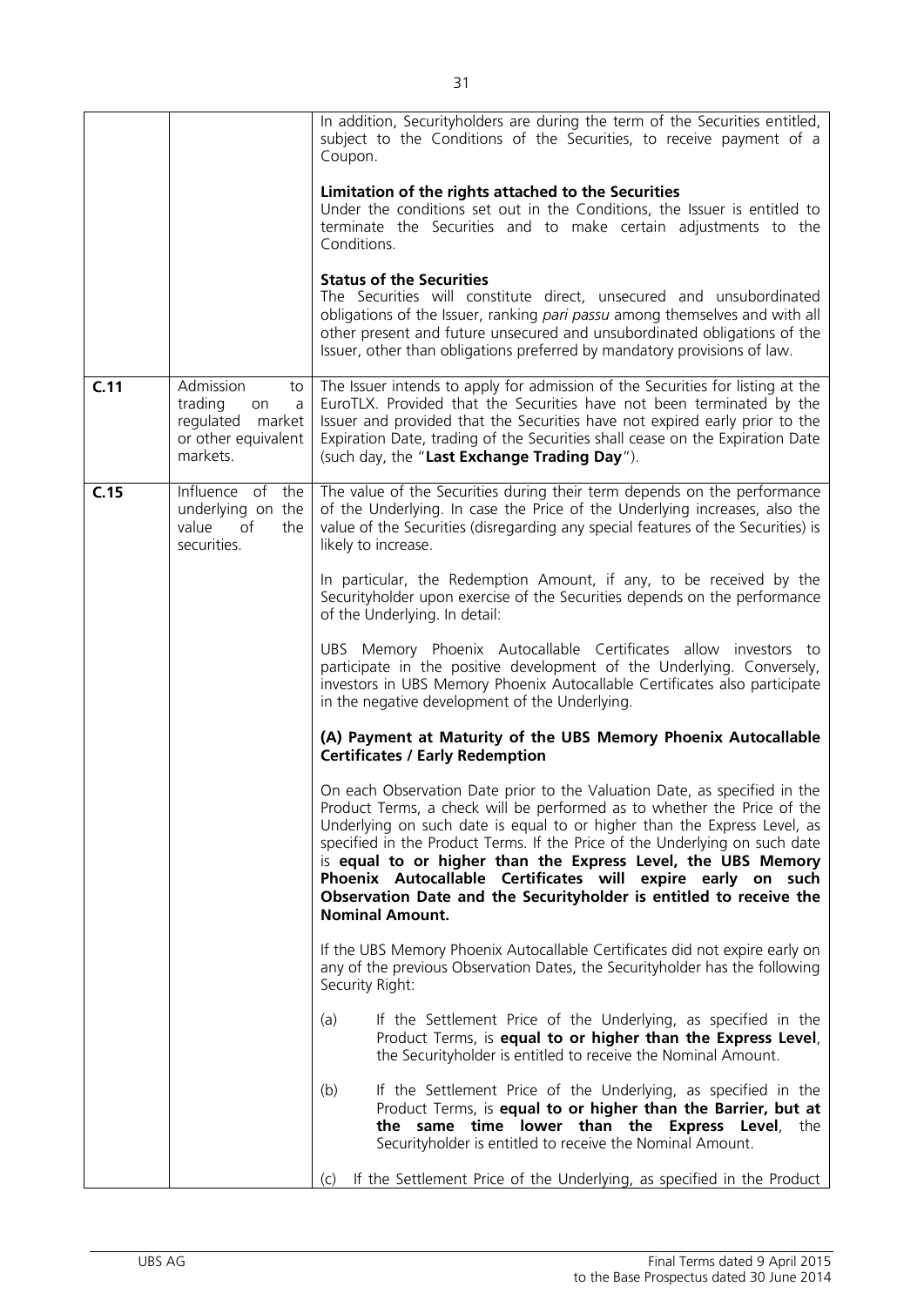|      |                                                                                                             | Terms, is lower than the Barrier, the Securityholder is entitled to<br>receive on the Maturity Date a Redemption Amount in the<br>Redemption Currency, the amount of which depends on the<br>Settlement Price of the Underlying, as specified in the Product Terms.<br>The Redemption Amount is calculated by multiplying the Nominal<br>Amount with the relevant performance of the Underlying.                                                                                                                                                                                                                                                                                                                                                                                                                                                                                               |
|------|-------------------------------------------------------------------------------------------------------------|------------------------------------------------------------------------------------------------------------------------------------------------------------------------------------------------------------------------------------------------------------------------------------------------------------------------------------------------------------------------------------------------------------------------------------------------------------------------------------------------------------------------------------------------------------------------------------------------------------------------------------------------------------------------------------------------------------------------------------------------------------------------------------------------------------------------------------------------------------------------------------------------|
|      |                                                                                                             | (B) Payment of Coupon                                                                                                                                                                                                                                                                                                                                                                                                                                                                                                                                                                                                                                                                                                                                                                                                                                                                          |
|      |                                                                                                             | In addition, and as specified in the Product Terms, the Security holder is<br>during the term of the UBS Memory Phoenix Autocallable Securities<br>entitled to receive payment of a Coupon. Such payment is conditional<br>upon a specific performance of the Underlying described in the Product<br>Terms. If the requirement for the payment of the Coupon is not met, the<br>Securityholder will not receive payment of the relevant Coupon. If,<br>however, the requirement for the payment of the Coupon is met on a<br>succeeding Observation Date, as specified in the Product Terms, the<br>Securityholder will receive payment of the relevant Coupon in relation to<br>the Observation Date <sub>(i)</sub> and any preceding Observation Dates for which a<br>Coupon has not been paid. For the avoidance of doubt: For each<br>Observation Date the Coupon shall be paid only once. |
| C.16 | Expiration<br>or<br>maturity date, the<br>exercise date or<br>reference<br>final<br>date.                   | Maturity Date: 26 May 2020<br>Valuation Date: 19 May 2020                                                                                                                                                                                                                                                                                                                                                                                                                                                                                                                                                                                                                                                                                                                                                                                                                                      |
| C.17 | Settlement<br>procedure of the<br>derivative<br>securities.                                                 | Payments shall, in all cases subject to any applicable fiscal or other laws and<br>regulations in the place of payment or other laws and regulations to which<br>the Issuer agrees to be subject, be made in accordance with the relevant<br>CA Rules to the relevant Clearing System or the relevant intermediary or to<br>its order for credit to the accounts of the relevant account holders of the<br>Clearing System or the relevant intermediary.                                                                                                                                                                                                                                                                                                                                                                                                                                       |
|      |                                                                                                             | The Issuer shall be discharged from its redemption obligations or any other<br>payment or delivery obligations under these Conditions of the Securities by<br>delivery to the Clearing System in the manner described above.                                                                                                                                                                                                                                                                                                                                                                                                                                                                                                                                                                                                                                                                   |
| C.18 | description<br>of<br>A<br>how the return on<br>derivative<br>securities<br>takes<br>place.                  | Securityholders will receive on the relevant Maturity Date payment of the<br>Redemption Amount.                                                                                                                                                                                                                                                                                                                                                                                                                                                                                                                                                                                                                                                                                                                                                                                                |
| C.19 | Exercise<br>price or<br>reference<br>final<br>of<br>price<br>the<br>underlying.                             | Settlement Price                                                                                                                                                                                                                                                                                                                                                                                                                                                                                                                                                                                                                                                                                                                                                                                                                                                                               |
| C.20 | of<br>Type<br>the<br>underlying<br>and<br>where<br>the<br>information on the<br>underlying can be<br>found. | <b>Type of Underlying: Share</b><br>UniCredit SpA<br>Information about the past and the further performance of the Underlying<br>and its volatility can be obtained from the website www.unicreditgroup.eu.                                                                                                                                                                                                                                                                                                                                                                                                                                                                                                                                                                                                                                                                                    |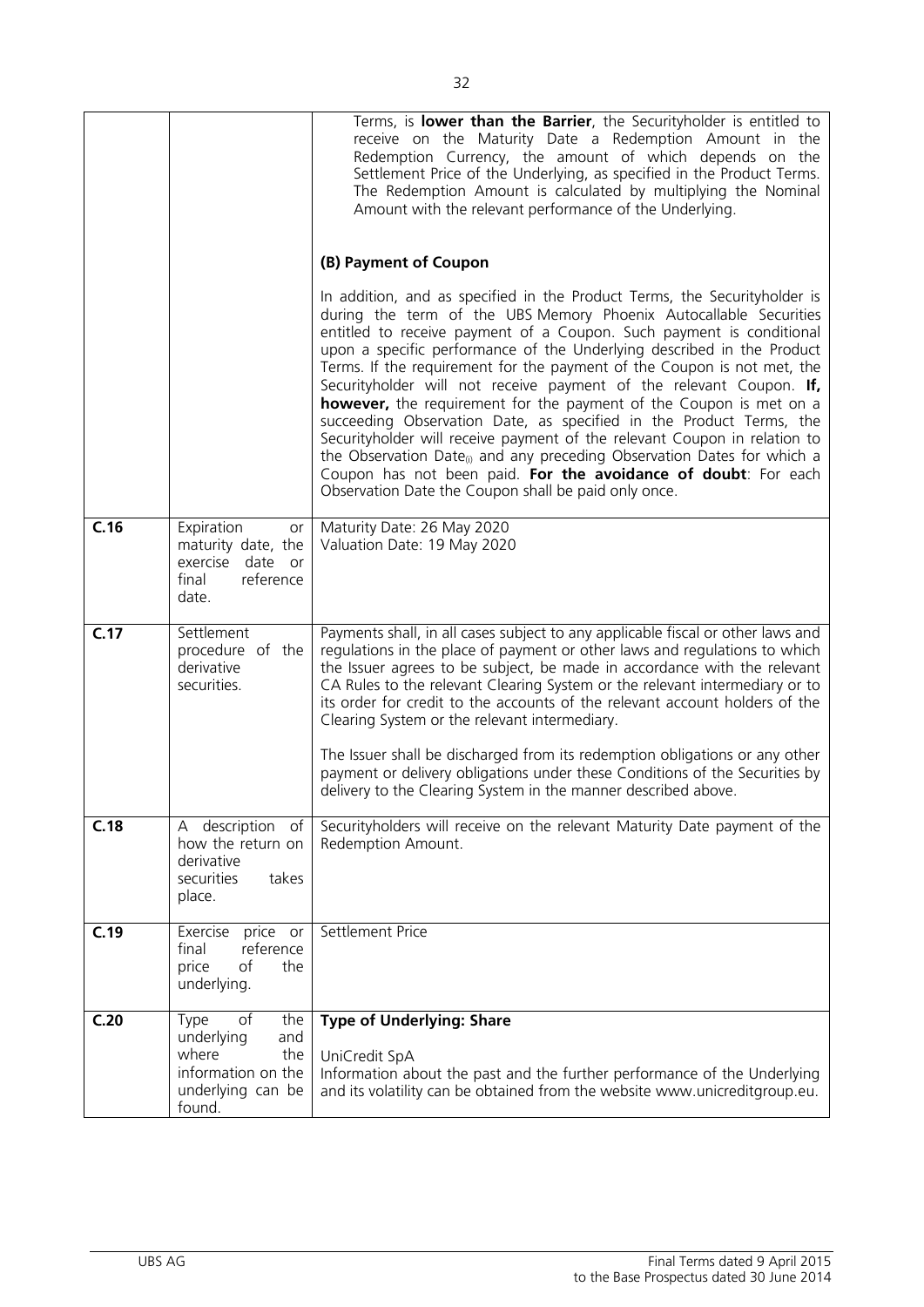| <b>Element</b> | Section D – Risks                                                                               |                                                                                                                                                                                                                                                                                                                                                                                                                                                                                                                                                                                                                                                                                                                                                                                                                                                                     |  |  |  |
|----------------|-------------------------------------------------------------------------------------------------|---------------------------------------------------------------------------------------------------------------------------------------------------------------------------------------------------------------------------------------------------------------------------------------------------------------------------------------------------------------------------------------------------------------------------------------------------------------------------------------------------------------------------------------------------------------------------------------------------------------------------------------------------------------------------------------------------------------------------------------------------------------------------------------------------------------------------------------------------------------------|--|--|--|
|                |                                                                                                 | The purchase of Securities is associated with certain risks. The Issuer<br>expressly points out that the description of the risks associated<br>with an investment in the Securities describes only the key risks<br>which were known to the Issuer at the date of the Base Prospectus.                                                                                                                                                                                                                                                                                                                                                                                                                                                                                                                                                                             |  |  |  |
| D.2            | information<br>Key<br>on the key risks<br>that are specific<br>and individual to<br>the issuer. | The Securities entail an issuer risk, also referred to as debtor risk or credit<br>risk for prospective investors. An issuer risk is the risk that UBS AG<br>becomes temporarily or permanently unable to meet its obligations under<br>the Securities.                                                                                                                                                                                                                                                                                                                                                                                                                                                                                                                                                                                                             |  |  |  |
|                |                                                                                                 | <b>General insolvency risk</b><br>Each investor bears the general risk that the financial situation of the Issuer<br>could deteriorate. The debt or derivative securities of the Issuer will<br>constitute immediate, unsecured and unsubordinated obligations of the<br>Issuer, which, in particular in the case of insolvency of the Issuer, rank pari<br>passu with each other and all other current and future unsecured and<br>unsubordinated obligations of the Issuer, with the exception of those that<br>have priority due to mandatory statutory provisions. The Issuer's<br>obligations relating to the Securities are not protected by any statutory or<br>voluntary deposit quarantee system or compensation scheme. In the<br>event of insolvency of the Issuer, investors may thus experience a<br>total loss of their investment in the Securities. |  |  |  |
|                |                                                                                                 | UBS as Issuer is subject to various risks within its business activities. Such<br>risks comprise in particular the following types of risks, where all of these<br>risks might have adverse effects on the value of the Securities:                                                                                                                                                                                                                                                                                                                                                                                                                                                                                                                                                                                                                                 |  |  |  |
|                |                                                                                                 | Effect of downgrading of the Issuer's rating<br>$\bullet$                                                                                                                                                                                                                                                                                                                                                                                                                                                                                                                                                                                                                                                                                                                                                                                                           |  |  |  |
|                |                                                                                                 | Regulatory and legislative changes may adversely affect UBS's business<br>$\bullet$<br>and ability to execute its strategic plans                                                                                                                                                                                                                                                                                                                                                                                                                                                                                                                                                                                                                                                                                                                                   |  |  |  |
|                |                                                                                                 | A decreased capital strength could have an adverse effect on the<br>$\bullet$<br>implementation of UBS's strategy, its client franchise and competitive<br>position                                                                                                                                                                                                                                                                                                                                                                                                                                                                                                                                                                                                                                                                                                 |  |  |  |
|                |                                                                                                 | UBS may not be successful in executing its announced strategic plans<br>or in implementing changes in its businesses to meet changing market,<br>regulatory and other conditions                                                                                                                                                                                                                                                                                                                                                                                                                                                                                                                                                                                                                                                                                    |  |  |  |
|                |                                                                                                 | Material legal and regulatory risks arise in the conduct of UBS's<br>business                                                                                                                                                                                                                                                                                                                                                                                                                                                                                                                                                                                                                                                                                                                                                                                       |  |  |  |
|                |                                                                                                 | Operational risks may affect UBS's business<br>$\bullet$                                                                                                                                                                                                                                                                                                                                                                                                                                                                                                                                                                                                                                                                                                                                                                                                            |  |  |  |
|                |                                                                                                 | A deterioration of UBS's reputation could have an adverse effect to the<br>$\bullet$<br>success of its business                                                                                                                                                                                                                                                                                                                                                                                                                                                                                                                                                                                                                                                                                                                                                     |  |  |  |
|                |                                                                                                 | Performance in the financial services industry is affected by market<br>$\bullet$<br>conditions and the macroeconomic climate                                                                                                                                                                                                                                                                                                                                                                                                                                                                                                                                                                                                                                                                                                                                       |  |  |  |
|                |                                                                                                 | UBS holds legacy and other risk positions that may be adversely<br>$\bullet$<br>affected by conditions in the financial markets; legacy risk positions<br>may be difficult to liquidate                                                                                                                                                                                                                                                                                                                                                                                                                                                                                                                                                                                                                                                                             |  |  |  |
|                |                                                                                                 | UBS's global presence subjects it to risk from currency fluctuations<br>$\bullet$                                                                                                                                                                                                                                                                                                                                                                                                                                                                                                                                                                                                                                                                                                                                                                                   |  |  |  |
|                |                                                                                                 | UBS is dependent upon UBS's risk management and control processes<br>to avoid or limit potential losses in UBS's counterparty credit and                                                                                                                                                                                                                                                                                                                                                                                                                                                                                                                                                                                                                                                                                                                            |  |  |  |

٦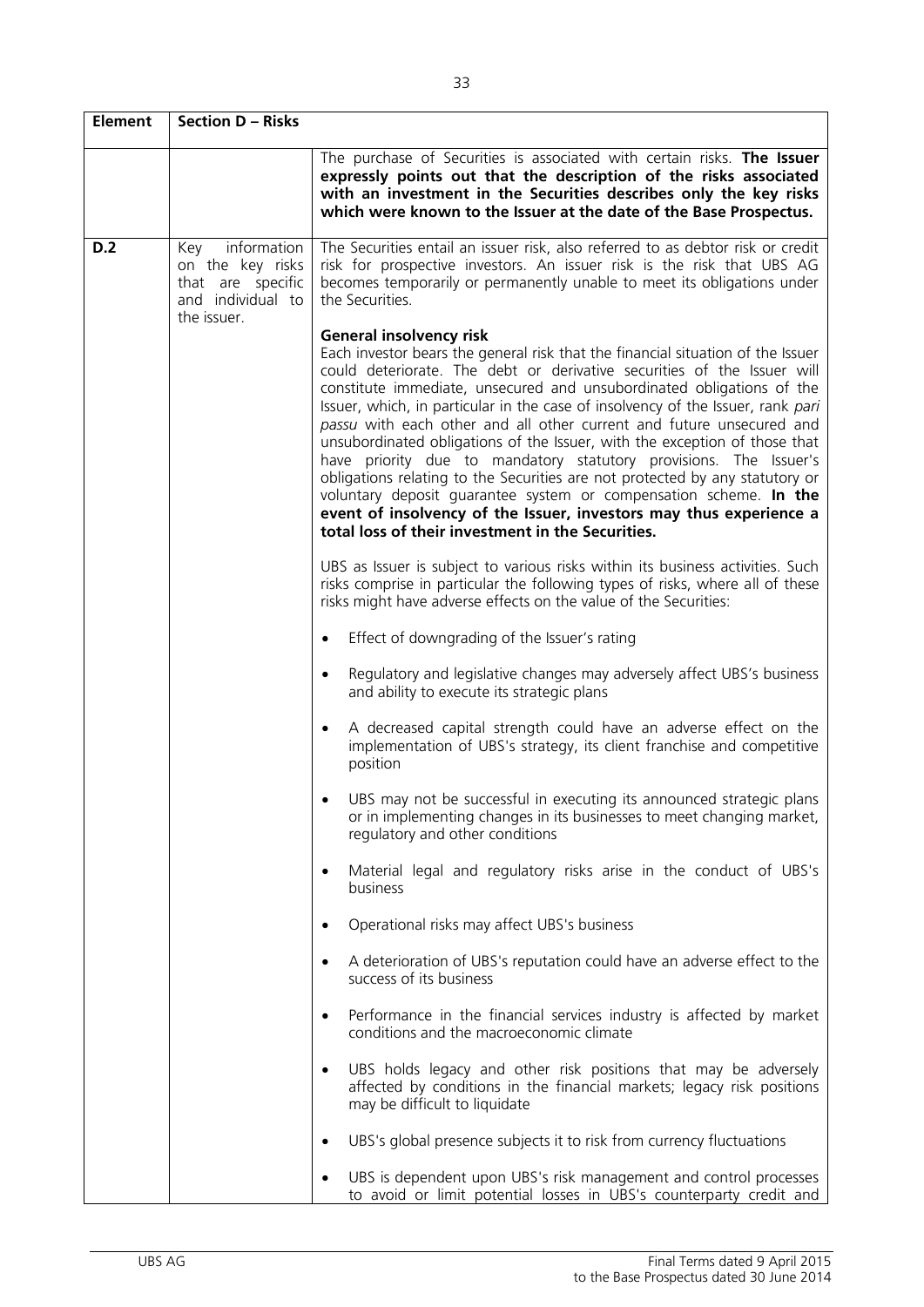|     |                                                                                                    | trading businesses                                                                                                                                                                                                                                                                                                                                                                                                                                                                                                                                                                                                                                                                                                                                                                                                                                                                                                          |
|-----|----------------------------------------------------------------------------------------------------|-----------------------------------------------------------------------------------------------------------------------------------------------------------------------------------------------------------------------------------------------------------------------------------------------------------------------------------------------------------------------------------------------------------------------------------------------------------------------------------------------------------------------------------------------------------------------------------------------------------------------------------------------------------------------------------------------------------------------------------------------------------------------------------------------------------------------------------------------------------------------------------------------------------------------------|
|     |                                                                                                    | Valuations of certain positions rely on models; models have inherent                                                                                                                                                                                                                                                                                                                                                                                                                                                                                                                                                                                                                                                                                                                                                                                                                                                        |
|     |                                                                                                    | limitations and may use inputs which have no observable source                                                                                                                                                                                                                                                                                                                                                                                                                                                                                                                                                                                                                                                                                                                                                                                                                                                              |
|     |                                                                                                    | Liquidity and funding management are critical to UBS's ongoing<br>performance                                                                                                                                                                                                                                                                                                                                                                                                                                                                                                                                                                                                                                                                                                                                                                                                                                               |
|     |                                                                                                    | UBS might be unable to identify or capture revenue or competitive<br>$\bullet$<br>opportunities, or retain and attract qualified employees                                                                                                                                                                                                                                                                                                                                                                                                                                                                                                                                                                                                                                                                                                                                                                                  |
|     |                                                                                                    | UBS's financial results may be negatively affected by changes to<br>$\bullet$<br>accounting standards                                                                                                                                                                                                                                                                                                                                                                                                                                                                                                                                                                                                                                                                                                                                                                                                                       |
|     |                                                                                                    | UBS's financial results may be negatively affected by changes to<br>$\bullet$<br>assumptions supporting the value of UBS's goodwill                                                                                                                                                                                                                                                                                                                                                                                                                                                                                                                                                                                                                                                                                                                                                                                         |
|     |                                                                                                    | The effect of taxes on UBS's financial results is significantly influenced<br>by reassessments of its deferred tax assets                                                                                                                                                                                                                                                                                                                                                                                                                                                                                                                                                                                                                                                                                                                                                                                                   |
| D.3 | information<br>Key<br>on the risks that<br>are specific<br>and<br>individual to the<br>securities. | Potential investors of the Securities should recognise that the Securities<br>constitute a risk investment which can lead to a total loss of their<br>investment in the Securities. Securityholders will incur a loss, if the<br>amounts received in accordance with the Conditions of the Securities are<br>below the purchase price of the Securities (including the transaction costs).<br>Any investor bears the risk of the Issuer's financial situation worsening and<br>the potential subsequent inability of the Issuer to pay its obligations under<br>the Securities. Potential investors must therefore be prepared and able to<br>sustain a partial or even a <b>total loss</b> of the invested capital. Any investors<br>interested in purchasing the Securities should assess their financial<br>situation, to ensure that they are in a position to bear the risks of loss<br>connected with the Securities. |
|     |                                                                                                    | Special risks related to specific features of the Security structure                                                                                                                                                                                                                                                                                                                                                                                                                                                                                                                                                                                                                                                                                                                                                                                                                                                        |
|     |                                                                                                    | Potential investors should be aware that the amount of the Redemption<br>Amount payable in accordance with the Conditions of the Securities<br>depends on the performance of the Underlying. In case of an unfavourable<br>development of the Price of the Underlying, any amount received under<br>the Securities may be lower than expected by the investors and may even<br>be equal to zero. In such case the Securityholders will incur a total<br>loss of their investment (including any transaction costs).                                                                                                                                                                                                                                                                                                                                                                                                         |
|     |                                                                                                    | Potential investors should consider that the Securities may according to the<br>Conditions of the Securities under certain circumstances expire prior to the<br>Maturity Date without any notice or declaration by the Issuer or the<br>Securityholder being required, so-called express structure. In case the<br>Securities expire prior to the Maturity Date, the Security holder is entitled to<br>demand the payment of a cash amount in relation to the early expiration.<br>However, the Securityholder is not entitled to request any further<br>payments on the Securities after such early expiration.                                                                                                                                                                                                                                                                                                            |
|     |                                                                                                    | The Securityholder, therefore, bears the risk of not participating in the<br>performance of the Underlying to the expected extent and during the<br>expected period.                                                                                                                                                                                                                                                                                                                                                                                                                                                                                                                                                                                                                                                                                                                                                        |
|     |                                                                                                    | In the case of an early expiration of the Securities, the Security holder also<br>bears the so-called risk of reinvestment. The Securityholder may only be<br>able to re-invest any amount paid by the Issuer in the case of an early<br>expiration, if any, at market conditions, which are less favourable than<br>those existing prevailing at the time of the acquisition of the Securities.                                                                                                                                                                                                                                                                                                                                                                                                                                                                                                                            |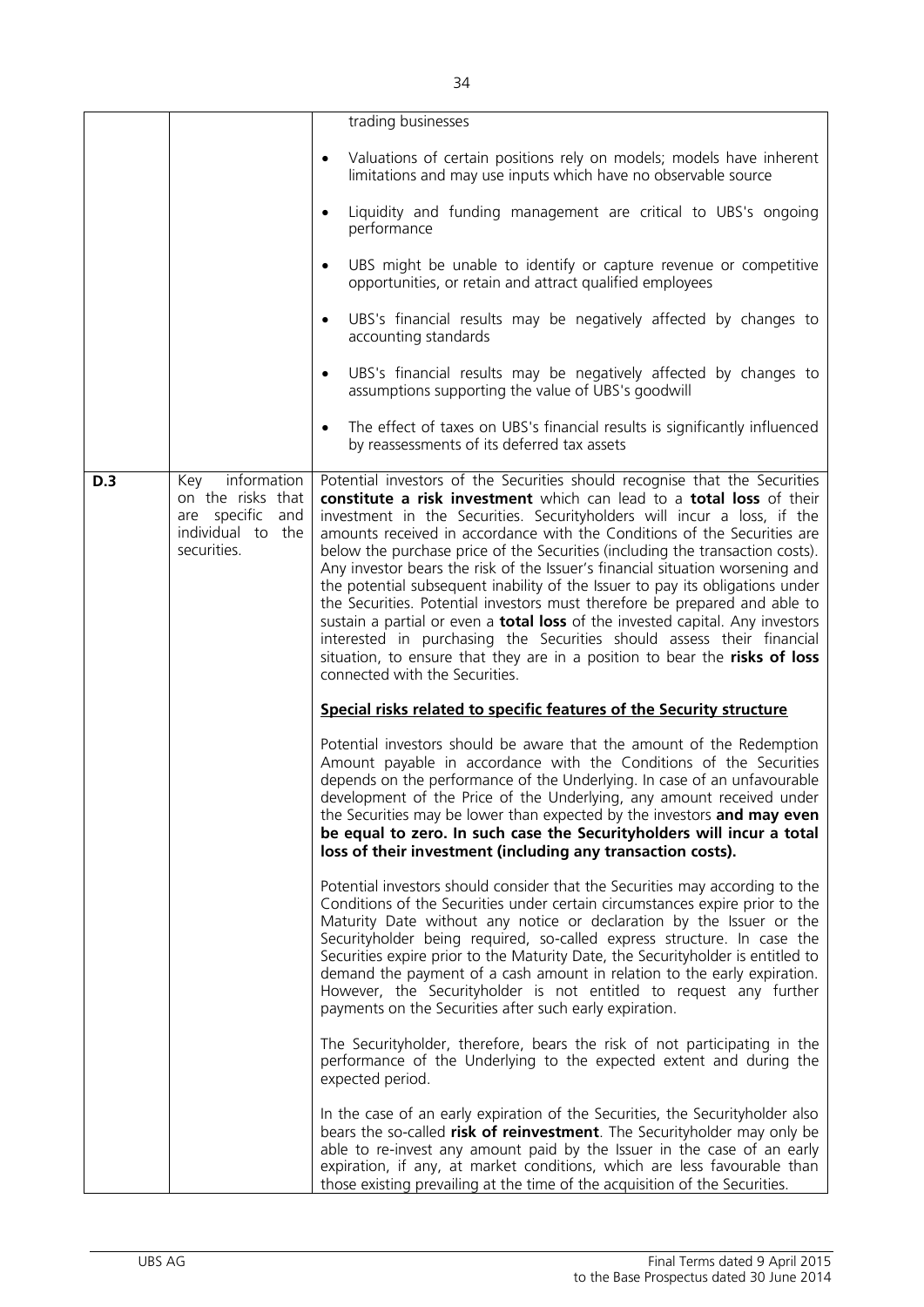| Potential investors should consider that the Redemption Amount, if any,<br>under the Securities depends on whether the price of the Underlying<br>equals, and/or falls below respectively exceeds a certain threshold, barrier<br>or level at a given time or, as the case may be, within a given period as<br>determined by the Conditions of the Securities.                                                                                                                                                                                                                                                                                                                                                                                                                                                                                                                                                                  |
|---------------------------------------------------------------------------------------------------------------------------------------------------------------------------------------------------------------------------------------------------------------------------------------------------------------------------------------------------------------------------------------------------------------------------------------------------------------------------------------------------------------------------------------------------------------------------------------------------------------------------------------------------------------------------------------------------------------------------------------------------------------------------------------------------------------------------------------------------------------------------------------------------------------------------------|
| Only provided that the relevant threshold, barrier or, as the case may be,<br>level has not been reached and/or fallen below respectively exceeded at<br>the time or period as determined by the Conditions of the Securities, the<br>holder of a Security receives an amount, pre-determined in the Conditions<br>of the Securities as Redemption Amount. Otherwise the Securityholder<br>participates in the performance of the Underlying and, therefore, bears the<br>risks of a total loss of the invested capital.                                                                                                                                                                                                                                                                                                                                                                                                        |
| Potential investors should consider that Securityholders do not have a<br>termination right and the Securities may, hence, not be terminated by the<br>Security holders during their term. Prior to the maturity of the Securities the<br>realisation of the economic value of the Securities (or parts thereof), is,<br>unless the Securities have been subject to early redemption or termination<br>by the Issuer in accordance with the Conditions of the Securities only<br>possible by way of selling the Securities.                                                                                                                                                                                                                                                                                                                                                                                                     |
| Selling the Securities requires that market participants are willing to acquire<br>the Securities at a certain price. In case that no market participants are<br>readily available, the value of the Securities may not be realised. The<br>issuance of the Securities does not result in an obligation of the Issuer<br>towards the Securityholders to compensate for this or to repurchase the<br>Securities.                                                                                                                                                                                                                                                                                                                                                                                                                                                                                                                 |
| <b>General risks related to the Securities</b>                                                                                                                                                                                                                                                                                                                                                                                                                                                                                                                                                                                                                                                                                                                                                                                                                                                                                  |
| Termination and Early Redemption at the option of the Issuer<br>Potential investors in the Securities should furthermore be aware that the<br>Issuer is, pursuant to the Conditions of the Securities, under certain<br>circumstances, entitled to terminate and redeem the Securities in total<br>prior to the scheduled Maturity Date. In this case the Securityholder is in<br>accordance with the Conditions of the Securities entitled to demand the<br>payment of a redemption amount in relation to this early redemption.<br>However, the Securityholder is not entitled to request any further<br>payments on the Securities after the relevant termination date.<br>Furthermore, the Termination Amount, if any, payable in the case of an<br>early redemption of the Securities by the Issuer can be considerably below<br>the amount, which would be payable at the scheduled end of the term of<br>the Securities. |
| The Securityholder, therefore, bears the risk of not participating in the<br>performance of the Underlying to the expected extent and during the<br>expected period.                                                                                                                                                                                                                                                                                                                                                                                                                                                                                                                                                                                                                                                                                                                                                            |
| In the case of a termination of the Securities by the Issuer, the<br>Securityholder bears the risk of a reinvestment, <i>i.e.</i> the investor bears the<br>risk that it will have to re-invest the Termination Amount, if any, paid by<br>the Issuer in the case of termination at market conditions, which are less<br>favourable than those prevailing at the time of the acquisition of the<br>Securities.                                                                                                                                                                                                                                                                                                                                                                                                                                                                                                                  |
| Adverse impact of adjustments of the Security Right<br>It cannot be excluded that certain events occur or certain measures are<br>taken (by parties other than the Issuer) in relation to the Underlying, which<br>potentially lead to changes to the Underlying or result in the underlying<br>concept of the Underlying being changed, so-called Potential Adjustment                                                                                                                                                                                                                                                                                                                                                                                                                                                                                                                                                         |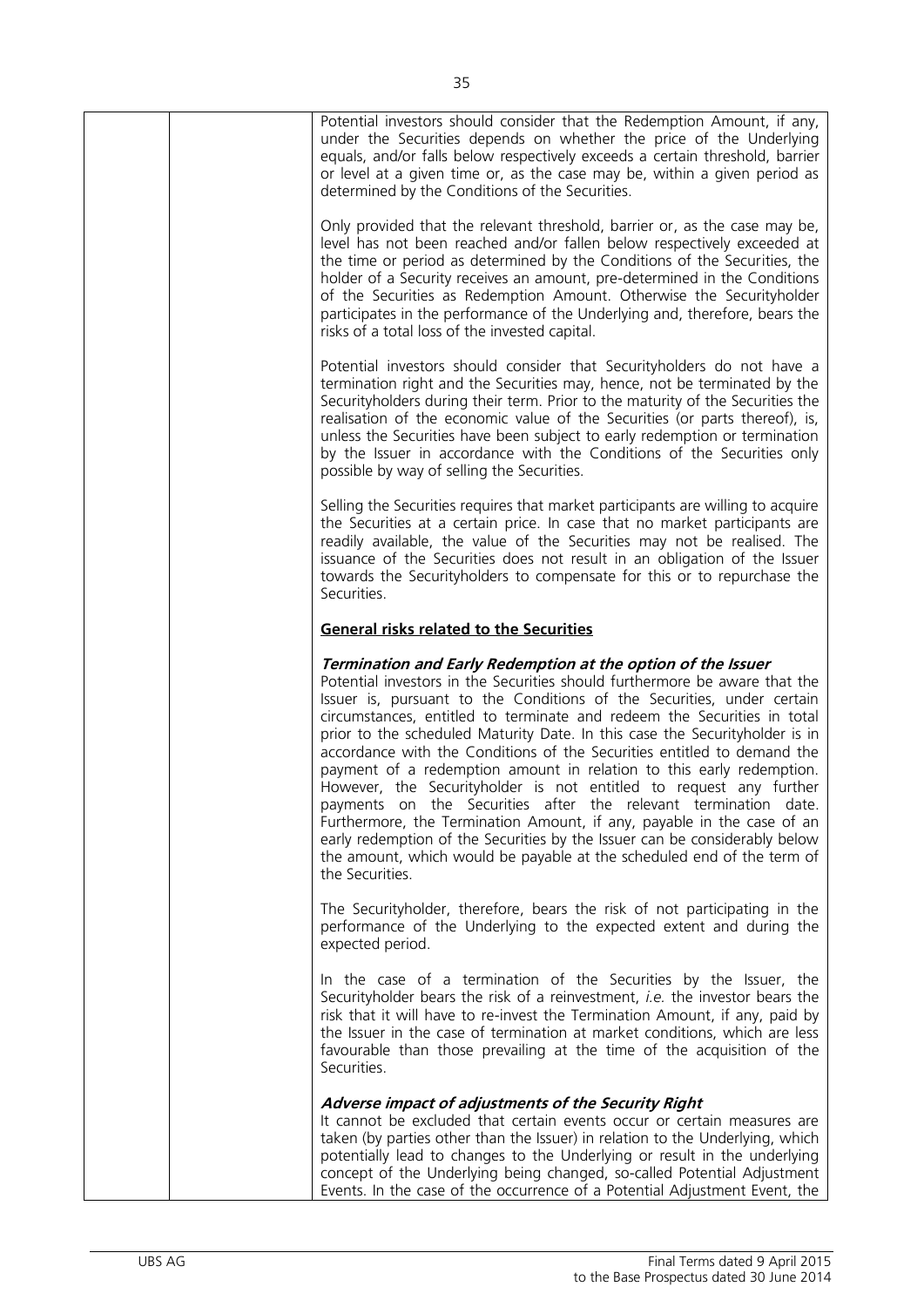| Issuer shall be entitled to effect adjustments according to the Conditions of<br>the Securities to account for these events or measures. These adjustments<br>might have a negative impact on the value of the Securities.                                                                                                                                                                                                                                                                                                                                                                                                                                                                                                                                                                                                                                                                                                                                                                                                                          |
|-----------------------------------------------------------------------------------------------------------------------------------------------------------------------------------------------------------------------------------------------------------------------------------------------------------------------------------------------------------------------------------------------------------------------------------------------------------------------------------------------------------------------------------------------------------------------------------------------------------------------------------------------------------------------------------------------------------------------------------------------------------------------------------------------------------------------------------------------------------------------------------------------------------------------------------------------------------------------------------------------------------------------------------------------------|
| Trading in the Securities / Illiquidity<br>It is not possible to predict if and to what extent a secondary market may<br>develop in the Securities or at what price the Securities will trade in the<br>secondary market or whether such market will be liquid or illiquid.                                                                                                                                                                                                                                                                                                                                                                                                                                                                                                                                                                                                                                                                                                                                                                         |
| Applications will be or have been made to the Security Exchange(s)<br>specified for admission or listing of the Securities. If the Securities are<br>admitted or listed, no assurance is given that any such admission or listing<br>will be maintained. The fact that the Securities are admitted to trading or<br>listed does not necessarily denote greater liquidity than if this were not the<br>case. If the Securities are not listed or traded on any exchange, pricing<br>information for the Securities may be more difficult to obtain and the<br>liquidity of the Securities, if any, may be adversely affected. The liquidity of<br>the Securities, if any, may also be affected by restrictions on the purchase<br>and sale of the Securities in some jurisdictions. Additionally, the Issuer has<br>the right (but no obligation) to purchase Securities at any time and at any<br>price in the open market or by tender or private agreement. Any Securities<br>so purchased may be held or resold or surrendered for cancellation. |
| In addition, it cannot be excluded that the number of Securities actually<br>issued and purchased by investors is less than the intended Issue Size of<br>the Securities. Consequently, there is the risk that due to the low volume<br>of Securities actually issued the liquidity of the Securities is lower than if all<br>Securities were issued and purchased by investors.                                                                                                                                                                                                                                                                                                                                                                                                                                                                                                                                                                                                                                                                    |
| The Manager(s) intend, under normal market conditions, to provide bid<br>and offer prices for the Securities of an issue on a regular basis. However,<br>the Manager(s) make no firm commitment to the Issuer to provide liquidity<br>by means of bid and offer prices for the Securities, and assumes no legal<br>obligation to quote any such prices or with respect to the level or<br>determination of such prices. Potential investors therefore should not<br>rely on the ability to sell Securities at a specific time or at a specific<br>price.                                                                                                                                                                                                                                                                                                                                                                                                                                                                                            |
| <b>Taxation in relation to the Securities</b><br>Potential investors should be aware that they may be required to pay taxes<br>or other documentary charges or duties in accordance with the laws and<br>practices of the country where the Securities are transferred or other<br>jurisdictions. In some jurisdictions, no official statements of the tax<br>authorities or court decisions may be available for innovative financial<br>instruments such as the Securities. Potential investors are advised not to<br>rely upon the tax summary contained in the Base Prospectus but to ask for<br>their own tax advisor's advice on their individual taxation with respect to<br>the acquisition, sale and redemption of the Securities. Only these advisors<br>are in a position to duly consider the specific situation of the potential<br>investor.                                                                                                                                                                                          |
| <b>Changes in Taxation in relation to the Securities</b><br>The considerations concerning the taxation of the Securities set forth in the<br>Base Prospectus reflect the opinion of the Issuer on the basis of the legal<br>situation identifiable as of the date hereof. However, a different tax<br>treatment by the fiscal authorities and tax courts cannot be excluded. Each<br>investor should seek the advice of his or her personal tax consultant before<br>deciding whether to purchase the Securities.                                                                                                                                                                                                                                                                                                                                                                                                                                                                                                                                   |
| Neither the Issuer nor the Manager assumes any responsibility vis-à-vis the<br>Security holders for the tax consequences of an investment in the Securities.                                                                                                                                                                                                                                                                                                                                                                                                                                                                                                                                                                                                                                                                                                                                                                                                                                                                                        |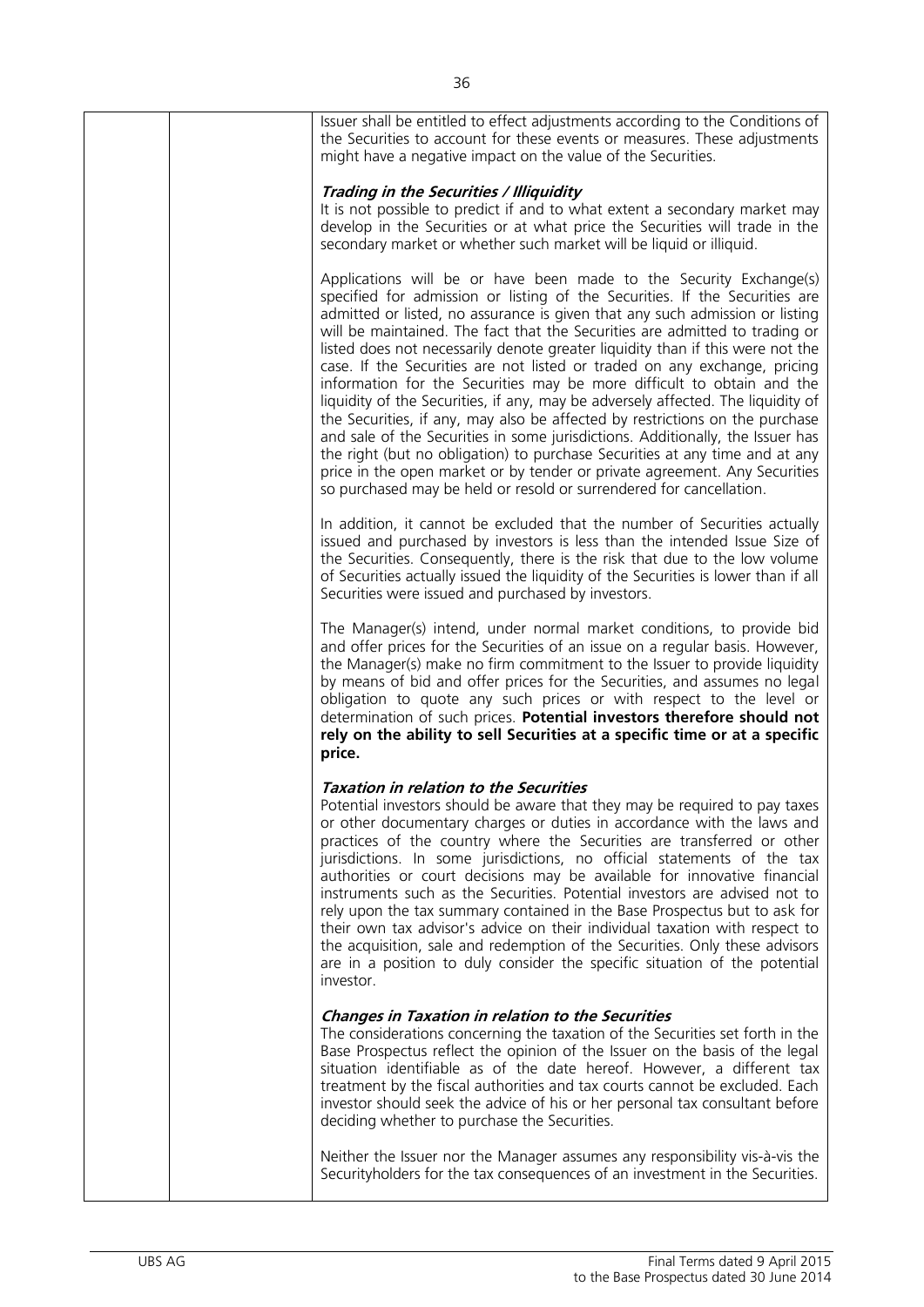|     |                                                                                                                                   | <b>Potential conflicts of interest</b><br>The Issuer and affiliated companies may participate in transactions related<br>to the Securities in some way, for their own account or for account of a<br>client. Such transactions may not serve to benefit the Securityholders and<br>may have a positive or negative effect on the value of the Underlying, and<br>consequently on the value of the Securities. Furthermore, companies<br>affiliated with the Issuer may become counterparties in hedging<br>transactions relating to obligations of the Issuer stemming from the<br>Securities. As a result, conflicts of interest can arise between companies<br>affiliated with the Issuer, as well as between these companies and<br>investors, in relation to obligations regarding the calculation of the price of<br>the Securities and other associated determinations. In addition, the Issuer<br>and its affiliates may act in other capacities with regard to the Securities,<br>such as calculation agent, paying agent and administrative agent and/or<br>index sponsor.<br>Furthermore, the Issuer and its affiliates may issue other derivative |
|-----|-----------------------------------------------------------------------------------------------------------------------------------|--------------------------------------------------------------------------------------------------------------------------------------------------------------------------------------------------------------------------------------------------------------------------------------------------------------------------------------------------------------------------------------------------------------------------------------------------------------------------------------------------------------------------------------------------------------------------------------------------------------------------------------------------------------------------------------------------------------------------------------------------------------------------------------------------------------------------------------------------------------------------------------------------------------------------------------------------------------------------------------------------------------------------------------------------------------------------------------------------------------------------------------------------------------|
|     |                                                                                                                                   | instruments relating to the Underlying or, as the case may be, the Basket<br>Components; introduction of such competing products may affect the<br>value of the Securities. The Issuer and its affiliated companies may receive<br>non-public information relating to the Underlying, and neither the Issuer<br>nor any of its affiliates undertakes to make this information available to<br>Securityholders. In addition, one or more of the Issuer's affiliated<br>companies may publish research reports on the Underlying. Such activities<br>could present conflicts of interest and may negatively affect the value of<br>the Securities.                                                                                                                                                                                                                                                                                                                                                                                                                                                                                                             |
|     |                                                                                                                                   | Within the context of the offering and sale of the Securities, the Issuer or<br>any of its affiliates may directly or indirectly pay fees in varying amounts to<br>third parties, such as distributors or investment advisors, or receive<br>payment of fees in varying amounts, including those levied in association<br>with the distribution of the Securities, from third parties. Potential investors<br>should be aware that the Issuer may retain fees in part or in full. The Issuer<br>or, as the case may be, the Manager, upon request, will provide<br>information on the amount of these fees.                                                                                                                                                                                                                                                                                                                                                                                                                                                                                                                                                  |
|     |                                                                                                                                   | <b>Risk factors relating to the Underlying</b>                                                                                                                                                                                                                                                                                                                                                                                                                                                                                                                                                                                                                                                                                                                                                                                                                                                                                                                                                                                                                                                                                                               |
|     |                                                                                                                                   | The Securities depend on the value of the Underlying and the risk<br>associated with this Underlying. The value of the Underlying depends upon<br>a number of factors that may be interconnected. These may include<br>economic, financial and political events beyond the Issuer's control. The<br>past performance of an Underlying should not be regarded as an indicator<br>of its future performance during the term of the Securities and the Issuer<br>does not give any explicit or tacit warranty or representation regarding the<br>future performance of the Underlying.                                                                                                                                                                                                                                                                                                                                                                                                                                                                                                                                                                          |
|     |                                                                                                                                   | Investors should be aware that the Underlying will not be held by the Issuer<br>for the benefit of the Securityholders, and that Securityholders will not<br>obtain any rights of ownership (including, without limitation, any voting<br>rights, any rights to receive dividends or other distributions or any other<br>rights) with respect to the Underlying.                                                                                                                                                                                                                                                                                                                                                                                                                                                                                                                                                                                                                                                                                                                                                                                             |
| D.6 | Risk<br>warning<br>to<br>effect<br>the<br>that<br>investors may lose<br>the value of their<br>entire investment<br>or part of it. | Each investor in the Securities bears the risk of the Issuer's financial<br>situation worsening and the potential subsequent inability of the Issuer to<br>pay its obligations under the Securities. Potential investors must therefore<br>be prepared and able to sustain a partial or even a <b>total loss</b> of the<br>invested capital. Any investors interested in purchasing the Securities<br>should assess their financial situation, to ensure that they are in a position<br>to bear the <b>risks of loss</b> connected with the Securities.                                                                                                                                                                                                                                                                                                                                                                                                                                                                                                                                                                                                      |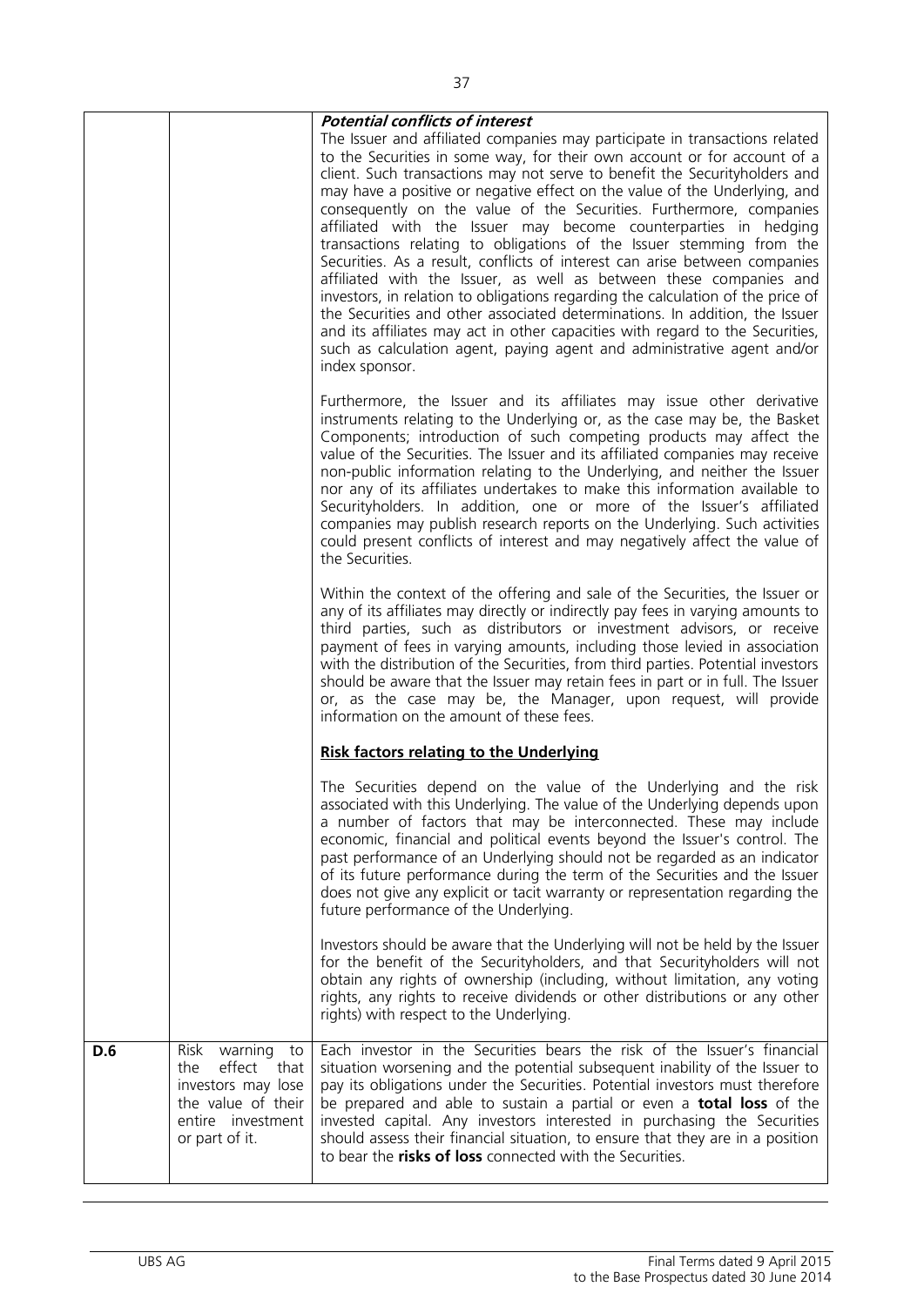| Element <sup>1</sup> | Section E - Offer                                                                                   |                                                                                                                                                                                                                                                                                                                                                                                                                                                                                                                                                                                                                                                                                                                                                                                                                                                                                                                                                                                                                                                                                                                                                                                                                                                            |
|----------------------|-----------------------------------------------------------------------------------------------------|------------------------------------------------------------------------------------------------------------------------------------------------------------------------------------------------------------------------------------------------------------------------------------------------------------------------------------------------------------------------------------------------------------------------------------------------------------------------------------------------------------------------------------------------------------------------------------------------------------------------------------------------------------------------------------------------------------------------------------------------------------------------------------------------------------------------------------------------------------------------------------------------------------------------------------------------------------------------------------------------------------------------------------------------------------------------------------------------------------------------------------------------------------------------------------------------------------------------------------------------------------|
| E.2b                 | Reasons<br>for<br>the<br>offer and use of<br>proceeds.                                              | Not applicable. Reasons for the offer and use of proceeds is not different<br>from making profit and/or hedging certain risks.                                                                                                                                                                                                                                                                                                                                                                                                                                                                                                                                                                                                                                                                                                                                                                                                                                                                                                                                                                                                                                                                                                                             |
| E.3                  | Terms<br>and<br>conditions<br>the<br>of<br>offer.                                                   | It has been agreed that, on or after the respective Issue Date of the<br>Securities, the Manager may purchase Securities and shall place the<br>Securities for sale at the Issue Price under terms subject to change in the<br>Public Offer Jurisdictions during the Subscription Period (as defined<br>below). The Issue Price was fixed at the Start of the public offer of the<br>Securities. After the closing of the Subscription Period the selling price will<br>be adjusted on a continual basis to reflect the prevailing market situation.<br>The Securities may be subscribed from the Manager during normal<br>banking hours during 9 April 2015 and 15 May 2015 (the "Subscription<br>Period"). The Issue Price per Security is payable on 21 May 2015 (the<br>"Initial Payment Date").<br>The Issuer reserves the right to earlier close or to extend the Subscription<br>Period if market conditions so require.<br>After the Initial Payment Date, the appropriate number of Securities shall<br>be credited to the investor's account in accordance with the rules of the<br>corresponding Clearing System. If the Subscription Period is shortened or<br>extended, the Initial Payment Date may also be brought forward or<br>postponed. |
| E.4                  | Interest<br>that<br>is.<br>material<br>the<br>to<br>issue/offer including<br>conflicting interests. | As far as the Issuer is aware, no person involved in the issue of the<br>Securities has an interest material to the issue / the offer of the Securities.                                                                                                                                                                                                                                                                                                                                                                                                                                                                                                                                                                                                                                                                                                                                                                                                                                                                                                                                                                                                                                                                                                   |
| E.7                  | Estimated<br>expenses<br>charged<br>the<br>to<br>investor<br>the<br>by<br>issuer or the offeror.    | Not applicable; no expenses are charged to the investor by the issuer or<br>the Manager.                                                                                                                                                                                                                                                                                                                                                                                                                                                                                                                                                                                                                                                                                                                                                                                                                                                                                                                                                                                                                                                                                                                                                                   |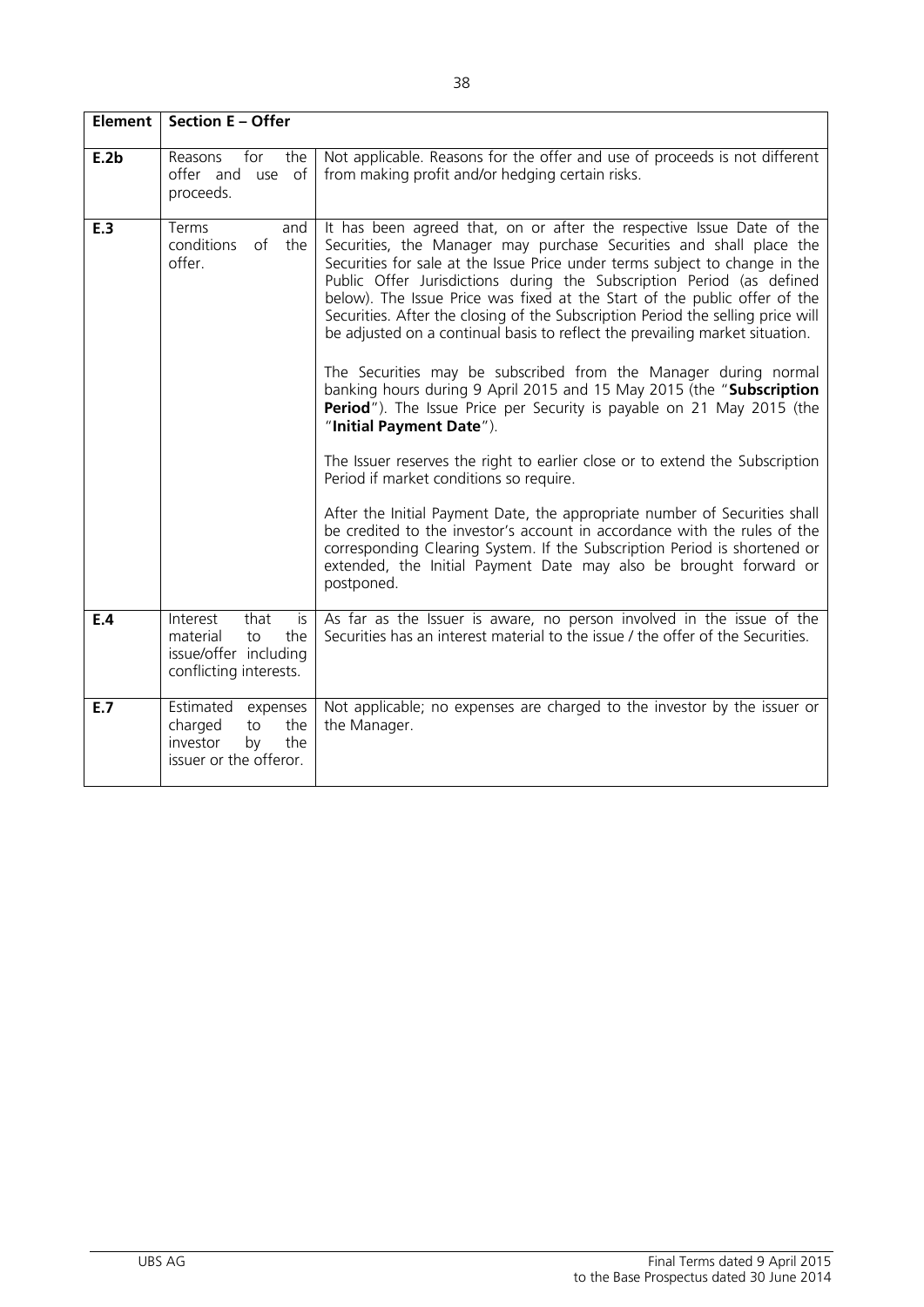### **ALLEGATO ALLE CONDIZIONI DEFINITIVE: NOTA DI SINTESI DELLA SINGOLA EMISSIONE**

*La presente nota di sintesi si riferisce agli UBS Memory Phoenix Autocallable Certificates descritti nelle Condizioni Definitive (le "***Condizioni Definitive***") alle quali la nota di sintesi è allegata. La presente nota di sintesi contiene sia le informazioni contenute nella nota di sintesi del Prospetto di Base che hanno rilevanza in riferimento agli Strumenti Finanziari che le informazioni rilevanti contenute nelle Condizioni Definitive. I termini e le espressioni contenute in questa nota di sintesi hanno lo stesso significato loro attribuitogli nelle Condizioni Definitive e nel Prospetto di Base.*

Le note di sintesi sono costituite da requisiti informativi obbligatori, denominati "Elementi". Gli elementi sono numerati all'interno delle Sezioni, che vanno dalla "A" alla "E" (A.1 – E.7).

La presente Nota di Sintesi contiene tutti gli Elementi che devono essere inclusi in relazione alla presente tipologia di Strumenti finanziari e di Emittente. Dal momento che alcuni Elementi non devono necessariamente essere compilati, possono esservi dei salti nella sequenza numerica degli stessi.

È possibile che per alcuni Elementi ritenuti necessari in base alla relativa tipologia degli Strumenti finanziari e di Emittente non vi siano informazioni disponibili. In tal caso essi figureranno con la dicitura "non applicabile", corredata da una breve descrizione del relativo Elemento.

| <b>Elemento</b> | Sezione A - Introduzione e avvertenze |                                                                                                                                                                                                                                                                                                                                                                                                                                                                                                                                                                                                                                                                                          |  |
|-----------------|---------------------------------------|------------------------------------------------------------------------------------------------------------------------------------------------------------------------------------------------------------------------------------------------------------------------------------------------------------------------------------------------------------------------------------------------------------------------------------------------------------------------------------------------------------------------------------------------------------------------------------------------------------------------------------------------------------------------------------------|--|
| A.1             | Avvertenze                            | La presente Nota di Sintesi va letta come una introduzione al<br>Prospetto di Base. Qualsiasi decisione di investire negli Strumenti<br>Finanziari dovrebbe basarsi sull'esame completo da parte<br>dell'investitore del Prospetto di Base.<br>Si avvisano i potenziali investitori che qualora le informazioni contenute nel<br>Prospetto di Base siano oggetto di contestazione dinanzi all'autorità<br>giudiziaria di uno Stato membro dello Spazio Economico Europeo<br>l'investitore ricorrente potrebbe essere tenuto, ai sensi del diritto nazionale<br>del relativo stato membro, a sostenere le spese di traduzione del Prospetto<br>prima dell'inizio del procedimento legale. |  |
|                 |                                       | Eventuali responsabilità incombono sulle persone che hanno presentato la<br>Nota di Sintesi, comprese le sue eventuali traduzioni, ma soltanto se la<br>Nota di Sintesi risulta fuorviante, imprecisa o incoerente se letta insieme<br>alle altre parti del Prospetto di Base o qualora non contenga, se letta<br>insieme alle altre parti del Prospetto di Base, tutte le informazioni<br>fondamentali richieste.                                                                                                                                                                                                                                                                       |  |
|                 |                                       | UBS AG, nella sua qualità di Emittente, si assume la responsabilità dei<br>contenuti della presente Nota di Sintesi (comprese le sue traduzioni) in<br>conformità alla sezione 5, paragrafo 2b, punto 4, della Legge Tedesca sui<br>Finanziari<br>Mobiliari<br>Prospetti<br>Relativi<br>Strumenti<br>agli<br>(Wertpapierprospektgesetz).                                                                                                                                                                                                                                                                                                                                                 |  |
| A.2             | Consenso all'uso del<br>Prospetto     | L'Emittente acconsente all'uso del Prospetto di Base e delle relative<br>Condizioni Definitive in relazione a un'offerta pubblica dagli Strumenti<br>Finanziari (l'"Offerta Pubblica") da parte di qualsivoglia intermediario<br>finanziario (ciascuno un "Offerente Autorizzato") autorizzato a<br>presentare tali offerte ai sensi della Direttiva relativa ai Mercati degli<br>Strumenti Finanziari (Direttiva 2004/39/CE) alle seguenti condizioni:                                                                                                                                                                                                                                  |  |
|                 |                                       | la relativa Offerta Pubblica deve avvenire durante il periodo di validità<br>(a)<br>delle Condizioni Definitive e per il periodo di tempo in cui è valido il<br>Prospetto di Base ai sensi del § 9 della Legge Tedesca sui Prospetti<br>Relativi Agli Strumenti Finanziari Mobiliari (Wertpapierprospektgesetz,<br>WpPG) (il "Periodo di Offerta");                                                                                                                                                                                                                                                                                                                                      |  |
|                 |                                       | la relativa Offerta Pubblica può essere effettuata esclusivamente in<br>(b)                                                                                                                                                                                                                                                                                                                                                                                                                                                                                                                                                                                                              |  |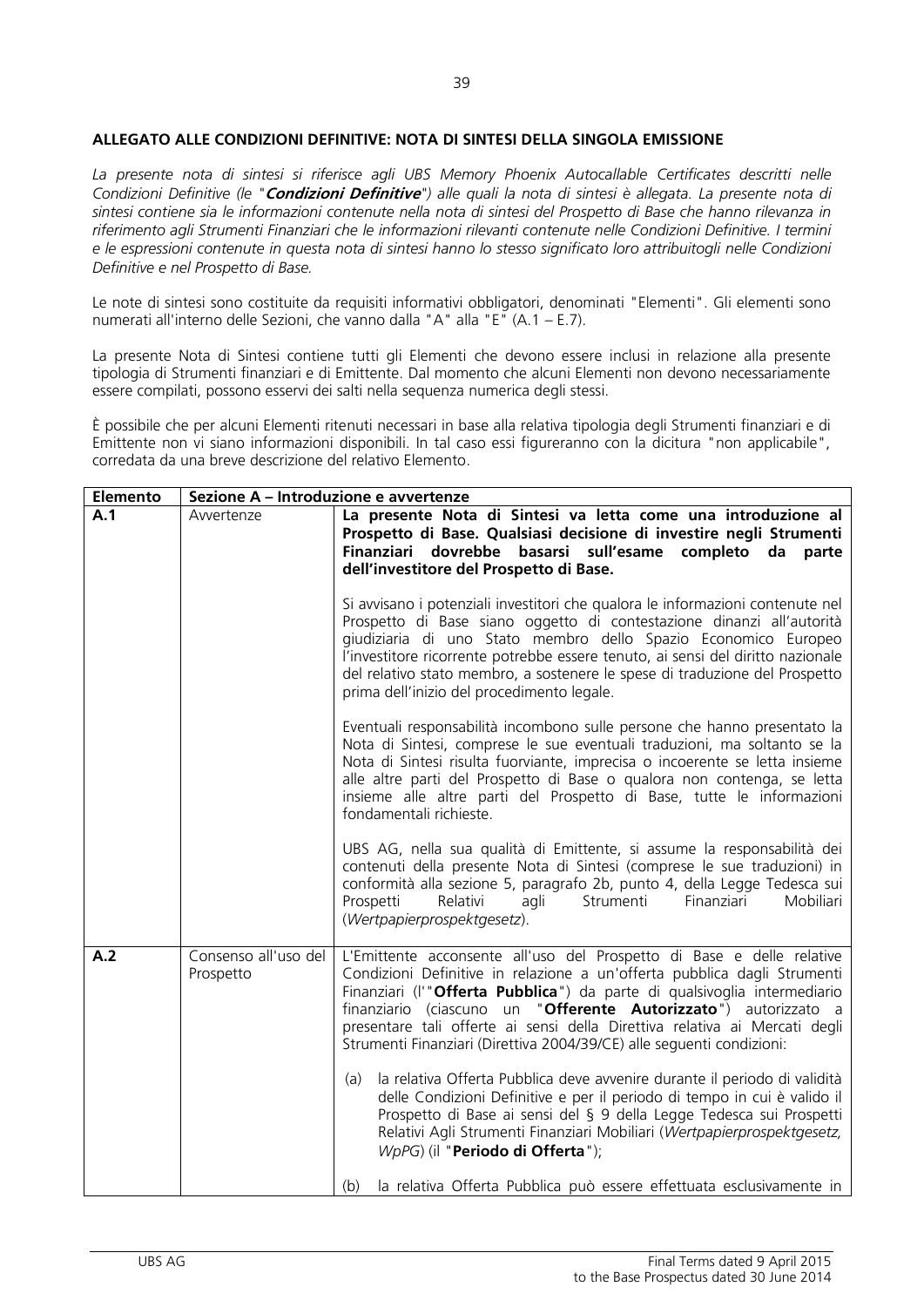|  |     | Italia (la "Giurisdizione dell'Offerta Pubblica");                                                                                                                                                                                                                                                                                                         |
|--|-----|------------------------------------------------------------------------------------------------------------------------------------------------------------------------------------------------------------------------------------------------------------------------------------------------------------------------------------------------------------|
|  | (c) | l'Offerente Autorizzato deve essere in possesso dell'autorizzazione a<br>presentare tali offerte nella relativa Giurisdizione dell'Offerta Pubblica<br>ai sensi della Direttiva relativa ai Mercati degli Strumenti Finanziari<br>(Direttiva 2004/39/CE); in caso di cessazione di tale autorizzazione, il<br>presente consenso dell'Emittente è revocato; |
|  | (d) | l'eventuale Offerente Autorizzato dovrà attenersi alle restrizioni alla<br>vendita applicabili al Gestore.                                                                                                                                                                                                                                                 |
|  |     | Le informazioni relative ai termini e alle condizioni dell'Offerta<br>Pubblica degli Strumenti Finanziari sono fornite all'investitore nel<br>momento in cui si svolge l'Offerta Pubblica da parte dell'Offerente<br>Autorizzato.                                                                                                                          |

| <b>Sezione B - Emittente</b>                                                                              |                                                                                                                                                                                                                                                                                                                                                                                                                                                                                                                                                                                                                                                                                                                                                                                                                                                                                                                                                                                                                                      |  |  |
|-----------------------------------------------------------------------------------------------------------|--------------------------------------------------------------------------------------------------------------------------------------------------------------------------------------------------------------------------------------------------------------------------------------------------------------------------------------------------------------------------------------------------------------------------------------------------------------------------------------------------------------------------------------------------------------------------------------------------------------------------------------------------------------------------------------------------------------------------------------------------------------------------------------------------------------------------------------------------------------------------------------------------------------------------------------------------------------------------------------------------------------------------------------|--|--|
| Denominazione<br>legale<br>e<br>commerciale<br>dell'Emittente                                             | La denominazione legale e commerciale dell'Emittente è UBS AG<br>(I'"Emittente" o "UBS AG"; congiuntamente alle controllate, "UBS",<br>"Gruppo UBS" o il "Gruppo").                                                                                                                                                                                                                                                                                                                                                                                                                                                                                                                                                                                                                                                                                                                                                                                                                                                                  |  |  |
| Domicilio,<br>forma<br>giuridica,<br>legislazione e paese<br>di costituzione                              | Gli indirizzi delle due sedi legali nonché principali sedi operative di UBS<br>sono: Bahnhofstrasse 45, CH-8001 Zurigo, Svizzera, e Aeschenvorstadt 1,<br>CH-4051 Basilea, Svizzera. UBS AG è iscritta nei Registri Commerciali dei<br>Cantoni di Zurigo e di Basilea-Città con il numero CHE-101.329.561. UBS<br>AG è una società di diritto svizzero, costituita in forma di Aktiengesellschaft<br>ai sensi del Codice delle Obbligazioni Svizzero e della Legge Federale<br>svizzera sulle Banche.                                                                                                                                                                                                                                                                                                                                                                                                                                                                                                                                |  |  |
| Tendenze previste                                                                                         | Informazioni sull'andamento                                                                                                                                                                                                                                                                                                                                                                                                                                                                                                                                                                                                                                                                                                                                                                                                                                                                                                                                                                                                          |  |  |
|                                                                                                           | Come riportato nella relazione di UBS AG sul secondo trimestre del 2014,<br>comprendente il bilancio d'esercizio consolidato non certificato del Gruppo<br>UBS, pubblicata il 29 luglio 2014, all'inizio del terzo trimestre 2014<br>permangono molte delle sfide sottostanti e delle questioni geopolitiche<br>precedentemente evidenziate da UBS. Le contrastanti previsioni sulla<br>crescita globale, l'assenza di miglioramenti sostenibili e credibili ai problemi<br>ancora irrisolti in Europa, le perduranti questioni di politica monetaria e<br>fiscale negli USA, la crescente instabilità geopolitica e il declino stagionale<br>nei livelli di attività tradizionalmente associato alle vacanze estive, rendono<br>improbabile un miglioramento nelle condizioni dei principali mercati.<br>Nonostante le sfide che si trova ancora ad affrontare, UBS continuerà a<br>perseguire la propria strategia per garantire un successo nel lungo periodo<br>e condurre in futuro a ritorni sostenibili per i suoi azionisti. |  |  |
| Descrizione<br>del<br>della<br>gruppo<br>e<br>posizione<br>dell'emittente<br>all'interno<br>del<br>gruppo | UBS AG è la capogruppo del Gruppo. Né le divisioni di business di UBS né il<br>Corporate Center sono entità giuridicamente indipendenti. Attualmente<br>esse operano principalmente da UBS AG, tramite le sue filiali nel mondo. Le<br>divisioni operano altresì attraverso sedi secondarie locali, ove necessario o<br>opportuno.<br>UBS ha annunciato che intende costituire una group holding mediante<br>un'offerta pubblica di scambio con rapporto di concambio, il cui inizio è<br>previsto per il terzo trimestre 2014, fatte salve le necessarie autorizzazioni.<br>UBS ha altresì annunciato di voler costituire una controllata bancaria in<br>Svizzera a metà del 2015. L'ambito di attività di tale futura controllata<br>comprenderà la divisione Retail & Corporate e l'attività svizzera all'interno<br>della divisione Wealth Management.<br>Nel Regno Unito, di concerto con le autorità britanniche e svizzere, nel                                                                                               |  |  |
|                                                                                                           |                                                                                                                                                                                                                                                                                                                                                                                                                                                                                                                                                                                                                                                                                                                                                                                                                                                                                                                                                                                                                                      |  |  |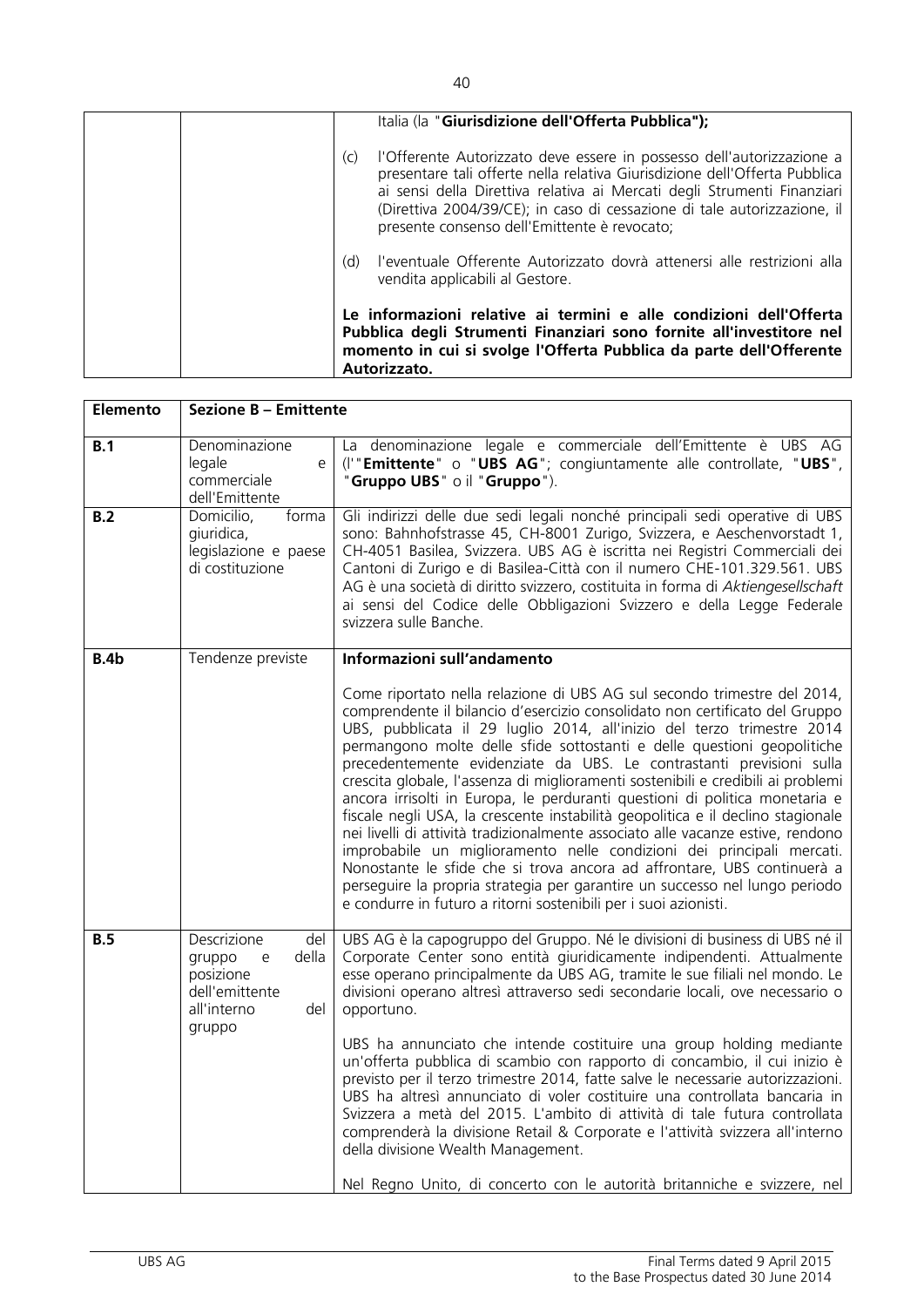|             |                                                                                             | mese di maggio 2014, la banca controllata inglese di UBS, UBS Limited, ha<br>introdotto un modello operativo di business modificato, in virtù del quale<br>UBS Limited si assume un grado più elevato di rischio e trattiene una<br>percentuale più elevata di rendimenti nell'ambito delle proprie attività. Tali<br>modifiche comportano principalmente che UBS Limited: assuma e gestisca<br>il rischio di credito così come alcuni rischi di mercato e altri rischi; rivesta un<br>ruolo più indipendente nella gestione delle proprie esigenze di<br>finanziamento e liquidità, e aumenti il proprio capitale di vigilanza<br>complessivo.                                                                                                                                                                                                                                                                                                                                                                                                                                                                           |
|-------------|---------------------------------------------------------------------------------------------|---------------------------------------------------------------------------------------------------------------------------------------------------------------------------------------------------------------------------------------------------------------------------------------------------------------------------------------------------------------------------------------------------------------------------------------------------------------------------------------------------------------------------------------------------------------------------------------------------------------------------------------------------------------------------------------------------------------------------------------------------------------------------------------------------------------------------------------------------------------------------------------------------------------------------------------------------------------------------------------------------------------------------------------------------------------------------------------------------------------------------|
|             |                                                                                             | Negli Stati Uniti, UBS dovrà adeguarsi alla nuova regolamentazione in<br>materia bancaria introdotta dal Dodd-Frank Wall Street Reform and<br>Consumer Protection Act, in virtù del quale tutte le attività – fatte salve le<br>filiali statunitensi UBS AG - dovranno essere di proprietà di una holding<br>intermedia entro il 1º luglio 2016. Ne consegue che UBS dovrà designare<br>una holding intermedia per detenere tutte le proprie controllate<br>statunitensi.                                                                                                                                                                                                                                                                                                                                                                                                                                                                                                                                                                                                                                                 |
| <b>B.9</b>  | Previsione o stima<br>degli utili                                                           | Non applicabile; non viene espressa alcuna previsione o stima degli utili, nel<br>presente Prospetto.                                                                                                                                                                                                                                                                                                                                                                                                                                                                                                                                                                                                                                                                                                                                                                                                                                                                                                                                                                                                                     |
| <b>B.10</b> | Eventuali<br>rilievi<br>nella<br>contenuti<br>relazione<br>di<br>revisione                  | Non applicabile; la società di revisione che ha certificato le informazioni<br>finanziarie relative agli esercizi passati ha rilasciato l'apposita relazione<br>esprimendo un giudizio senza rilievi.                                                                                                                                                                                                                                                                                                                                                                                                                                                                                                                                                                                                                                                                                                                                                                                                                                                                                                                     |
| <b>B.12</b> | Principali<br>informazioni<br>finanziarie<br>selezionate relative<br>agli esercizi passati. | I seguenti principali dati finanziari consolidati di UBS AG sono desunti: (i)<br>dalla relazione di bilancio dell'esercizio 2013, comprendente il bilancio<br>consolidato certificato del Gruppo UBS nonché altri dati finanziari<br>consolidati non certificati al, o in relazione all'esercizio chiuso il, 31<br>dicembre 2013 (che espone i dati comparativi degli esercizi finanziari al 31<br>dicembre 2012 e 2011) e (ii) dalla relazione per il secondo trimestre 2014,<br>contenente il bilancio consolidato non certificato così come altri dati<br>finanziari consolidati non certificati al, o in relazione al semestre chiuso il,<br>30 giugno 2014 (da cui sono stati ricavati i dati comparativi al, o in<br>relazione al semestre chiuso il 30 giugno 2013). Il bilancio consolidato di<br>UBS è stato redatto in conformità ai principi contabili internazionali<br>(International Financial Reporting Standards o "IFRS") emanati dal<br>Comitato per i principi contabili internazionali (International Accounting<br>Standards Board o "IASB"). I valori sono espressi in franchi svizzeri<br>("CHF"). |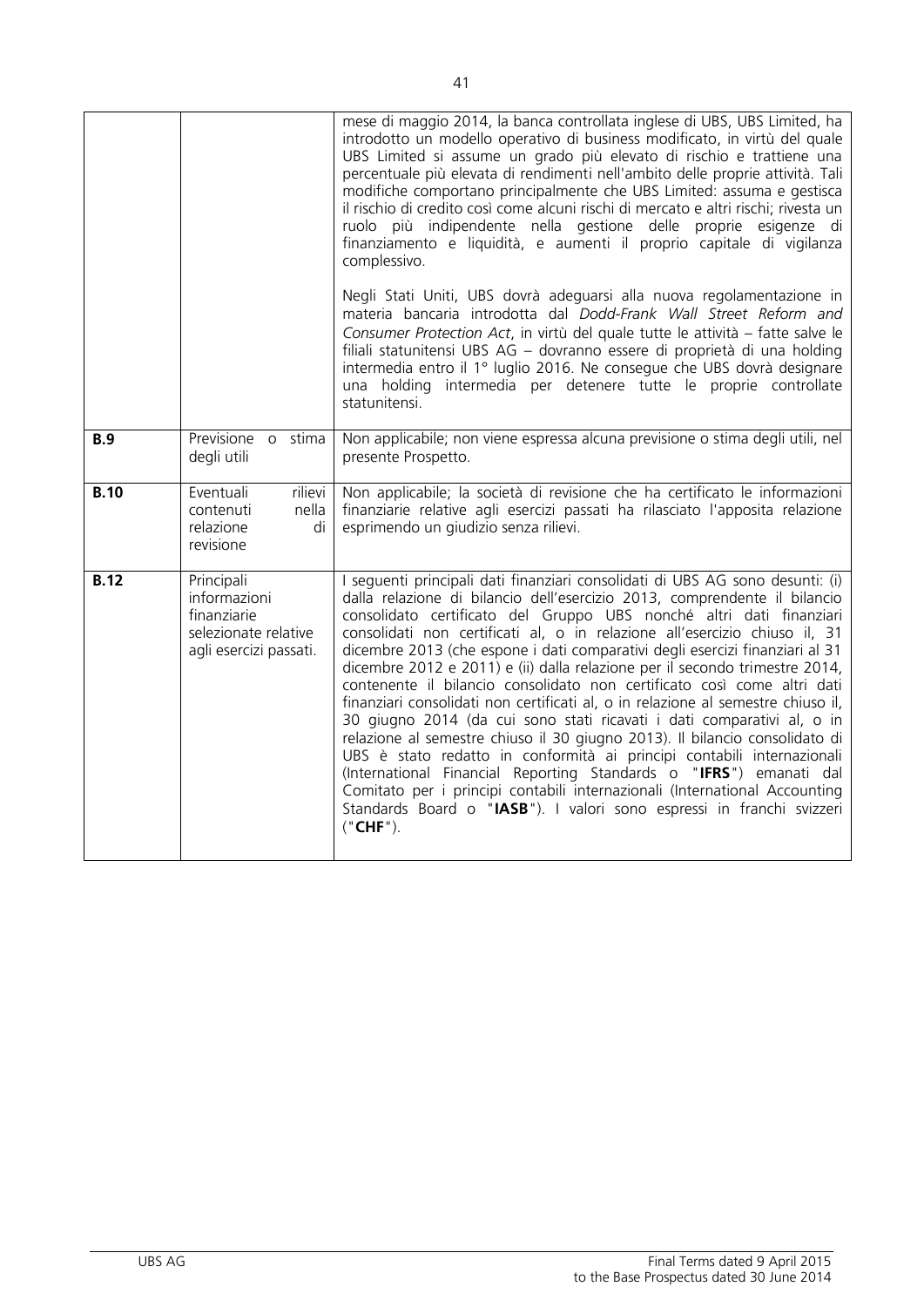|                                                                                                                                                                                                                                                                                                                                                                                                                                                                                                                                                                                                                                                                                                                                                                                                                                                                                                                                                                                                                                                                                                                                                                                                                                                                                                                                                                                                                                                                                                                                                                                                                                                                                                                                                                                                                                                                                                                                                                                                                                                                                                                                                                                                                                                                                                                                                                                                                                                                                                                                                                                                                                                                                                                                                                                                                                                                                                                                                                        | Al o per il periodo di nove mesi chiuso il |           |                                          | Al o per l'esercizio chiuso il |           |  |
|------------------------------------------------------------------------------------------------------------------------------------------------------------------------------------------------------------------------------------------------------------------------------------------------------------------------------------------------------------------------------------------------------------------------------------------------------------------------------------------------------------------------------------------------------------------------------------------------------------------------------------------------------------------------------------------------------------------------------------------------------------------------------------------------------------------------------------------------------------------------------------------------------------------------------------------------------------------------------------------------------------------------------------------------------------------------------------------------------------------------------------------------------------------------------------------------------------------------------------------------------------------------------------------------------------------------------------------------------------------------------------------------------------------------------------------------------------------------------------------------------------------------------------------------------------------------------------------------------------------------------------------------------------------------------------------------------------------------------------------------------------------------------------------------------------------------------------------------------------------------------------------------------------------------------------------------------------------------------------------------------------------------------------------------------------------------------------------------------------------------------------------------------------------------------------------------------------------------------------------------------------------------------------------------------------------------------------------------------------------------------------------------------------------------------------------------------------------------------------------------------------------------------------------------------------------------------------------------------------------------------------------------------------------------------------------------------------------------------------------------------------------------------------------------------------------------------------------------------------------------------------------------------------------------------------------------------------------------|--------------------------------------------|-----------|------------------------------------------|--------------------------------|-----------|--|
|                                                                                                                                                                                                                                                                                                                                                                                                                                                                                                                                                                                                                                                                                                                                                                                                                                                                                                                                                                                                                                                                                                                                                                                                                                                                                                                                                                                                                                                                                                                                                                                                                                                                                                                                                                                                                                                                                                                                                                                                                                                                                                                                                                                                                                                                                                                                                                                                                                                                                                                                                                                                                                                                                                                                                                                                                                                                                                                                                                        |                                            |           |                                          |                                |           |  |
| Milioni di CHF, salvo diversamente indicato                                                                                                                                                                                                                                                                                                                                                                                                                                                                                                                                                                                                                                                                                                                                                                                                                                                                                                                                                                                                                                                                                                                                                                                                                                                                                                                                                                                                                                                                                                                                                                                                                                                                                                                                                                                                                                                                                                                                                                                                                                                                                                                                                                                                                                                                                                                                                                                                                                                                                                                                                                                                                                                                                                                                                                                                                                                                                                                            | 30.9.14                                    | 30.9.13   | 31.12.13                                 | 31.12.12                       | 31.12.11  |  |
|                                                                                                                                                                                                                                                                                                                                                                                                                                                                                                                                                                                                                                                                                                                                                                                                                                                                                                                                                                                                                                                                                                                                                                                                                                                                                                                                                                                                                                                                                                                                                                                                                                                                                                                                                                                                                                                                                                                                                                                                                                                                                                                                                                                                                                                                                                                                                                                                                                                                                                                                                                                                                                                                                                                                                                                                                                                                                                                                                                        | non certificato                            |           | certificato, salvo diversamente indicato |                                |           |  |
| Risultati del Gruppo                                                                                                                                                                                                                                                                                                                                                                                                                                                                                                                                                                                                                                                                                                                                                                                                                                                                                                                                                                                                                                                                                                                                                                                                                                                                                                                                                                                                                                                                                                                                                                                                                                                                                                                                                                                                                                                                                                                                                                                                                                                                                                                                                                                                                                                                                                                                                                                                                                                                                                                                                                                                                                                                                                                                                                                                                                                                                                                                                   |                                            |           |                                          |                                |           |  |
| Risultato della gestione                                                                                                                                                                                                                                                                                                                                                                                                                                                                                                                                                                                                                                                                                                                                                                                                                                                                                                                                                                                                                                                                                                                                                                                                                                                                                                                                                                                                                                                                                                                                                                                                                                                                                                                                                                                                                                                                                                                                                                                                                                                                                                                                                                                                                                                                                                                                                                                                                                                                                                                                                                                                                                                                                                                                                                                                                                                                                                                                               | 21.28                                      | 21.425    | 27.732                                   | 25.423                         | 27.788    |  |
| Spese di esercizio                                                                                                                                                                                                                                                                                                                                                                                                                                                                                                                                                                                                                                                                                                                                                                                                                                                                                                                                                                                                                                                                                                                                                                                                                                                                                                                                                                                                                                                                                                                                                                                                                                                                                                                                                                                                                                                                                                                                                                                                                                                                                                                                                                                                                                                                                                                                                                                                                                                                                                                                                                                                                                                                                                                                                                                                                                                                                                                                                     | 19.224                                     | 18.602    | 24.461                                   | 27.216                         | 22.482    |  |
| Utile/(perdita) di gestione ante imposte                                                                                                                                                                                                                                                                                                                                                                                                                                                                                                                                                                                                                                                                                                                                                                                                                                                                                                                                                                                                                                                                                                                                                                                                                                                                                                                                                                                                                                                                                                                                                                                                                                                                                                                                                                                                                                                                                                                                                                                                                                                                                                                                                                                                                                                                                                                                                                                                                                                                                                                                                                                                                                                                                                                                                                                                                                                                                                                               | 2.057                                      | 2.823     | 3.272                                    | (1.794)                        | 5.307     |  |
| Utile / (perdita) netto/a attribuibile ad azionisti UBS                                                                                                                                                                                                                                                                                                                                                                                                                                                                                                                                                                                                                                                                                                                                                                                                                                                                                                                                                                                                                                                                                                                                                                                                                                                                                                                                                                                                                                                                                                                                                                                                                                                                                                                                                                                                                                                                                                                                                                                                                                                                                                                                                                                                                                                                                                                                                                                                                                                                                                                                                                                                                                                                                                                                                                                                                                                                                                                | 2.609                                      | 2.255     | 3.172                                    | (2.480)                        | 4.138     |  |
| Utile per azione diluito (CHF)                                                                                                                                                                                                                                                                                                                                                                                                                                                                                                                                                                                                                                                                                                                                                                                                                                                                                                                                                                                                                                                                                                                                                                                                                                                                                                                                                                                                                                                                                                                                                                                                                                                                                                                                                                                                                                                                                                                                                                                                                                                                                                                                                                                                                                                                                                                                                                                                                                                                                                                                                                                                                                                                                                                                                                                                                                                                                                                                         | 0,68                                       | 0,59      | 0,83                                     | (0,66)                         | 1,08      |  |
| Indicatori chiave di performance                                                                                                                                                                                                                                                                                                                                                                                                                                                                                                                                                                                                                                                                                                                                                                                                                                                                                                                                                                                                                                                                                                                                                                                                                                                                                                                                                                                                                                                                                                                                                                                                                                                                                                                                                                                                                                                                                                                                                                                                                                                                                                                                                                                                                                                                                                                                                                                                                                                                                                                                                                                                                                                                                                                                                                                                                                                                                                                                       |                                            |           |                                          |                                |           |  |
| Redditività                                                                                                                                                                                                                                                                                                                                                                                                                                                                                                                                                                                                                                                                                                                                                                                                                                                                                                                                                                                                                                                                                                                                                                                                                                                                                                                                                                                                                                                                                                                                                                                                                                                                                                                                                                                                                                                                                                                                                                                                                                                                                                                                                                                                                                                                                                                                                                                                                                                                                                                                                                                                                                                                                                                                                                                                                                                                                                                                                            |                                            |           |                                          |                                |           |  |
| Rendimento del capitale netto (RoE) (%)                                                                                                                                                                                                                                                                                                                                                                                                                                                                                                                                                                                                                                                                                                                                                                                                                                                                                                                                                                                                                                                                                                                                                                                                                                                                                                                                                                                                                                                                                                                                                                                                                                                                                                                                                                                                                                                                                                                                                                                                                                                                                                                                                                                                                                                                                                                                                                                                                                                                                                                                                                                                                                                                                                                                                                                                                                                                                                                                | 7,1                                        | 6,4       | $6,7*$                                   | $(5,1)^*$                      | $9,1*$    |  |
| Redditività degli attivi, lorda (%) 2                                                                                                                                                                                                                                                                                                                                                                                                                                                                                                                                                                                                                                                                                                                                                                                                                                                                                                                                                                                                                                                                                                                                                                                                                                                                                                                                                                                                                                                                                                                                                                                                                                                                                                                                                                                                                                                                                                                                                                                                                                                                                                                                                                                                                                                                                                                                                                                                                                                                                                                                                                                                                                                                                                                                                                                                                                                                                                                                  | 2,8                                        | 2,5       | $2,5*$                                   | $1,9*$                         | $2,1*$    |  |
| Cost / income ratio (%) 3                                                                                                                                                                                                                                                                                                                                                                                                                                                                                                                                                                                                                                                                                                                                                                                                                                                                                                                                                                                                                                                                                                                                                                                                                                                                                                                                                                                                                                                                                                                                                                                                                                                                                                                                                                                                                                                                                                                                                                                                                                                                                                                                                                                                                                                                                                                                                                                                                                                                                                                                                                                                                                                                                                                                                                                                                                                                                                                                              | 90,3                                       | 86,7      | 88,0*                                    | 106,6*                         | $80,7*$   |  |
| Crescita                                                                                                                                                                                                                                                                                                                                                                                                                                                                                                                                                                                                                                                                                                                                                                                                                                                                                                                                                                                                                                                                                                                                                                                                                                                                                                                                                                                                                                                                                                                                                                                                                                                                                                                                                                                                                                                                                                                                                                                                                                                                                                                                                                                                                                                                                                                                                                                                                                                                                                                                                                                                                                                                                                                                                                                                                                                                                                                                                               |                                            |           |                                          |                                |           |  |
| Crescita dell'utile netto (%) 4                                                                                                                                                                                                                                                                                                                                                                                                                                                                                                                                                                                                                                                                                                                                                                                                                                                                                                                                                                                                                                                                                                                                                                                                                                                                                                                                                                                                                                                                                                                                                                                                                                                                                                                                                                                                                                                                                                                                                                                                                                                                                                                                                                                                                                                                                                                                                                                                                                                                                                                                                                                                                                                                                                                                                                                                                                                                                                                                        | 15,7                                       |           |                                          |                                | $(44,5)*$ |  |
| Crescita della raccolta netta per attività di gestione patrimoniale combinate (%) 5                                                                                                                                                                                                                                                                                                                                                                                                                                                                                                                                                                                                                                                                                                                                                                                                                                                                                                                                                                                                                                                                                                                                                                                                                                                                                                                                                                                                                                                                                                                                                                                                                                                                                                                                                                                                                                                                                                                                                                                                                                                                                                                                                                                                                                                                                                                                                                                                                                                                                                                                                                                                                                                                                                                                                                                                                                                                                    | 2,7                                        | 3,6       | $3,4*$                                   | $3,2*$                         | $2,4*$    |  |
| Risorse                                                                                                                                                                                                                                                                                                                                                                                                                                                                                                                                                                                                                                                                                                                                                                                                                                                                                                                                                                                                                                                                                                                                                                                                                                                                                                                                                                                                                                                                                                                                                                                                                                                                                                                                                                                                                                                                                                                                                                                                                                                                                                                                                                                                                                                                                                                                                                                                                                                                                                                                                                                                                                                                                                                                                                                                                                                                                                                                                                |                                            |           |                                          |                                |           |  |
|                                                                                                                                                                                                                                                                                                                                                                                                                                                                                                                                                                                                                                                                                                                                                                                                                                                                                                                                                                                                                                                                                                                                                                                                                                                                                                                                                                                                                                                                                                                                                                                                                                                                                                                                                                                                                                                                                                                                                                                                                                                                                                                                                                                                                                                                                                                                                                                                                                                                                                                                                                                                                                                                                                                                                                                                                                                                                                                                                                        |                                            |           |                                          |                                |           |  |
| Common equity tier 1 capital ratio (applicazione totale, %) 6.7                                                                                                                                                                                                                                                                                                                                                                                                                                                                                                                                                                                                                                                                                                                                                                                                                                                                                                                                                                                                                                                                                                                                                                                                                                                                                                                                                                                                                                                                                                                                                                                                                                                                                                                                                                                                                                                                                                                                                                                                                                                                                                                                                                                                                                                                                                                                                                                                                                                                                                                                                                                                                                                                                                                                                                                                                                                                                                        | 13,7                                       | 11,9      | $12,8*$                                  | $9,8*$                         |           |  |
| Indice di leva finanziaria delle SRB svizzere (applicazione graduale, %) 8                                                                                                                                                                                                                                                                                                                                                                                                                                                                                                                                                                                                                                                                                                                                                                                                                                                                                                                                                                                                                                                                                                                                                                                                                                                                                                                                                                                                                                                                                                                                                                                                                                                                                                                                                                                                                                                                                                                                                                                                                                                                                                                                                                                                                                                                                                                                                                                                                                                                                                                                                                                                                                                                                                                                                                                                                                                                                             | 5,4                                        | 4,2       | $4,7*$                                   | $3,6*$                         |           |  |
|                                                                                                                                                                                                                                                                                                                                                                                                                                                                                                                                                                                                                                                                                                                                                                                                                                                                                                                                                                                                                                                                                                                                                                                                                                                                                                                                                                                                                                                                                                                                                                                                                                                                                                                                                                                                                                                                                                                                                                                                                                                                                                                                                                                                                                                                                                                                                                                                                                                                                                                                                                                                                                                                                                                                                                                                                                                                                                                                                                        |                                            |           |                                          |                                |           |  |
| Informazioni supplementari                                                                                                                                                                                                                                                                                                                                                                                                                                                                                                                                                                                                                                                                                                                                                                                                                                                                                                                                                                                                                                                                                                                                                                                                                                                                                                                                                                                                                                                                                                                                                                                                                                                                                                                                                                                                                                                                                                                                                                                                                                                                                                                                                                                                                                                                                                                                                                                                                                                                                                                                                                                                                                                                                                                                                                                                                                                                                                                                             |                                            |           |                                          |                                |           |  |
| Redditività                                                                                                                                                                                                                                                                                                                                                                                                                                                                                                                                                                                                                                                                                                                                                                                                                                                                                                                                                                                                                                                                                                                                                                                                                                                                                                                                                                                                                                                                                                                                                                                                                                                                                                                                                                                                                                                                                                                                                                                                                                                                                                                                                                                                                                                                                                                                                                                                                                                                                                                                                                                                                                                                                                                                                                                                                                                                                                                                                            |                                            |           |                                          |                                |           |  |
| Rendimento del capitale netto tangibile (%) 9                                                                                                                                                                                                                                                                                                                                                                                                                                                                                                                                                                                                                                                                                                                                                                                                                                                                                                                                                                                                                                                                                                                                                                                                                                                                                                                                                                                                                                                                                                                                                                                                                                                                                                                                                                                                                                                                                                                                                                                                                                                                                                                                                                                                                                                                                                                                                                                                                                                                                                                                                                                                                                                                                                                                                                                                                                                                                                                          | 8,3                                        | 7,6       | $8,0*$                                   | $1,6*$                         | $11,9*$   |  |
| Redditività degli attivi ponderati per il rischio, lorda (%) <sup>10</sup>                                                                                                                                                                                                                                                                                                                                                                                                                                                                                                                                                                                                                                                                                                                                                                                                                                                                                                                                                                                                                                                                                                                                                                                                                                                                                                                                                                                                                                                                                                                                                                                                                                                                                                                                                                                                                                                                                                                                                                                                                                                                                                                                                                                                                                                                                                                                                                                                                                                                                                                                                                                                                                                                                                                                                                                                                                                                                             | 12,4                                       | 11,5      | $11,4*$                                  | $12,0*$                        | $13,7*$   |  |
| <b>Risorse</b>                                                                                                                                                                                                                                                                                                                                                                                                                                                                                                                                                                                                                                                                                                                                                                                                                                                                                                                                                                                                                                                                                                                                                                                                                                                                                                                                                                                                                                                                                                                                                                                                                                                                                                                                                                                                                                                                                                                                                                                                                                                                                                                                                                                                                                                                                                                                                                                                                                                                                                                                                                                                                                                                                                                                                                                                                                                                                                                                                         |                                            |           |                                          |                                |           |  |
| Totale attivo                                                                                                                                                                                                                                                                                                                                                                                                                                                                                                                                                                                                                                                                                                                                                                                                                                                                                                                                                                                                                                                                                                                                                                                                                                                                                                                                                                                                                                                                                                                                                                                                                                                                                                                                                                                                                                                                                                                                                                                                                                                                                                                                                                                                                                                                                                                                                                                                                                                                                                                                                                                                                                                                                                                                                                                                                                                                                                                                                          | 1.049.258                                  | 1.049.101 | 1.018.374* 11                            | 1.259.797                      | 1,416,962 |  |
| Patrimonio netto attribuibile ad azionisti UBS                                                                                                                                                                                                                                                                                                                                                                                                                                                                                                                                                                                                                                                                                                                                                                                                                                                                                                                                                                                                                                                                                                                                                                                                                                                                                                                                                                                                                                                                                                                                                                                                                                                                                                                                                                                                                                                                                                                                                                                                                                                                                                                                                                                                                                                                                                                                                                                                                                                                                                                                                                                                                                                                                                                                                                                                                                                                                                                         | 50.824                                     | 47.403    | 48.002                                   | 45.949                         | 48,530    |  |
| Common equity tier 1 capital ratio (applicazione totale) 7                                                                                                                                                                                                                                                                                                                                                                                                                                                                                                                                                                                                                                                                                                                                                                                                                                                                                                                                                                                                                                                                                                                                                                                                                                                                                                                                                                                                                                                                                                                                                                                                                                                                                                                                                                                                                                                                                                                                                                                                                                                                                                                                                                                                                                                                                                                                                                                                                                                                                                                                                                                                                                                                                                                                                                                                                                                                                                             | 30.047                                     | 26.019    | 28.908                                   | 25.182*                        |           |  |
| Common equity tier 1 capital ratio (applicazione graduale) 7                                                                                                                                                                                                                                                                                                                                                                                                                                                                                                                                                                                                                                                                                                                                                                                                                                                                                                                                                                                                                                                                                                                                                                                                                                                                                                                                                                                                                                                                                                                                                                                                                                                                                                                                                                                                                                                                                                                                                                                                                                                                                                                                                                                                                                                                                                                                                                                                                                                                                                                                                                                                                                                                                                                                                                                                                                                                                                           | 42.464                                     | 38.963    | 42.179                                   | 40.032*                        |           |  |
| Attivi ponderati per il rischio (applicazione totale) i                                                                                                                                                                                                                                                                                                                                                                                                                                                                                                                                                                                                                                                                                                                                                                                                                                                                                                                                                                                                                                                                                                                                                                                                                                                                                                                                                                                                                                                                                                                                                                                                                                                                                                                                                                                                                                                                                                                                                                                                                                                                                                                                                                                                                                                                                                                                                                                                                                                                                                                                                                                                                                                                                                                                                                                                                                                                                                                | 219.296                                    | 218.926   | 225.153*                                 | 258.113*                       |           |  |
| Attivi ponderati per il rischio (applicazione graduale)                                                                                                                                                                                                                                                                                                                                                                                                                                                                                                                                                                                                                                                                                                                                                                                                                                                                                                                                                                                                                                                                                                                                                                                                                                                                                                                                                                                                                                                                                                                                                                                                                                                                                                                                                                                                                                                                                                                                                                                                                                                                                                                                                                                                                                                                                                                                                                                                                                                                                                                                                                                                                                                                                                                                                                                                                                                                                                                | 222.648                                    | 222.306   | 228.557                                  | 261.800*                       |           |  |
| Common equity tier 1 capital ratio (applicazione graduale, %) 6.7                                                                                                                                                                                                                                                                                                                                                                                                                                                                                                                                                                                                                                                                                                                                                                                                                                                                                                                                                                                                                                                                                                                                                                                                                                                                                                                                                                                                                                                                                                                                                                                                                                                                                                                                                                                                                                                                                                                                                                                                                                                                                                                                                                                                                                                                                                                                                                                                                                                                                                                                                                                                                                                                                                                                                                                                                                                                                                      | 19,1                                       | 17,5      | 18.5                                     | 15.3'                          |           |  |
| Coefficiente del capitale totale (applicazione totale, %)                                                                                                                                                                                                                                                                                                                                                                                                                                                                                                                                                                                                                                                                                                                                                                                                                                                                                                                                                                                                                                                                                                                                                                                                                                                                                                                                                                                                                                                                                                                                                                                                                                                                                                                                                                                                                                                                                                                                                                                                                                                                                                                                                                                                                                                                                                                                                                                                                                                                                                                                                                                                                                                                                                                                                                                                                                                                                                              | 18,7                                       | 14,3      | $15.4*$                                  | $11.4*$                        |           |  |
| Coefficiente del capitale totale (applicazione graduale, %)                                                                                                                                                                                                                                                                                                                                                                                                                                                                                                                                                                                                                                                                                                                                                                                                                                                                                                                                                                                                                                                                                                                                                                                                                                                                                                                                                                                                                                                                                                                                                                                                                                                                                                                                                                                                                                                                                                                                                                                                                                                                                                                                                                                                                                                                                                                                                                                                                                                                                                                                                                                                                                                                                                                                                                                                                                                                                                            | 24,9                                       | 21,8      | 22.2"                                    | 18.9                           |           |  |
| Indice di leva finanziaria delle SRB svizzere (applicazione totale, %) 8                                                                                                                                                                                                                                                                                                                                                                                                                                                                                                                                                                                                                                                                                                                                                                                                                                                                                                                                                                                                                                                                                                                                                                                                                                                                                                                                                                                                                                                                                                                                                                                                                                                                                                                                                                                                                                                                                                                                                                                                                                                                                                                                                                                                                                                                                                                                                                                                                                                                                                                                                                                                                                                                                                                                                                                                                                                                                               | 4,2                                        | 3,0       | 3.4'                                     | $2.4^{\circ}$                  |           |  |
| Indice di leva finanziaria delle SRB svizzere (applicazione totale) 12                                                                                                                                                                                                                                                                                                                                                                                                                                                                                                                                                                                                                                                                                                                                                                                                                                                                                                                                                                                                                                                                                                                                                                                                                                                                                                                                                                                                                                                                                                                                                                                                                                                                                                                                                                                                                                                                                                                                                                                                                                                                                                                                                                                                                                                                                                                                                                                                                                                                                                                                                                                                                                                                                                                                                                                                                                                                                                 | 985.07                                     | 1.055.956 | 1 020 247*                               | 1.206.214*                     |           |  |
| Denominatore dell'indice di leva finanziaria delle SRB svizzere (applicazione graduale) :                                                                                                                                                                                                                                                                                                                                                                                                                                                                                                                                                                                                                                                                                                                                                                                                                                                                                                                                                                                                                                                                                                                                                                                                                                                                                                                                                                                                                                                                                                                                                                                                                                                                                                                                                                                                                                                                                                                                                                                                                                                                                                                                                                                                                                                                                                                                                                                                                                                                                                                                                                                                                                                                                                                                                                                                                                                                              | 991.730                                    | 1.063.294 | 1 027 864                                | 1.216.561                      |           |  |
| Altro                                                                                                                                                                                                                                                                                                                                                                                                                                                                                                                                                                                                                                                                                                                                                                                                                                                                                                                                                                                                                                                                                                                                                                                                                                                                                                                                                                                                                                                                                                                                                                                                                                                                                                                                                                                                                                                                                                                                                                                                                                                                                                                                                                                                                                                                                                                                                                                                                                                                                                                                                                                                                                                                                                                                                                                                                                                                                                                                                                  |                                            |           |                                          |                                |           |  |
|                                                                                                                                                                                                                                                                                                                                                                                                                                                                                                                                                                                                                                                                                                                                                                                                                                                                                                                                                                                                                                                                                                                                                                                                                                                                                                                                                                                                                                                                                                                                                                                                                                                                                                                                                                                                                                                                                                                                                                                                                                                                                                                                                                                                                                                                                                                                                                                                                                                                                                                                                                                                                                                                                                                                                                                                                                                                                                                                                                        | 2.640                                      | 2.339     |                                          |                                |           |  |
| Attivi investiti (miliardi di CHF) 13                                                                                                                                                                                                                                                                                                                                                                                                                                                                                                                                                                                                                                                                                                                                                                                                                                                                                                                                                                                                                                                                                                                                                                                                                                                                                                                                                                                                                                                                                                                                                                                                                                                                                                                                                                                                                                                                                                                                                                                                                                                                                                                                                                                                                                                                                                                                                                                                                                                                                                                                                                                                                                                                                                                                                                                                                                                                                                                                  | 60.292                                     | 60.635    | 2.390                                    | 2.230                          | 2.088     |  |
| Dipendenti (FTE)                                                                                                                                                                                                                                                                                                                                                                                                                                                                                                                                                                                                                                                                                                                                                                                                                                                                                                                                                                                                                                                                                                                                                                                                                                                                                                                                                                                                                                                                                                                                                                                                                                                                                                                                                                                                                                                                                                                                                                                                                                                                                                                                                                                                                                                                                                                                                                                                                                                                                                                                                                                                                                                                                                                                                                                                                                                                                                                                                       | 64.047                                     | 71.066    | 60.205                                   | 62.628*                        | 64.820*   |  |
| Capitalizzazione di mercato                                                                                                                                                                                                                                                                                                                                                                                                                                                                                                                                                                                                                                                                                                                                                                                                                                                                                                                                                                                                                                                                                                                                                                                                                                                                                                                                                                                                                                                                                                                                                                                                                                                                                                                                                                                                                                                                                                                                                                                                                                                                                                                                                                                                                                                                                                                                                                                                                                                                                                                                                                                                                                                                                                                                                                                                                                                                                                                                            | 13,54                                      | 12,58     | 65.007                                   | 54.729*                        | 42.843*   |  |
| Totale valore contabile per azione (CHF)                                                                                                                                                                                                                                                                                                                                                                                                                                                                                                                                                                                                                                                                                                                                                                                                                                                                                                                                                                                                                                                                                                                                                                                                                                                                                                                                                                                                                                                                                                                                                                                                                                                                                                                                                                                                                                                                                                                                                                                                                                                                                                                                                                                                                                                                                                                                                                                                                                                                                                                                                                                                                                                                                                                                                                                                                                                                                                                               | 11,78                                      | 10,89     | $12,74*$                                 | 12,26*                         | 12,95*    |  |
| Valore contabile tangibile per azione (CHF)                                                                                                                                                                                                                                                                                                                                                                                                                                                                                                                                                                                                                                                                                                                                                                                                                                                                                                                                                                                                                                                                                                                                                                                                                                                                                                                                                                                                                                                                                                                                                                                                                                                                                                                                                                                                                                                                                                                                                                                                                                                                                                                                                                                                                                                                                                                                                                                                                                                                                                                                                                                                                                                                                                                                                                                                                                                                                                                            |                                            |           | $11,07*$                                 | $10,54*$                       | $10,36*$  |  |
| * non certificato                                                                                                                                                                                                                                                                                                                                                                                                                                                                                                                                                                                                                                                                                                                                                                                                                                                                                                                                                                                                                                                                                                                                                                                                                                                                                                                                                                                                                                                                                                                                                                                                                                                                                                                                                                                                                                                                                                                                                                                                                                                                                                                                                                                                                                                                                                                                                                                                                                                                                                                                                                                                                                                                                                                                                                                                                                                                                                                                                      |                                            |           |                                          |                                |           |  |
| <sup>1</sup> Utile / perdita netto/a attribuibile ad azionisti UBS (annualizzato a seconda del caso) / patrimonio netto medio attribuibile<br>ad azionisti UBS. <sup>2</sup> Risultato della gestione al lordo della perdita (spesa) o del recupero su crediti (annualizzato a seconda del<br>caso) / patrimonio totale medio. <sup>3</sup> Spese di esercizio / risultato della gestione al lordo della perdita (spesa) o del recupero su<br>crediti. 4 Variazione dell'utile netto attribuibile ad azionisti UBS da operazioni continuative tra periodi correnti e comparativi<br>/ utile netto attribuibile ad azionisti UBS da operazioni continuative del periodo comparativo. Non significativo e non incluso<br>se il periodo di rendicontazione o il periodo comparativo è un periodo in perdita. <sup>5</sup> Raccolta netta combinata di Wealth<br>Management e Wealth Management Americas per il periodo (annualizzato, a seconda del caso) / attivi investiti all'inizio del<br>periodo. I dati per i periodi chiusi il 31 dicembre 2013, 2012 e 2011 sono ricavati dai libri contabili del Gruppo. 6 Common<br>equity tier 1 capital / attivi ponderati per il rischio. 7 In base al regime Basilea III applicabile a banche sistemicamente<br>rilevanti (SRB) svizzere, entrato in vigore in Svizzera il 1º gennaio 2013. Le informazioni fornite su base "applicazione<br>totale" riflettono completamente gli effetti delle detrazioni della raccolta di nuovo capitale e la graduale eliminazione degli<br>strumenti di capitale non idonei. Le informazioni fornite su base "applicazione graduale" riflettono gradualmente tali effetti<br>durante il periodo di transizione. I dati per il 31 dicembre 2012 sono proforma. I dati per il 31 dicembre 2012 sono calcolati<br>in base alla stima di seguito descritta e nel presente prospetto sono definiti "proforma". Il termine "proforma", come<br>utilizzato nel presente prospetto non si riferisce al termine "informazioni finanziarie proforma" di cui al Regolamento (CE)<br>809/2004. Alcuni dei modelli applicati nel calcolo delle informazioni proforma al 31 dicembre 2012 richiedevano<br>un'approvazione normativa e comprendevano stime (discusse con l'autorità di regolamentazione principale di UBS) o<br>l'effetto di nuovi oneri relativi al capitale. Non sussiste l'obbligo di presentare tali dati in quanto i requisiti di Basilea III non<br>erano ancora in vigore il 31 dicembre 2012. Essi sono stati comunque inclusi a scopo di confronto, in quanto i requisiti<br>Basilea III sono entrati in vigore il 1º gennaio 2013. Le informazioni per il 31 dicembre 2011 non sono disponibili. 8 ll<br>common equity tier 1 capital e il capitale in grado di assorbire le perdite / esposizione corretta totale delle SRB svizzere<br>(denominatore dell'indice di leva finanziaria). L'indice di leva finanziaria delle SRB svizzere è entrato in vigore il 1º gennaio |                                            |           |                                          |                                |           |  |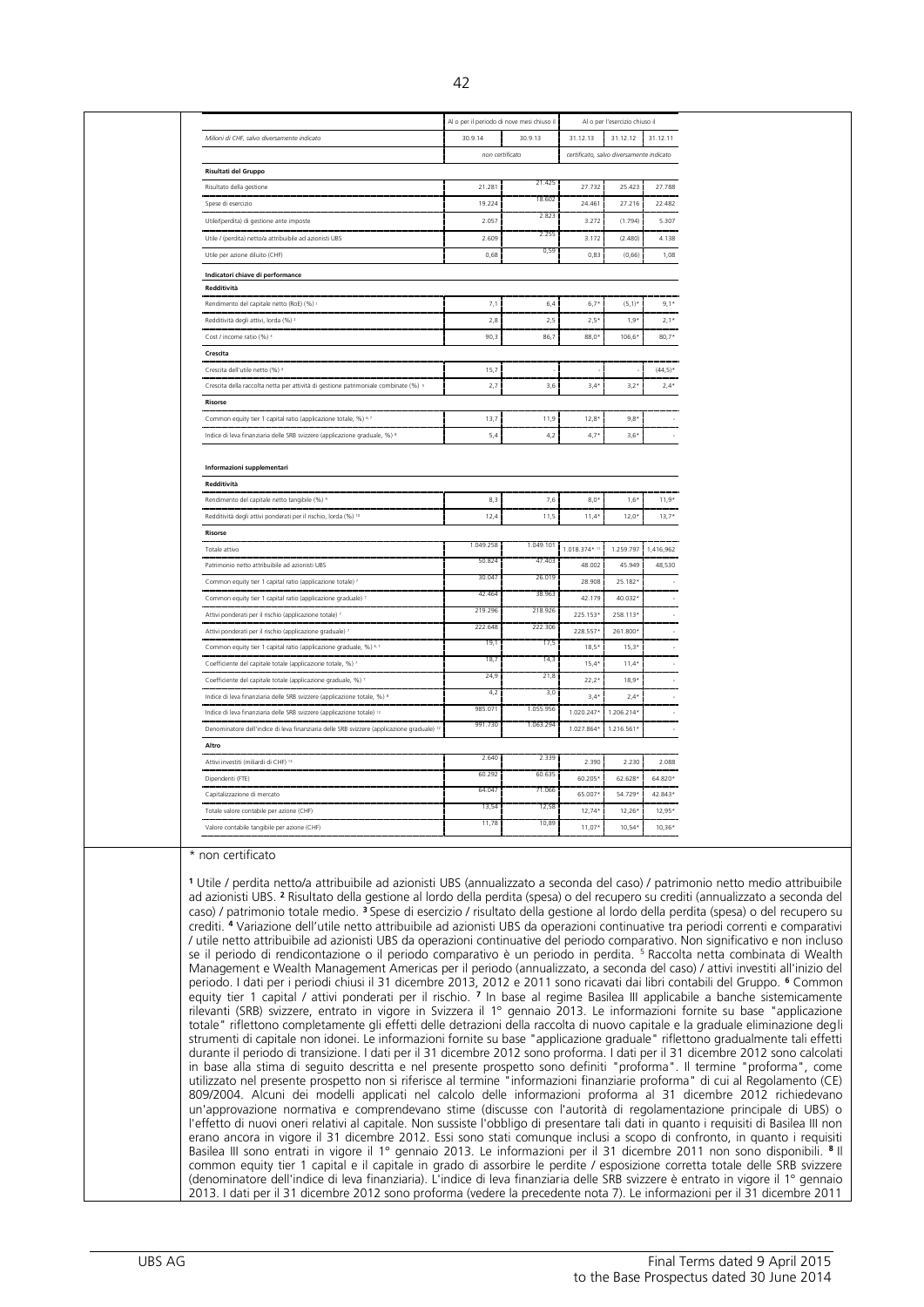|             |                                                                                       | non sono disponibili. <sup>9</sup> Utile / perdita netto/a attribuibile ad azionisti UBS al netto dell'ammortamento e della riduzione di<br>valore dell'avviamento e delle attività immateriali (annualizzato se del caso) / patrimonio netto medio attribuibile ad<br>azionisti UBS meno avviamento e attività immateriali medi. <sup>10</sup> Risultato della gestione al lordo della perdita (spesa) o del<br>recupero su crediti (annualizzato a seconda del caso) / attivi medi ponderati per il rischio. Basato sugli attivi ponderati per il<br>rischio di Basilea III (applicazione graduale) per 2014 e 2013, sugli attivi ponderati per il rischio di Basilea 2.5 per il 2012 e<br>sugli attivi ponderati per il rischio di Basilea II per il 2011. <sup>11</sup> II 1º gennaio 2014, UBS ha adottato il principio contabile<br>"Compensazione di attività e passività finanziarie (Emendamenti a IAS 32, Strumenti finanziari: Presentazione). Lo stato<br>patrimoniale del periodo precedente al 31 dicembre 2013 è stato riformulato allo scopo di tenere conto degli effetti<br>dell'adozione di tali emendamenti di IAS 32. <sup>12</sup> Il denominatore dell'indice di leva finanziaria è definito anche "esposizione<br>corretta totale" ed è calcolato in conformità ai requisiti dell'indice di leva finanziaria per le SRB svizzere. I dati<br>rappresentano la media dell'esposizione corretta totale alla fine del periodo di tre mesi precedente la fine del periodo di<br>rendicontazione. Il dato per il periodo chiuso il 31 dicembre 2012 è stato ricavato dai libri contabili del Gruppo. I dati per il<br>31 dicembre 2012 sono proforma (vedere la precedente nota 7). Le informazioni per il 31 dicembre 2011 non sono<br>disponibili. <sup>13</sup> Gli attivi investiti del Gruppo comprendono gli attivi investiti per la divisione Retail & Corporate. |
|-------------|---------------------------------------------------------------------------------------|--------------------------------------------------------------------------------------------------------------------------------------------------------------------------------------------------------------------------------------------------------------------------------------------------------------------------------------------------------------------------------------------------------------------------------------------------------------------------------------------------------------------------------------------------------------------------------------------------------------------------------------------------------------------------------------------------------------------------------------------------------------------------------------------------------------------------------------------------------------------------------------------------------------------------------------------------------------------------------------------------------------------------------------------------------------------------------------------------------------------------------------------------------------------------------------------------------------------------------------------------------------------------------------------------------------------------------------------------------------------------------------------------------------------------------------------------------------------------------------------------------------------------------------------------------------------------------------------------------------------------------------------------------------------------------------------------------------------------------------------------------------------------------------------------------------------------------------------------------------------------------------------|
|             | Dichiarazione<br>attestante l'assenza<br>sostanziali<br>di<br>cambiamenti<br>negativi | Dopo il 31 dicembre 2013 non si sono registrate sostanziali modifiche<br>negative delle prospettive di UBS AG o del Gruppo UBS.                                                                                                                                                                                                                                                                                                                                                                                                                                                                                                                                                                                                                                                                                                                                                                                                                                                                                                                                                                                                                                                                                                                                                                                                                                                                                                                                                                                                                                                                                                                                                                                                                                                                                                                                                            |
|             | Dichiarazione<br>attestante l'assenza<br>di cambiamenti<br>significativi              | Dal 30 settembre 2014 non vi sono stati cambiamenti significativi della<br>situazione finanziaria o commerciale del Gruppo UBS o di UBS AG.                                                                                                                                                                                                                                                                                                                                                                                                                                                                                                                                                                                                                                                                                                                                                                                                                                                                                                                                                                                                                                                                                                                                                                                                                                                                                                                                                                                                                                                                                                                                                                                                                                                                                                                                                |
| <b>B.13</b> | Fatti recenti                                                                         | Non applicabile, non si sono verificati fatti recenti relativi a UBS AG che<br>siano sostanzialmente rilevanti per la valutazione della sua solvibilità.                                                                                                                                                                                                                                                                                                                                                                                                                                                                                                                                                                                                                                                                                                                                                                                                                                                                                                                                                                                                                                                                                                                                                                                                                                                                                                                                                                                                                                                                                                                                                                                                                                                                                                                                   |
| <b>B.14</b> | Dipendenza da altri<br>soggetti<br>all'interno<br>del Gruppo                          | UBS AG è la società capogruppo del Gruppo UBS. In quanto tale, a certi<br>fini, essa dipende da alcune sue collegate.                                                                                                                                                                                                                                                                                                                                                                                                                                                                                                                                                                                                                                                                                                                                                                                                                                                                                                                                                                                                                                                                                                                                                                                                                                                                                                                                                                                                                                                                                                                                                                                                                                                                                                                                                                      |
| <b>B.15</b> | attività<br>Principali<br>dell'Emittente                                              | UBS AG, insieme alle sue società controllate, si avvale della propria<br>esperienza maturata nel corso di 150 anni di attività per fornire servizi e<br>consulenza alla clientela privata, istituzionale e imprenditoriale in tutto il<br>mondo e alla clientela retail in Svizzera. La strategia operativa di UBS è (a<br>suo avviso) principalmente incentrata sulle attività di wealth management a<br>livello internazionale e di banca universale in Svizzera, affiancati dall'attività<br>di Global Asset Management, e dalla Banca di Investimento, che pongono<br>particolare attenzione all'efficienza del capitale e alle attività che (secondo<br>quanto ritenuto da UBS) offrono una crescita strutturale e prospettive di<br>redditività superiori. UBS ha le proprie sedi direzionali in Svizzera, a Zurigo e<br>Basilea, ed è presente in oltre 50 paesi, incluse tutte le maggiori piazze<br>finanziarie.                                                                                                                                                                                                                                                                                                                                                                                                                                                                                                                                                                                                                                                                                                                                                                                                                                                                                                                                                                  |
|             |                                                                                       | In base all'articolo 2 dello Statuto di UBS AG datato 7 maggio 2014 (lo<br>"Statuto"), l'oggetto sociale di UBS AG è l'esercizio dell'attività bancaria,<br>che comprende ogni tipo di attività bancaria, finanziaria, di consulenza, di<br>trading e di prestazione di servizi, in Svizzera e all'estero.                                                                                                                                                                                                                                                                                                                                                                                                                                                                                                                                                                                                                                                                                                                                                                                                                                                                                                                                                                                                                                                                                                                                                                                                                                                                                                                                                                                                                                                                                                                                                                                 |
| <b>B.16</b> | Soggetti<br>che<br>controllano<br>direttamente<br>O<br>indirettamente<br>l'emittente. | 24 marzo 1995, come successivamente modificata, sulla base del capitale<br>sociale di UBS AG al momento della comunicazione: (i) 18 settembre 2013:<br>Government of Singapore Investment Corp. ha comunicato di aver<br>modificato la propria denominazione sociale in GIC Private Limited, e una<br>partecipazione del 6,40% (ii) 30 settembre 2011: Norges Bank (Banca<br>centrale norvegese), 3,04%; (iii) 17 dicembre 2009: BlackRock Inc., New<br>York, USA, 3,45%.                                                                                                                                                                                                                                                                                                                                                                                                                                                                                                                                                                                                                                                                                                                                                                                                                                                                                                                                                                                                                                                                                                                                                                                                                                                                                                                                                                                                                  |
|             |                                                                                       | Al 30 settembre 2014 i seguenti azionisti (a proprio nome e nella loro<br>capacità di intestatari di altri investitori o proprietari effettivi) erano iscritti<br>nel registro degli azionisti con almeno il 3% del capitale sociale totale di<br>UBS AG: Chase Nominees Ltd., Londra (11,65%); Government of<br>Investment Corp., Singapore (6,39%);<br>Singapore<br>iL.<br>sistema<br>di<br>compensazione titoli statunitense DTC (Cede & Co.) New York, "The                                                                                                                                                                                                                                                                                                                                                                                                                                                                                                                                                                                                                                                                                                                                                                                                                                                                                                                                                                                                                                                                                                                                                                                                                                                                                                                                                                                                                            |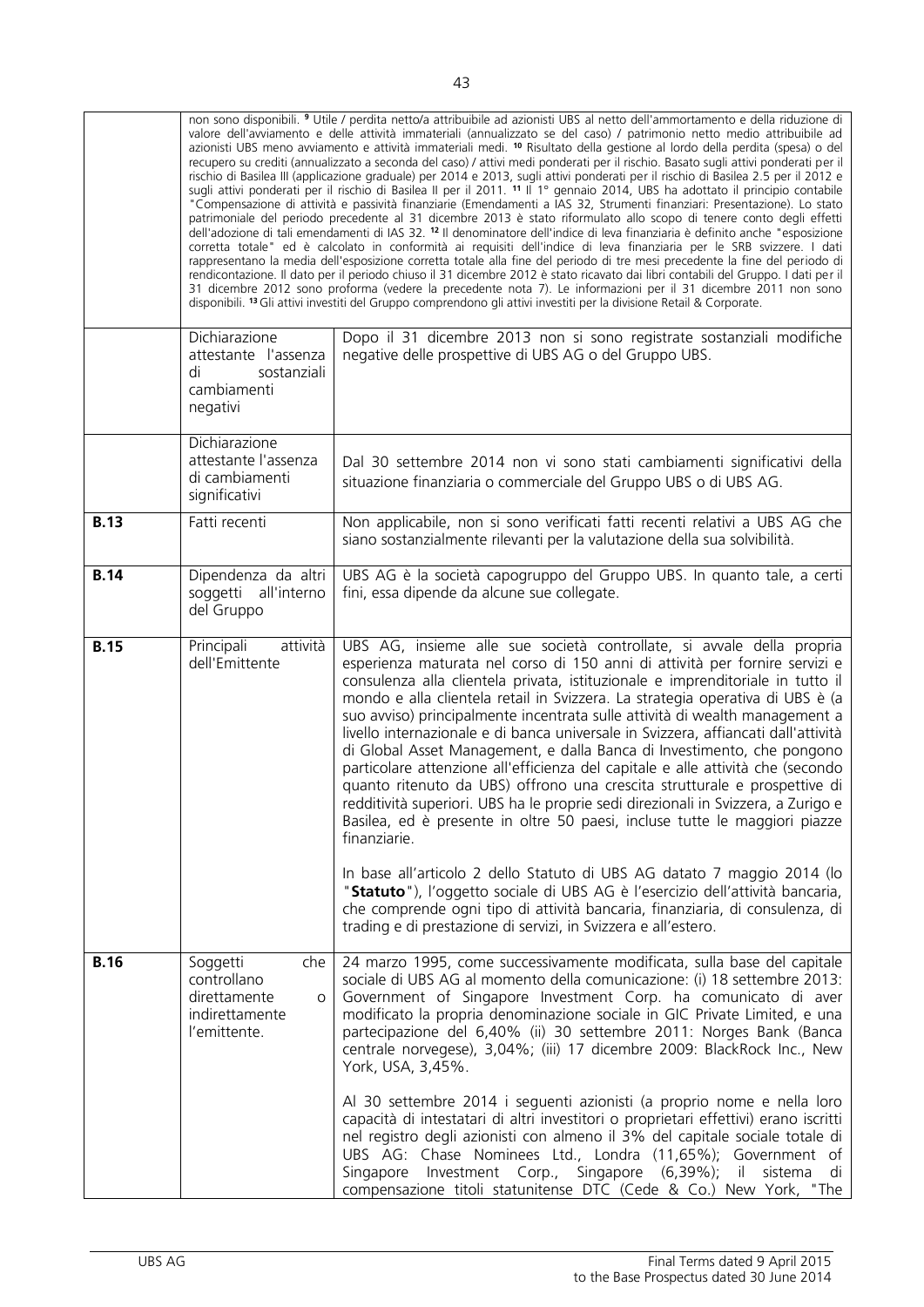|  | $(3,54\%)$ | Depository Trust Company" (6,76%) e Nortrust Nominees Ltd., Londra |  |  |  |
|--|------------|--------------------------------------------------------------------|--|--|--|
|  |            |                                                                    |  |  |  |

| Elemento | Abschnitt C - Strumenti finanziari                                                                   |                                                                                                                                                                                                                                                                                                                                                                                                                                                                                                                                                                                                                                                                                                                                                                                                                                                                                                                                                                                                                                                                                                                                                                                                                                                                              |
|----------|------------------------------------------------------------------------------------------------------|------------------------------------------------------------------------------------------------------------------------------------------------------------------------------------------------------------------------------------------------------------------------------------------------------------------------------------------------------------------------------------------------------------------------------------------------------------------------------------------------------------------------------------------------------------------------------------------------------------------------------------------------------------------------------------------------------------------------------------------------------------------------------------------------------------------------------------------------------------------------------------------------------------------------------------------------------------------------------------------------------------------------------------------------------------------------------------------------------------------------------------------------------------------------------------------------------------------------------------------------------------------------------|
| C.1      | Tipologia e classe<br>strumenti<br>di<br>finanziari,<br>numero<br>identificativo del<br>titolo       | Tipologia e Forma degli Strumenti Finanziari<br>Gli Strumenti Finanziari sono costituiti da certificates.<br>Gli Strumenti Finanziari saranno emessi come Strumenti Finanziari al<br>portatore ai sensi del § 793 del Codice Civile tedesco e saranno<br>rappresentati all'emissione da uno o più Strumenti Finanziari globali al<br>portatore (ciascuno costituisce un "Titolo Globale"). Gli Strumenti<br>Finanziari al portatore non saranno emessi in forma definitiva né potranno<br>essere scambiati con titoli definitivi al portatore, né su richiesta del<br>Portatore né in altra circostanza.<br>Il Titolo Globale è depositato presso Clearstream Banking<br>AG<br>("Clearstream, Germania").<br>Codice/i identificativo/i degli Strumenti Finanziari<br>ISIN: DE000UZ640M4<br>WKN: UZ640M<br>Valore: 27230406                                                                                                                                                                                                                                                                                                                                                                                                                                                   |
| C.2      | Valuta<br>degli<br>Strumenti<br>finanziari                                                           | Euro ("EUR") (la "Valuta di Rimborso").                                                                                                                                                                                                                                                                                                                                                                                                                                                                                                                                                                                                                                                                                                                                                                                                                                                                                                                                                                                                                                                                                                                                                                                                                                      |
| C.5      | alla<br>Restrizioni<br>libera<br>trasferibilità degli<br>Strumenti<br>Finanziari.                    | Non applicabile. Non sussistono restrizioni alla libera trasferibilità degli<br>Strumenti Finanziari.                                                                                                                                                                                                                                                                                                                                                                                                                                                                                                                                                                                                                                                                                                                                                                                                                                                                                                                                                                                                                                                                                                                                                                        |
| C.8      | Diritti<br>connessi<br>Strumenti<br>agli<br>Finanziari,<br>ranking<br>ed<br>eventuali<br>restrizioni | Legge applicabile agli Strumenti Finanziari<br>Gli Strumenti Finanziari sono regolati dalla legge tedesca ("Strumenti<br>Finanziari regolati dalla legge tedesca")<br>Gli effetti legali della registrazione degli Strumenti Finanziari presso il<br>pertinente Sistema di gestione accentrata sono disciplinati dalle norme in<br>vigore nel paese del sistema medesimo.<br>Diritti connessi agli Strumenti Finanziari<br>Secondo quanto previsto dalle Condizioni degli Strumenti Finanziari, gli<br>Strumenti Finanziari incorporano il diritto del Portatore a percepire, alla<br>scadenza o all'esercizio del relativo diritto, l'Importo di Rimborso nella<br>Valuta di Rimborso.<br>Inoltre, nel corso della durata degli Strumenti Finanziari e secondo quanto<br>previsto dalle Condizioni degli Strumenti Finanziari, i Portatori hanno altresì<br>diritto a percepire il pagamento di una Cedola.<br>Restrizioni ai diritti connessi agli Strumenti Finanziari<br>Secondo quanto stabilito nelle Condizioni, l'Emittente ha la facoltà di<br>estinguere gli Strumenti Finanziari, nonché di apportare modifiche alle<br>Condizioni medesime.<br>Status degli Strumenti Finanziari<br>Gli Strumenti Finanziari costituiranno obbligazioni dirette, non garantite e |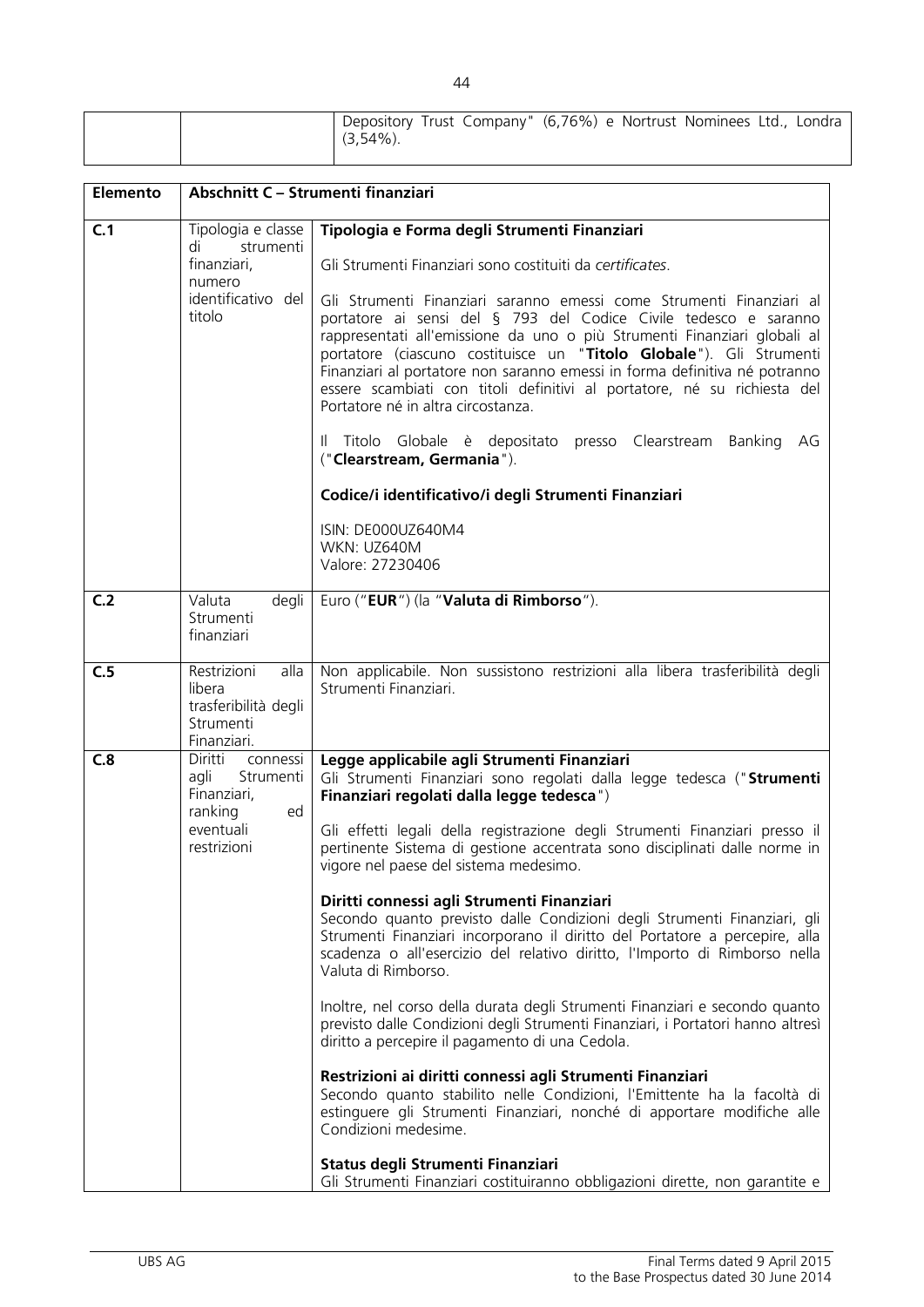|      |                                                                                          | non subordinate dell'Emittente, che concorreranno di pari grado tra esse e<br>con tutte le altre obbligazioni, presenti e future, non garantite e non<br>subordinate dell'Emittente, dopo le obbligazioni privilegiate ai sensi di una<br>previsione di legge non derogabile.                                                                                                                                                                                                                                                                    |
|------|------------------------------------------------------------------------------------------|--------------------------------------------------------------------------------------------------------------------------------------------------------------------------------------------------------------------------------------------------------------------------------------------------------------------------------------------------------------------------------------------------------------------------------------------------------------------------------------------------------------------------------------------------|
| C.11 | Ammissione alla<br>negoziazione su<br>mercati<br>regolamentati<br>$\circ$<br>equivalenti | L'Emittente intende presentare domanda di ammissione alla quotazione<br>degli Strumenti Finanziari sul mercato regolamentato EuroTLX. Fatto salvo<br>che l'Emittente non abbia proceduto all'estinzione degli Strumenti<br>Finanziari prima della Data di Estinzione e che gli Strumenti Finanziari non<br>siano giunti a scadenza anticipata, la negoziazione degli Strumenti<br>Finanziari cesserà alla Data di Scadenza (tale giorno è denominato "Ultimo<br>giorno di negoziazione in Borsa")                                                |
| C.15 | Influenza<br>del<br>sul<br>sottostante<br>valore<br>sugli<br>Strumenti<br>Finanziari     | Il valore degli Strumenti Finanziari durante il loro corso dipende dalla<br>performance del Sottostante. Nel caso in cui il Prezzo del Sottostante<br>aumenti, anche il valore degli Strumenti Finanziari (tenendo conto di<br>eventuali specificità degli Strumenti Finanziari) tenderà ad aumentare.                                                                                                                                                                                                                                           |
|      |                                                                                          | In particolare, l'eventuale Importo di Rimborso, che sarà riconosciuto al<br>Portatore all'esercizio degli Strumenti Finanziari dipende dalla performance<br>del Sottostante. In dettaglio:                                                                                                                                                                                                                                                                                                                                                      |
|      |                                                                                          | Gli UBS Memory Phoenix Autocallable Certificates consentono agli<br>investitori di partecipare all'andamento positivo del Sottostante. Viceversa,<br>gli investitori in UBS Memory Phoenix Autocallable Certificates partecipano<br>anche dell'andamento negativo del Sottostante.                                                                                                                                                                                                                                                               |
|      |                                                                                          | (A) Rimborso degli UBS Memory Phoenix Autocallable Certificates<br>alla scadenza / Rimborso Anticipato                                                                                                                                                                                                                                                                                                                                                                                                                                           |
|      |                                                                                          | In ciascuna Data di Osservazione precedente alla Data di Valorizzazione,<br>come specificato nelle Condizioni del Prodotto, si verifica se il Prezzo del<br>Sottostante in tale data è uguale o superiore al Livello Express, come<br>specificato nelle Condizioni del Prodotto. Se in tale data il Prezzo del<br>Sottostante è uguale o superiore al Livello Express, gli USB Memory<br>Phoenix Autocallable Certificates scadranno anticipatamente in tale<br>Data di Osservazione e il Portatore ha diritto a ricevere il Valore<br>Nominale. |
|      |                                                                                          | Se non si è verificata la scadenza anticipata degli UBS Memory Phoenix<br>Autocallable Certificates in una precedente Data di Osservazione, il<br>Portatore ha i seguenti Diritti connessi agli Strumenti Finanziari:                                                                                                                                                                                                                                                                                                                            |
|      |                                                                                          | (a) se il Prezzo di Liquidazione del Sottostante, come indicato nelle<br>Condizioni del Prodotto, è uguale o superiore al Livello Express,<br>il Portatore ha diritto a ricevere il Valore Nominale.                                                                                                                                                                                                                                                                                                                                             |
|      |                                                                                          | (b) se il Prezzo di Liquidazione del Sottostante, come indicato nelle<br>Condizioni del Prodotto, è uguale o superiore alla Barriera, ma<br>inferiore al Livello Express, il Portatore ha diritto a ricevere il<br>Valore Nominale.                                                                                                                                                                                                                                                                                                              |
|      |                                                                                          | (c) se il Prezzo di Liquidazione del Sottostante, come indicato nelle<br>Condizioni del Prodotto, è inferiore alla Barriera, alla Data di<br>Scadenza il Portatore ha diritto a ricevere l'Importo di Rimborso<br>nella Valuta di Rimborso, il cui ammontare dipende dal Prezzo di<br>Liquidazione del Sottostante, secondo quanto specificato nelle<br>Condizioni del Prodotto. L'Importo di Rimborso è calcolato<br>moltiplicando il Valore Nominale per la relativa performance del<br>Sottostante.                                           |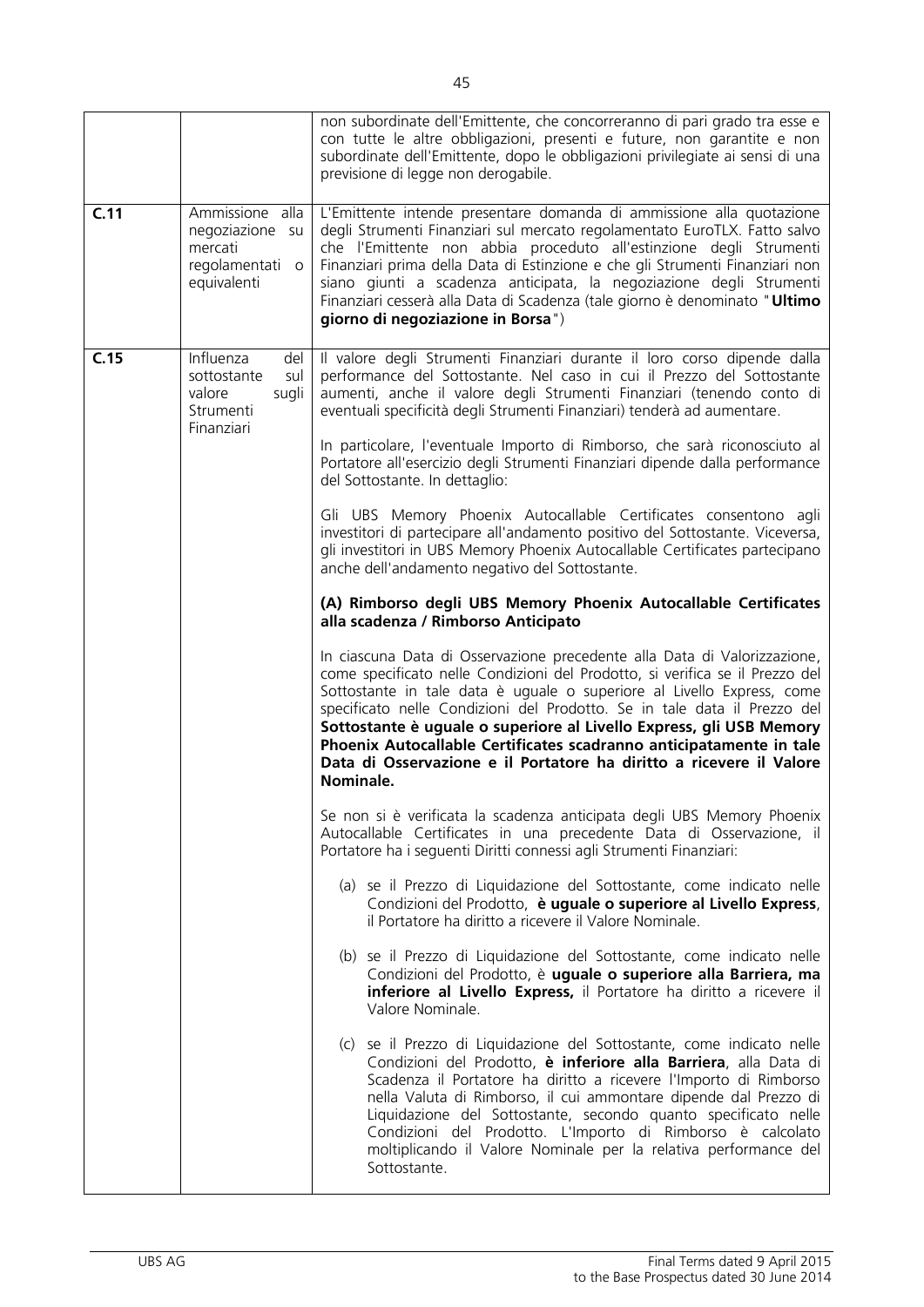|      |                                                                                                           | (B) Pagamento della Cedola                                                                                                                                                                                                                                                                                                                                                                                                                                                                                                                                                                                                                                                                                                                                                                                                                                                                                                                                                                                  |
|------|-----------------------------------------------------------------------------------------------------------|-------------------------------------------------------------------------------------------------------------------------------------------------------------------------------------------------------------------------------------------------------------------------------------------------------------------------------------------------------------------------------------------------------------------------------------------------------------------------------------------------------------------------------------------------------------------------------------------------------------------------------------------------------------------------------------------------------------------------------------------------------------------------------------------------------------------------------------------------------------------------------------------------------------------------------------------------------------------------------------------------------------|
|      |                                                                                                           | Inoltre, e come indicato nelle Condizioni del Prodotto, nel corso della<br>durata degli UBS Memory Phoenix Autocallable Certificates, il Portatore ha<br>diritto al pagamento di una Cedola. Tale pagamento è subordinato a una<br>specifica performance del Sottostante, come specificato nelle Condizioni<br>del Prodotto. Se la condizione per il pagamento della Cedola non si verifica,<br>il Portatore non riceverà tale Cedola. Qualora, invece, la condizione che<br>deve essere soddisfatta per ottenere il diritto al pagamento della Cedola si<br>verifichi in una Data di Osservazione successiva, come indicato nelle<br>Condizioni del Prodotto, il Portatore riceverà sia il pagamento della Cedola<br>relativa a tale Data di Osservazione <sub>(i)</sub> , sia il pagamento delle Cedole relative<br>a tutte le Date di Osservazione precedenti rispetto alle quali non era stata<br>pagata. A scanso di equivoci: la Cedola verrà pagata una sola volta per<br>ogni Data di Osservazione. |
| C.16 | Data<br>di<br>estinzione o<br>di<br>scadenza, data di<br>esercizio o data<br>di<br>riferimento<br>finale  | Data di Scadenza: 26 maggio 2020<br>Data di Valorizzazione: 19 maggio 2020                                                                                                                                                                                                                                                                                                                                                                                                                                                                                                                                                                                                                                                                                                                                                                                                                                                                                                                                  |
| C.17 | Procedura<br>di<br>regolamento<br>degli Strumenti<br>derivati                                             | Fermo restando il rispetto della normativa tributaria o di qualsiasi altra<br>legge o regolamento vigente nel paese in cui avviene il pagamento, o a cui<br>l'Emittente abbia deciso di conformarsi, i pagamenti saranno eseguiti,<br>conformemente al Regolamento del Sistema di gestione accentrata<br>applicabile ("Regolamento SG"), a favore del relativo Sistema di gestione<br>accentrata o del relativo intermediario o accreditati presso i relativi conti<br>accesi presso il Sistema di Gestione accentrata o l'intermediario.<br>Con il pagamento al Sistema di Gestione accentrata secondo le modalità<br>sopradescritte, l'Emittente è sollevato dagli obblighi di rimborso o da<br>qualsiasi altro obbligo di pagamento o consegna di cui alle Condizioni degli<br>Strumenti Finanziari                                                                                                                                                                                                      |
| C.18 | Descrizione delle<br>modalità<br>secondo cui si<br>generano<br>proventi<br>degli<br>Strumenti<br>derivati | Alla rispettiva Data di Scadenza i Portatori ricevono l'Importo di Rimborso                                                                                                                                                                                                                                                                                                                                                                                                                                                                                                                                                                                                                                                                                                                                                                                                                                                                                                                                 |
| C.19 | Prezzo<br>di<br>esercizio<br>O<br>di<br>prezzo<br>riferimento<br>definitivo<br>del<br>sottostante         | Prezzo di Liquidazione                                                                                                                                                                                                                                                                                                                                                                                                                                                                                                                                                                                                                                                                                                                                                                                                                                                                                                                                                                                      |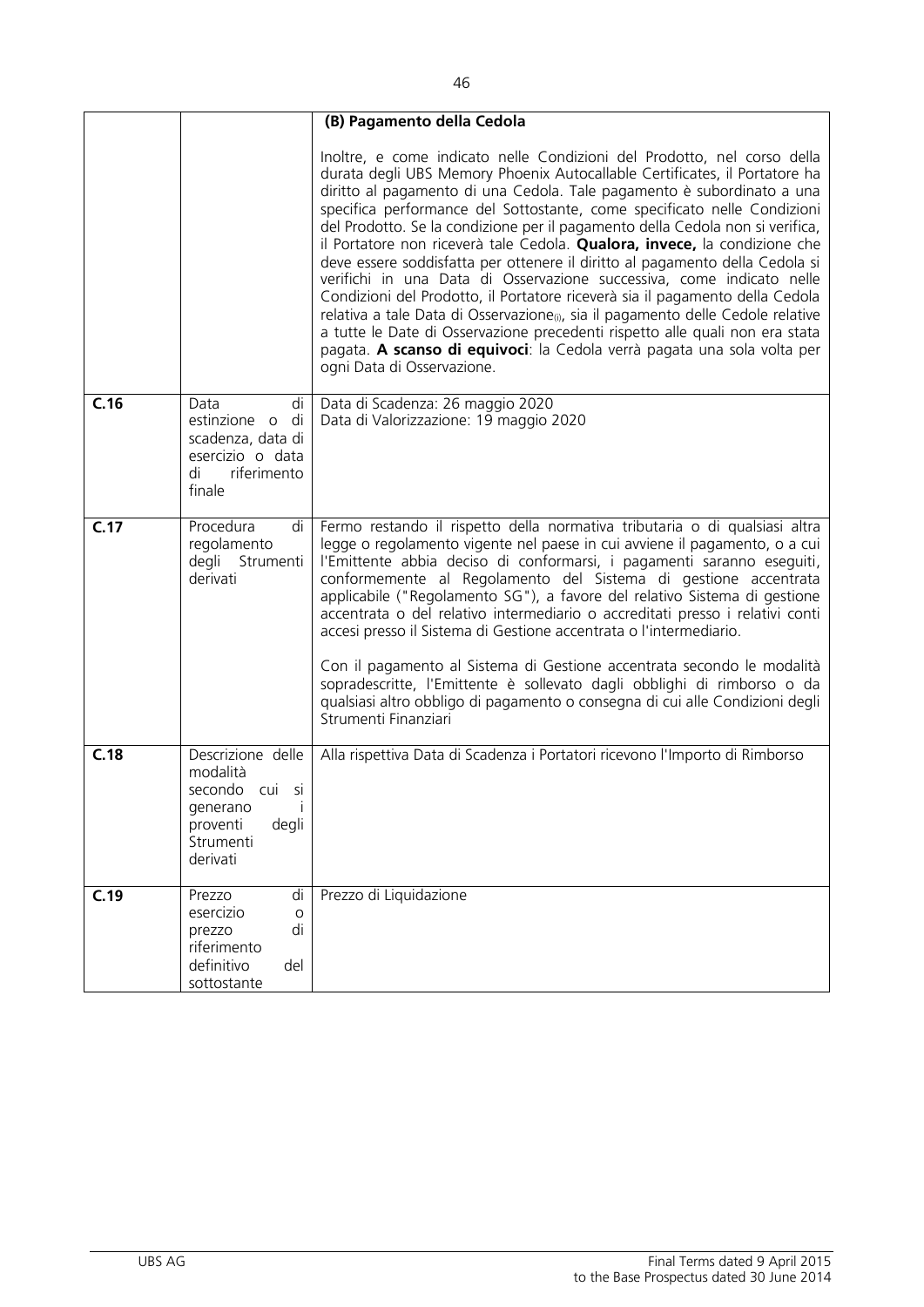| C.20 | Tipologia<br>sottostante<br>e<br>di<br>modalità<br>reperimento<br>relative  <br>delle<br>informazioni | di   Tipologia di Sottostante: Azione<br>UniCredit SpA<br>Le informazioni sulla performance storica e sul futuro andamento del<br>Sottostante e sulla relativa volatilità sono messe a disposizione nel seguente<br>sito internet:<br>www.unicreditgroup.eu. |
|------|-------------------------------------------------------------------------------------------------------|--------------------------------------------------------------------------------------------------------------------------------------------------------------------------------------------------------------------------------------------------------------|
|      |                                                                                                       |                                                                                                                                                                                                                                                              |

| <b>Element</b> | Sezione D - Rischi                                                                      |                                                                                                                                                                                                                                                                                                                                                                                                                                                                                                                                                                                                                                                                                                                                                                                                                                                                                                                                                                                                                                                                                                  |
|----------------|-----------------------------------------------------------------------------------------|--------------------------------------------------------------------------------------------------------------------------------------------------------------------------------------------------------------------------------------------------------------------------------------------------------------------------------------------------------------------------------------------------------------------------------------------------------------------------------------------------------------------------------------------------------------------------------------------------------------------------------------------------------------------------------------------------------------------------------------------------------------------------------------------------------------------------------------------------------------------------------------------------------------------------------------------------------------------------------------------------------------------------------------------------------------------------------------------------|
|                |                                                                                         | L'investimento negli Strumenti Finanziari comporta l'assunzione di<br>determinati rischi. Si fa presente che la descrizione dei rischi associati<br>all'investimento<br>negli<br><b>Strumenti</b><br><b>Finanziari</b><br>limitata<br>è<br>esclusivamente ai rischi noti all'Emittente alla data del Prospetto di<br>Base.                                                                                                                                                                                                                                                                                                                                                                                                                                                                                                                                                                                                                                                                                                                                                                       |
| D.2            | Informazioni<br>fondamentali sui<br>rischi<br>principali<br>specifici<br>dell'emittente | L'investimento negli Strumenti Finanziari comporta, per i potenziali<br>investitori, un rischio emittente o rischio di credito, ovvero il rischio che<br>UBS AG non sia in grado di far fronte, in via provvisoria o definitiva, agli<br>obblighi contratti con l'emissione degli Strumenti Finanziari.                                                                                                                                                                                                                                                                                                                                                                                                                                                                                                                                                                                                                                                                                                                                                                                          |
|                |                                                                                         | Rischio generale di insolvenza<br>L'investitore negli Strumenti Finanziari si assume il rischio generale di un<br>possibile deterioramento della situazione finanziaria dell'Emittente. Gli<br>obblighi nascenti dagli strumenti di debito o derivati a carico dell'Emittente<br>costituiscono passività dirette e non garantite e non sono subordinati ad<br>altre passività dello stesso. Ne consegue che, in caso d'insolvenza<br>dell'Emittente, il credito dei Portatori verso l'Emittente verrà soddisfatto,<br>dopo i crediti privilegiati per legge, in concorso con gli altri crediti di pari<br>grado chirografari e non subordinati dell'Emittente stesso, presenti e<br>futuri. Le obbligazioni che sorgono in capo all'Emittente in relazione agli<br>Strumenti Finanziari non sono assistite da alcun sistema di garanzia o<br>tutela dei depositi, obbligatorio o volontario, né da un sistema di<br>indennizzo. In caso di insolvenza dell'Emittente, gli investitori sono<br>pertanto esposti al rischio di perdita totale del loro investimento<br>negli Strumenti Finanziari. |
|                |                                                                                         | UBS, in qualità di Emittente, è esposto a molteplici rischi riconducibili allo<br>svolgimento della propria attività. Essi comprendono, in particolare, le<br>seguenti tipologie di rischi, suscettibili di determinare effetti negativi sul<br>valore degli Strumenti Finanziari:                                                                                                                                                                                                                                                                                                                                                                                                                                                                                                                                                                                                                                                                                                                                                                                                               |
|                |                                                                                         | rischio di deterioramento del merito di credito dell'Emittente<br>$\bullet$                                                                                                                                                                                                                                                                                                                                                                                                                                                                                                                                                                                                                                                                                                                                                                                                                                                                                                                                                                                                                      |
|                |                                                                                         | rischio di modifiche al quadro regolamentare e normativo avverse allo<br>$\bullet$<br>svolgimento dell'attività di UBS o che potrebbero<br>influire<br>negativamente sulla sua capacità di attuare i piani strategici                                                                                                                                                                                                                                                                                                                                                                                                                                                                                                                                                                                                                                                                                                                                                                                                                                                                            |
|                |                                                                                         | una minore solidità patrimoniale potrebbe avere un effetto negativo<br>sulla<br>attuazione della strategia<br>capacità di<br>aziendale,<br>di<br>mantenimento della base di clientela e della posizione competitiva                                                                                                                                                                                                                                                                                                                                                                                                                                                                                                                                                                                                                                                                                                                                                                                                                                                                              |
|                |                                                                                         | rischio di mancata esecuzione dei piani strategici annunciati o di<br>$\bullet$<br>mancata introduzione dei cambiamenti necessari per far fronte alle<br>mutevoli condizioni del mercato e alle condizioni imposte dal quadro<br>normativo ovvero da altre circostanze.                                                                                                                                                                                                                                                                                                                                                                                                                                                                                                                                                                                                                                                                                                                                                                                                                          |
|                |                                                                                         | rischi connessi a procedimenti giudiziari in corso e a cause passive                                                                                                                                                                                                                                                                                                                                                                                                                                                                                                                                                                                                                                                                                                                                                                                                                                                                                                                                                                                                                             |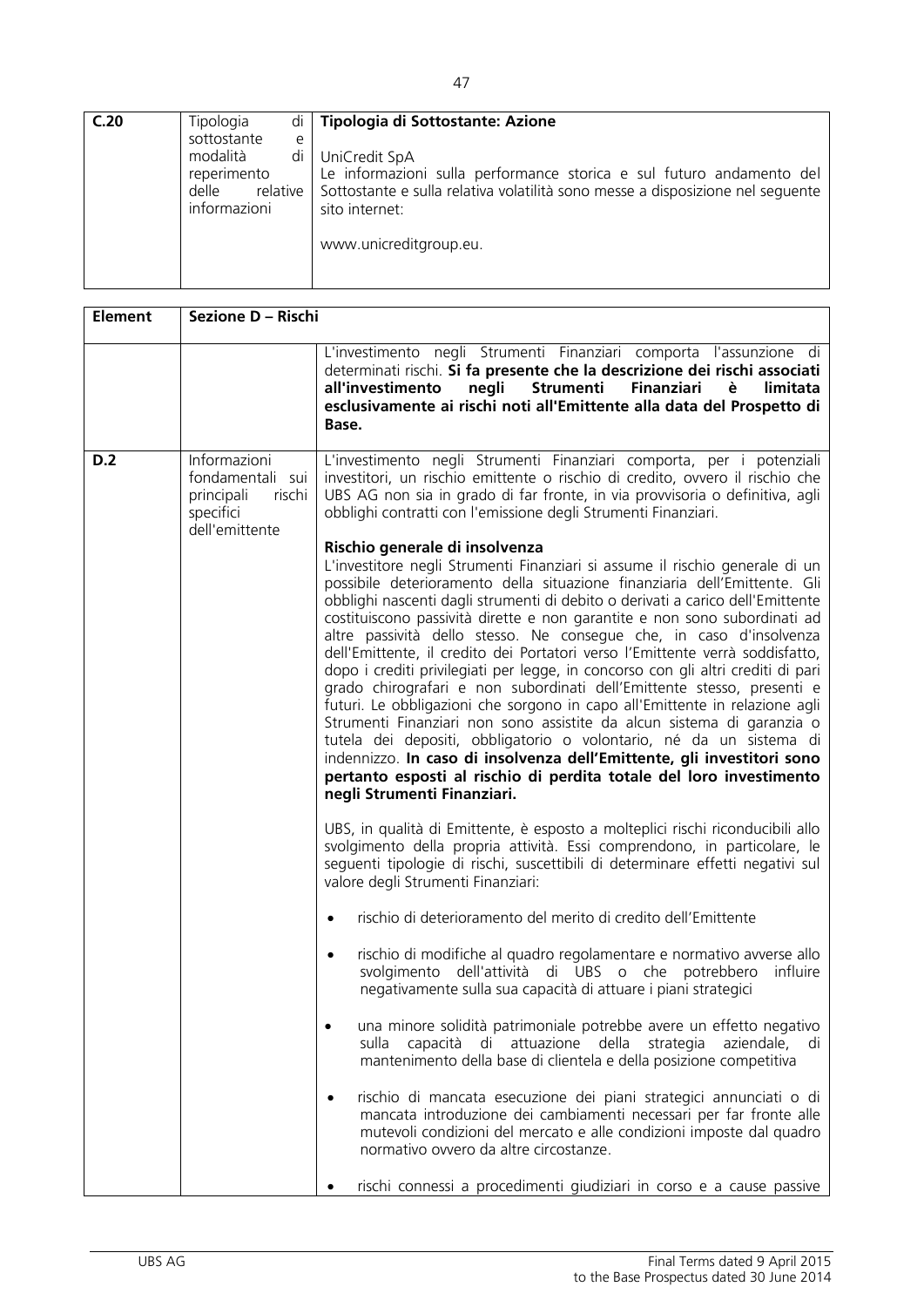|                                                                                                      | riconducibili allo svolgimento dell'attività di UBS<br>rischio operativo, che può danneggiare l'andamento dell'attività di<br>$\bullet$                                                                                                                                                                                                                                                                                                                                                                                                                                                                                                                                                                                                                                                                                                                                                                                                                                                                                                                                                                                                                |
|------------------------------------------------------------------------------------------------------|--------------------------------------------------------------------------------------------------------------------------------------------------------------------------------------------------------------------------------------------------------------------------------------------------------------------------------------------------------------------------------------------------------------------------------------------------------------------------------------------------------------------------------------------------------------------------------------------------------------------------------------------------------------------------------------------------------------------------------------------------------------------------------------------------------------------------------------------------------------------------------------------------------------------------------------------------------------------------------------------------------------------------------------------------------------------------------------------------------------------------------------------------------|
|                                                                                                      |                                                                                                                                                                                                                                                                                                                                                                                                                                                                                                                                                                                                                                                                                                                                                                                                                                                                                                                                                                                                                                                                                                                                                        |
|                                                                                                      | <b>UBS</b>                                                                                                                                                                                                                                                                                                                                                                                                                                                                                                                                                                                                                                                                                                                                                                                                                                                                                                                                                                                                                                                                                                                                             |
|                                                                                                      | rischio di reputazione, che può danneggiare l'andamento dell'attività<br>di UBS                                                                                                                                                                                                                                                                                                                                                                                                                                                                                                                                                                                                                                                                                                                                                                                                                                                                                                                                                                                                                                                                        |
|                                                                                                      | rischio connesso alla possibilità che le condizioni di mercato e le<br>$\bullet$<br>prospettive congiunturali influiscano negativamente sull'andamento<br>del settore finanziario                                                                                                                                                                                                                                                                                                                                                                                                                                                                                                                                                                                                                                                                                                                                                                                                                                                                                                                                                                      |
|                                                                                                      | possibilità che la situazione dei mercati finanziari possa penalizzare le<br>$\bullet$<br>posizioni di rischio assunte in passato da UBS e gli altri impegni in<br>capo alla stessa; difficoltà di liquidare le posizioni di rischio assunte in<br>passato                                                                                                                                                                                                                                                                                                                                                                                                                                                                                                                                                                                                                                                                                                                                                                                                                                                                                             |
|                                                                                                      | rischio di cambio dovuto alla presenza di UBS sui mercati<br>$\bullet$<br>internazionali                                                                                                                                                                                                                                                                                                                                                                                                                                                                                                                                                                                                                                                                                                                                                                                                                                                                                                                                                                                                                                                               |
|                                                                                                      | rischi connessi alle procedure di controllo e gestione del rischio<br>$\bullet$<br>adottate da UBS al fine di evitare o limitare le perdite potenziali nello<br>svolgimento delle attività d'intermediazione e creditizia                                                                                                                                                                                                                                                                                                                                                                                                                                                                                                                                                                                                                                                                                                                                                                                                                                                                                                                              |
|                                                                                                      | rischi connessi ai modelli di valutazione delle posizioni assunte, che<br>$\bullet$<br>presentano limiti intrinseci e possono basarsi su variabili non<br>osservabili                                                                                                                                                                                                                                                                                                                                                                                                                                                                                                                                                                                                                                                                                                                                                                                                                                                                                                                                                                                  |
|                                                                                                      | rischio di liquidità e di finanziamento, che può influire negativamente<br>$\bullet$<br>sulla capacità di UBS di far fronte ai propri obblighi                                                                                                                                                                                                                                                                                                                                                                                                                                                                                                                                                                                                                                                                                                                                                                                                                                                                                                                                                                                                         |
|                                                                                                      | rischio connesso all'incapacità di UBS di individuare o cogliere<br>$\bullet$<br>opportunità reddituali o sul piano competitivo e di attrarre e<br>fidelizzare collaboratori qualificati                                                                                                                                                                                                                                                                                                                                                                                                                                                                                                                                                                                                                                                                                                                                                                                                                                                                                                                                                               |
|                                                                                                      | rischi di possibili effettivi negativi sui risultati di bilancio di UBS legati a<br>modifiche dei principi contabili                                                                                                                                                                                                                                                                                                                                                                                                                                                                                                                                                                                                                                                                                                                                                                                                                                                                                                                                                                                                                                   |
|                                                                                                      | rischi di possibili effettivi negativi sui risultati di bilancio di UBS legati a<br>$\bullet$<br>modifiche nei criteri di valutazione dell'avviamento                                                                                                                                                                                                                                                                                                                                                                                                                                                                                                                                                                                                                                                                                                                                                                                                                                                                                                                                                                                                  |
|                                                                                                      | rischi degli effetti fiscali sui risultati di bilancio di UBS dipendenti da<br>٠<br>una rivalutazione delle attività per imposte anticipate                                                                                                                                                                                                                                                                                                                                                                                                                                                                                                                                                                                                                                                                                                                                                                                                                                                                                                                                                                                                            |
| Informazioni<br><b>D.3</b><br>fondamentali sui<br>principali<br>specifici<br>Strumenti<br>Finanziari | I potenziali investitori sono informati del fatto che gli Strumenti Finanziari<br>costituiscono un investimento rischioso che può comportare anche la<br>rischi<br>perdita della totalità del capitale investito. I Portatori possono subire una<br>perdita se gli importi incassati ai sensi delle Condizioni degli Strumenti<br>degli<br>Finanziari sono inferiori al prezzo di acquisto degli Strumenti Finanziari<br>(comprensivi dei costi di negoziazione). L'investitore è esposto al rischio di<br>un deterioramento della situazione finanziaria dell'Emittente e, di<br>conseguenza, al rischio che il medesimo non sia in grado di far fronte alle<br>obbligazioni derivanti dagli Strumenti Finanziari. I potenziali investitori<br>devono pertanto essere consapevoli dell'eventualità di una perdita<br>parziale o persino totale del capitale investito ed essere in grado di<br>fronteggiarla. Chiunque sia interessato a investire negli Strumenti<br>Finanziari deve valutare la propria situazione finanziaria al fine di accertare<br>la propria capacità di sopportare i rischi di perdita connessi agli Strumenti<br>Finanziari. |
|                                                                                                      |                                                                                                                                                                                                                                                                                                                                                                                                                                                                                                                                                                                                                                                                                                                                                                                                                                                                                                                                                                                                                                                                                                                                                        |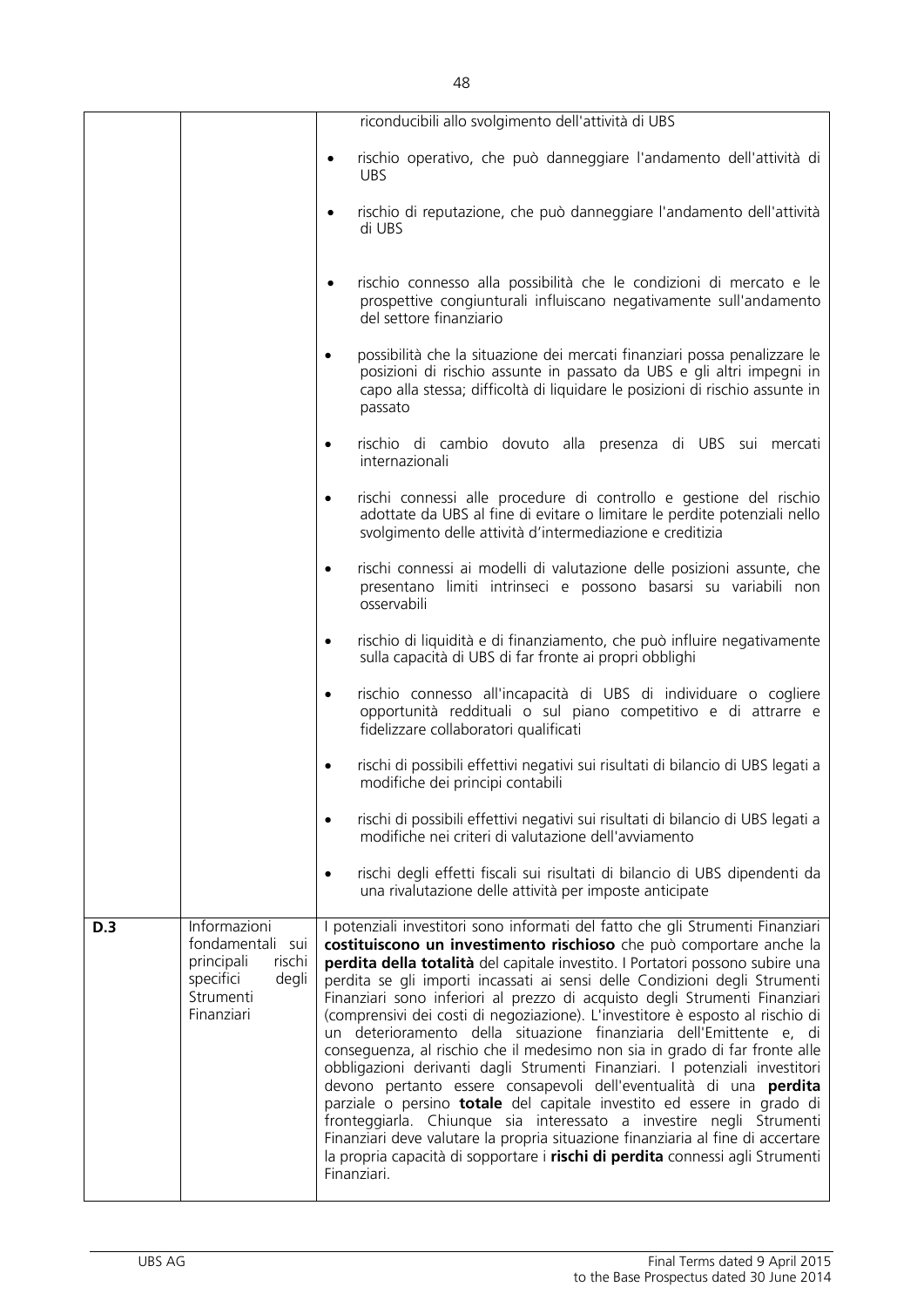| Rischi specifici relativi ad alcune caratteristiche degli Strumenti<br><b>Finanziari</b>                                                                                                                                                                                                                                                                                                                                                                                                                                                                                                                                                                                             |
|--------------------------------------------------------------------------------------------------------------------------------------------------------------------------------------------------------------------------------------------------------------------------------------------------------------------------------------------------------------------------------------------------------------------------------------------------------------------------------------------------------------------------------------------------------------------------------------------------------------------------------------------------------------------------------------|
| I potenziali investitori devono tener conto del fatto che l'ammontare<br>dell'Importo di Rimborso dovuto in base alle Condizioni degli Strumenti<br>Finanziari dipende dalla performance del Sottostante. In caso di<br>andamento sfavorevole del Prezzo del Sottostante, gli importi ricevuti in<br>relazione agli Strumenti Finanziari possono essere inferiori a quelli attesi<br>dagli investitori e possono persino essere pari a zero. In tale ipotesi i<br>Portatori subiranno una perdita totale dell'investimento (comprese<br>le eventuali commissioni di negoziazione).                                                                                                   |
| La cosiddetta struttura "express" prevede che, al verificarsi di determinate<br>condizioni e in base alle Condizioni degli Strumenti Finanziari, gli<br>Strumenti Finanziari possano scadere prima della Data di Scadenza, senza<br>necessità di preavviso o dichiarazione da parte dell'Emittente o del<br>Portatore. Nel caso in cui gli Strumenti Finanziari scadano prima della Data<br>di Scadenza, il Portatore può chiedere il rimborso in contanti di quanto<br>spettante fino alla scadenza anticipata. In seguito a tale scadenza<br>anticipata, il Portatore non potrà, tuttavia, richiedere il pagamento di<br>ulteriori importi in relazione agli Strumenti Finanziari. |
| Il Portatore è pertanto esposto al rischio di non partecipare, nella misura e<br>per il periodo attesi, alla performance del Sottostante.                                                                                                                                                                                                                                                                                                                                                                                                                                                                                                                                            |
| In caso di scadenza anticipata degli Strumenti Finanziari, il Portatore è<br>inoltre esposto anche al cosiddetto rischio di reinvestimento. Il Portatore<br>può trovarsi nella situazione di dover reinvestire gli eventuali importi versati<br>dall'Emittente in caso di scadenza anticipata a condizioni di mercato meno<br>favorevoli rispetto a quelle prevalenti al momento dell'acquisto degli<br>Strumenti Finanziari.                                                                                                                                                                                                                                                        |
| I potenziali investitori devono considerare che l'eventuale Importo di<br>Rimborso, ove previsto, è subordinato al raggiungimento di determinati<br>soglie, barriere o livelli da parte del prezzo del Sottostante in un<br>determinato momento o, secondo i casi, entro un determinato periodo<br>come specificato nelle Condizioni degli Strumenti Finanziari.                                                                                                                                                                                                                                                                                                                     |
| Solo qualora la soglia, la barriera o, secondo i casi, il livello non siano stati<br>raggiunti al momento o nel periodo indicato nelle Condizioni degli<br>Strumenti Finanziari, il Portatore degli Strumenti Finanziari ha diritto a<br>ricevere un importo predeterminato nelle Condizioni degli Strumenti<br>Finanziari a titolo di Importo di Rimborso. In caso contrario, il Portatore<br>partecipa alla performance del Sottostante e, pertanto, è esposto al rischio<br>di una perdita totale del capitale investito.                                                                                                                                                         |
| I potenziali investitori devono considerare che i Portatori non hanno diritto<br>a richiedere la scadenza anticipata degli Strumenti Finanziari, che pertanto<br>non possono estinguersi su iniziativa del Portatore nel corso della loro<br>durata. Di conseguenza, il Portatore che volesse realizzare (anche<br>parzialmente) il valore degli Strumenti Finanziari prima della loro scadenza<br>può farlo soltanto mediante la vendita, salvo ove gli Strumenti Finanziari<br>siano stati oggetto di rimborso anticipato o estinzione da parte<br>dell'Emittente in conformità alle Condizioni degli Strumenti Finanziari.                                                        |
| La vendita presuppone che i partecipanti al mercato siano disposti ad<br>acquistare gli Strumenti Finanziari a un determinato prezzo. Qualora non vi<br>siano controparti disposte all'acquisto, il Portatore potrebbe non realizzare<br>il valore degli Strumenti Finanziari. L'emissione degli Strumenti Finanziari<br>non comporta per l'Emittente alcun obbligo di indennizzo a favore del<br>Portatore o di riacquisto degli Strumenti Finanziari.                                                                                                                                                                                                                              |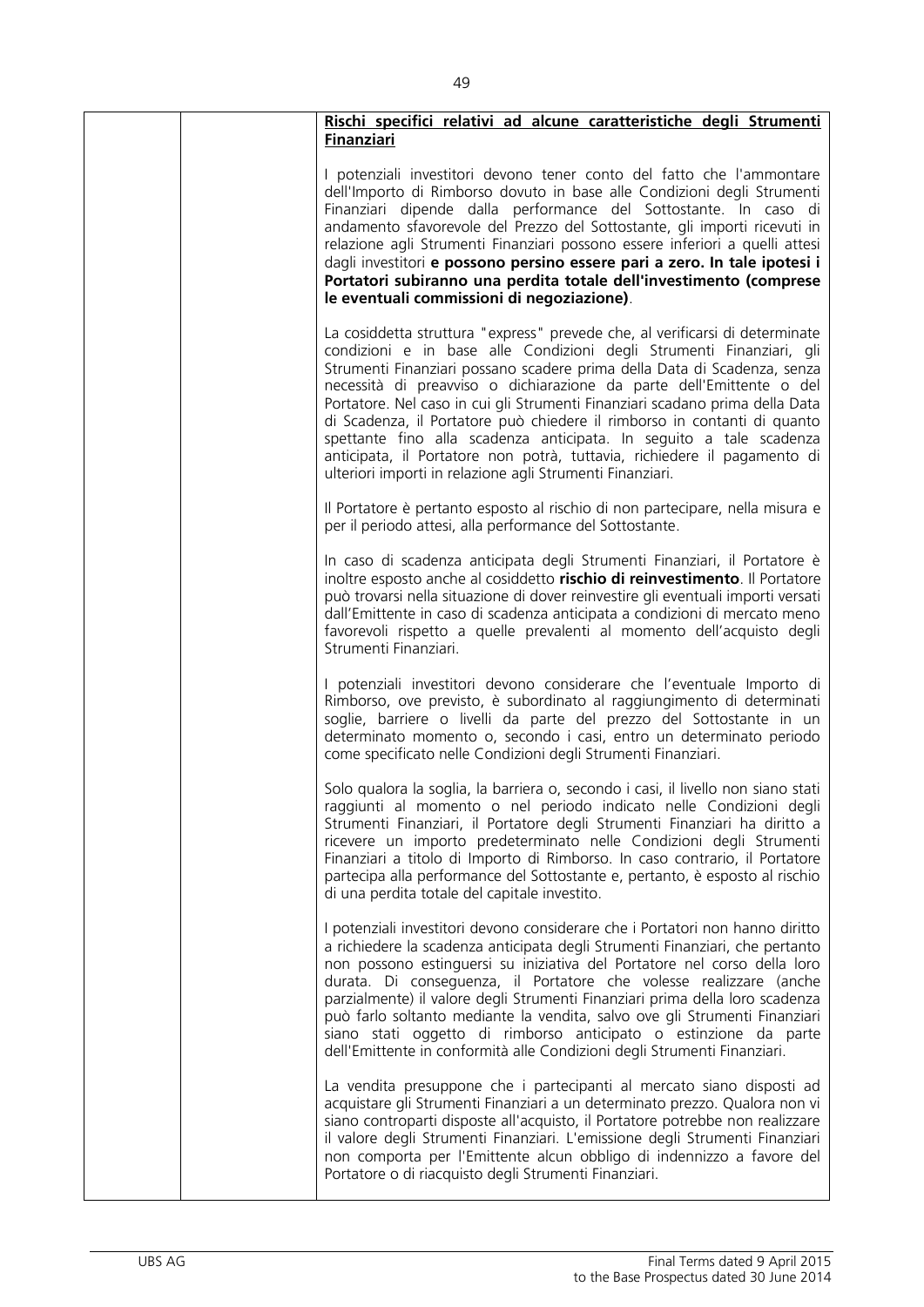| Rischi generali relativi agli Strumenti Finanziari                                                                                                                                                                                                                                                                                                                                                                                                                                                                                                                                                                                                                                                                                                                                                                                                                                                                                                                                                                                                                                                                                                                                             |
|------------------------------------------------------------------------------------------------------------------------------------------------------------------------------------------------------------------------------------------------------------------------------------------------------------------------------------------------------------------------------------------------------------------------------------------------------------------------------------------------------------------------------------------------------------------------------------------------------------------------------------------------------------------------------------------------------------------------------------------------------------------------------------------------------------------------------------------------------------------------------------------------------------------------------------------------------------------------------------------------------------------------------------------------------------------------------------------------------------------------------------------------------------------------------------------------|
| Estinzione e Rimborso Anticipato a discrezione dell'Emittente<br>Conformemente a quanto previsto nelle Condizioni degli Strumenti<br>Finanziari, l'Emittente può, in determinate circostanze, optare per<br>l'estinzione o il rimborso della totalità degli Strumenti Finanziari prima<br>della Data di Scadenza. In tal caso, conformemente alle Condizioni degli<br>Strumenti Finanziari, il Portatore può pretendere il pagamento<br>dell'importo di rimborso in relazione a tale scadenza anticipata. Tuttavia, il<br>Portatore non potrà pretendere il pagamento di ulteriori importi relativi<br>agli Strumenti Finanziari successivamente alla data di estinzione dei<br>medesimi. Peraltro, l'eventuale importo dovuto dall'Emittente in caso di<br>rimborso anticipato degli Strumenti Finanziari (Importo di Rimborso<br>Anticipato) potrebbe essere significativamente inferiore all'Importo di<br>Rimborso dovuto dall'Emittente alla scadenza naturale degli Strumenti<br>Finanziari.                                                                                                                                                                                             |
| Il Portatore è pertanto esposto al rischio di non partecipare, nella misura e<br>per il periodo attesi, alla performance del Sottostante.                                                                                                                                                                                                                                                                                                                                                                                                                                                                                                                                                                                                                                                                                                                                                                                                                                                                                                                                                                                                                                                      |
| In caso di estinzione anticipata degli Strumenti Finanziari da parte<br>dell'Emittente, il Portatore è esposto al rischio di reinvestimento, ossia al<br>rischio di dover reinvestire l'eventuale Importo di Rimborso Anticipato<br>versato dall'Emittente a condizioni di mercato meno favorevoli rispetto a<br>quelle prevalenti al momento dell'acquisto degli Strumenti Finanziari.                                                                                                                                                                                                                                                                                                                                                                                                                                                                                                                                                                                                                                                                                                                                                                                                        |
| Effetti negativi di modifiche dei Diritti connessi agli Strumenti<br>Finanziari<br>Vi è la possibilità che si verifichino alcuni eventi o siano adottate alcune<br>misure (da parte di soggetti diversi dall'Emittente) in relazione al<br>Sottostante in grado di determinare modifiche del Sottostante o della<br>struttura del Sottostante. Tali situazioni sono dette Eventi Potenziali di<br>Rettifica. Al verificarsi di un Evento Potenziale di Rettifica, l'Emittente<br>potrà decidere di effettuare rettifiche in base alle Condizioni degli<br>Strumenti Finanziari per tenere conto di tali eventi o misure. Le rettifiche<br>eventualmente adottate potrebbero avere un impatto negativo sul valore<br>degli Strumenti Finanziari.                                                                                                                                                                                                                                                                                                                                                                                                                                                |
| Negoziazione degli Strumenti Finanziari/ Rischio di liquidità<br>Non è possibile prevedere se e in che misura possa svilupparsi un mercato<br>secondario degli Strumenti Finanziari e a quale prezzo essi saranno<br>negoziati su tale mercato, né se tale mercato sarà liquido o illiquido.                                                                                                                                                                                                                                                                                                                                                                                                                                                                                                                                                                                                                                                                                                                                                                                                                                                                                                   |
| Sarà presentata o è stata presentata domanda di ammissione o<br>quotazione degli Strumenti Finanziari presso la Borsa o le Borse Valori<br>specificate. In caso di esito positivo della domanda, non vi è garanzia che<br>tale ammissione o quotazione si protragga nel tempo. L'eventuale<br>ammissione o quotazione degli Strumenti Finanziari su mercati<br>regolamentati non denota necessariamente una maggiore liquidità degli<br>stessi. Qualora gli Strumenti Finanziari non siano quotati o negoziati su<br>alcuna borsa valori, le informazioni di prezzo potrebbero essere più difficili<br>da reperire, con possibili conseguenze negative sulla liquidità degli<br>Strumenti Finanziari. La liquidità può essere influenzata anche dalle<br>eventuali restrizioni imposte in alcune giurisdizioni sull'offerta e la vendita<br>degli Strumenti Finanziari. Inoltre, l'Emittente ha la facoltà (ma non<br>l'obbligo) di riacquistare gli Strumenti Finanziari in qualsiasi momento e a<br>qualsiasi prezzo sul mercato aperto, mediante offerta pubblica o accordo<br>privato. L'Emittente può decidere di tenere, rivendere o annullare gli<br>Strumenti Finanziari riacquistati. |
| Non si può peraltro escludere che il numero degli Strumenti Finanziari<br>effettivamente emessi e poi collocati presso gli investitori sia inferiore al                                                                                                                                                                                                                                                                                                                                                                                                                                                                                                                                                                                                                                                                                                                                                                                                                                                                                                                                                                                                                                        |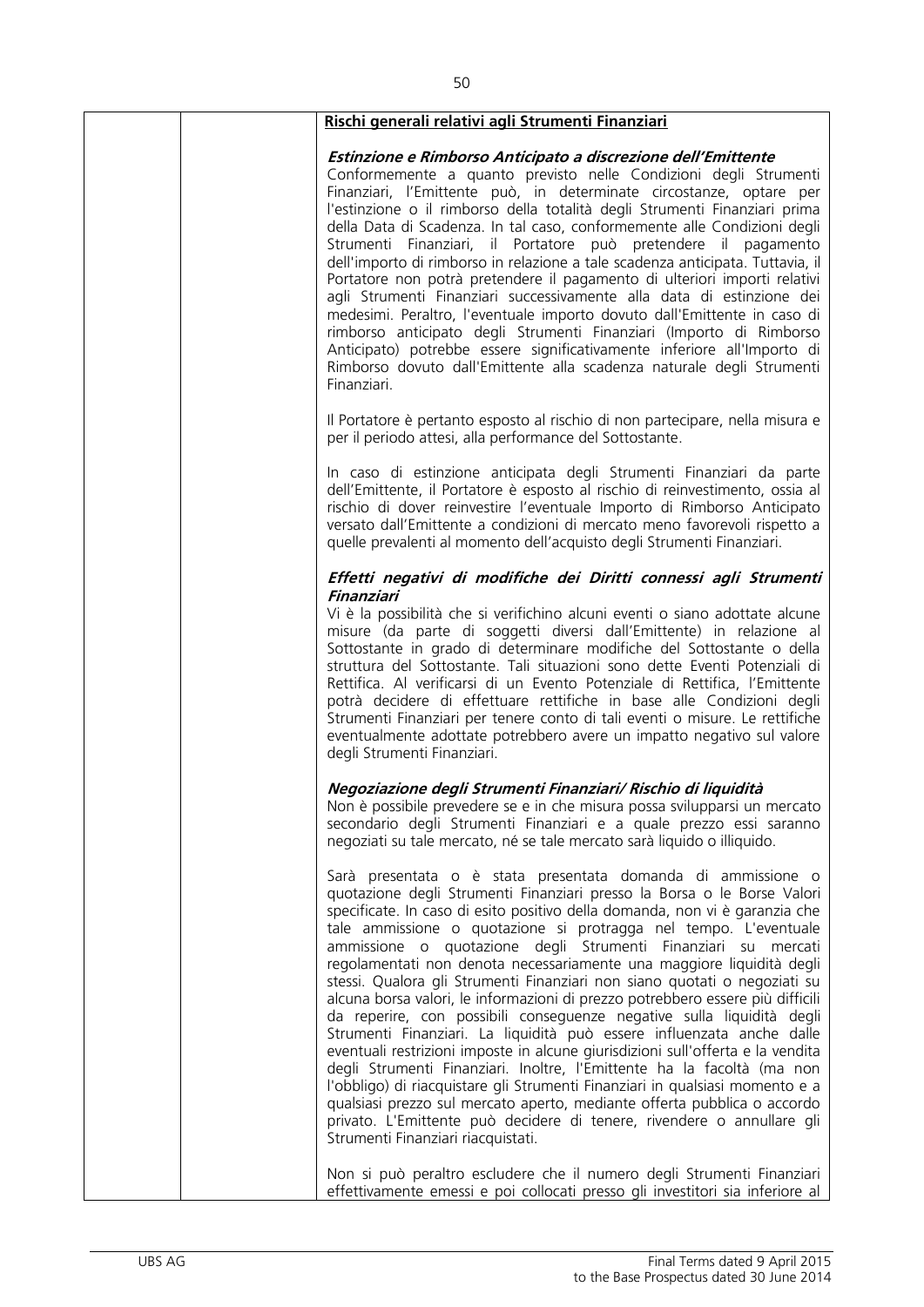| Volume di Emissione degli Strumenti Finanziari previsto. Vi è pertanto il<br>rischio che, a causa del basso volume di Strumenti Finanziari<br>effettivamente emessi, la liquidità degli stessi sia ridotta rispetto al caso di<br>emissione e collocamento di tutti gli Strumenti Finanziari.                                                                                                                                                                                                                                                                                                                                                                                                                                                                                                                                                                                                                                                                                                                                                                                                                                   |
|---------------------------------------------------------------------------------------------------------------------------------------------------------------------------------------------------------------------------------------------------------------------------------------------------------------------------------------------------------------------------------------------------------------------------------------------------------------------------------------------------------------------------------------------------------------------------------------------------------------------------------------------------------------------------------------------------------------------------------------------------------------------------------------------------------------------------------------------------------------------------------------------------------------------------------------------------------------------------------------------------------------------------------------------------------------------------------------------------------------------------------|
| In condizioni di mercato normali, il Gestore intende presentare proposte<br>d'acquisto e di vendita degli Strumenti Finanziari con regolare frequenza.<br>Tuttavia, il Gestore non si assume nei confronti dell'Emittente il fermo<br>impegno di garantire la liquidità degli Strumenti Finanziari mediante la<br>pubblicazione di prezzi denaro e lettera e non si assume l'obbligo legale di<br>quotazione, né altro impegno in merito al livello o alla determinazione<br>degli stessi. I potenziali investitori, pertanto, non devono fare<br>affidamento sulla possibilità di vendere gli Strumenti Finanziari in<br>un momento specifico o a un determinato prezzo.                                                                                                                                                                                                                                                                                                                                                                                                                                                       |
| Regime fiscale degli Strumenti Finanziari                                                                                                                                                                                                                                                                                                                                                                                                                                                                                                                                                                                                                                                                                                                                                                                                                                                                                                                                                                                                                                                                                       |
| L'investitore negli Strumenti Finanziari può essere assoggettato al<br>pagamento di imposte o altre tasse o tributi previsti dalle leggi e dalle<br>prassi del Paese in cui gli Strumenti Finanziari vengono trasferiti ovvero di<br>altre giurisdizioni. In alcune giurisdizioni non sono disponibili dichiarazioni<br>ufficiali delle autorità fiscali o sentenze di organi giudiziari in relazione a<br>strumenti finanziari innovativi come i presenti Strumenti Finanziari. Si<br>consiglia ai potenziali investitori di non basarsi su quanto contenuto nella<br>sezione relativa al regime fiscale del Prospetto di Base, ma di rivolgersi ai<br>propri consulenti fiscali per un parere sulla propria posizione fiscale<br>individuale con riferimento all'acquisto, alla vendita e al rimborso degli<br>Strumenti Finanziari. Solo tali consulenti sono in grado di valutare<br>adeguatamente la specifica situazione del singolo investitore.                                                                                                                                                                         |
| Possibili modifiche del regime fiscale applicabile agli Strumenti<br>Finanziari                                                                                                                                                                                                                                                                                                                                                                                                                                                                                                                                                                                                                                                                                                                                                                                                                                                                                                                                                                                                                                                 |
| Le considerazioni relative al regime fiscale degli Strumenti Finanziari<br>contenute nel Prospetto di Base rispecchiano l'opinione dell'Emittente in<br>base alla situazione giuridica identificabile alla data in cui sono espresse.<br>Tuttavia, non può essere escluso un diverso trattamento fiscale da parte<br>delle autorità fiscali e dei giudici tributari. Prima di prendere decisioni in<br>merito all'opportunità di investire negli Strumenti Finanziari, il singolo<br>investitore è dunque tenuto a chiedere il parere del proprio consulente<br>fiscale.                                                                                                                                                                                                                                                                                                                                                                                                                                                                                                                                                        |
| L'Emittente e il Gestore non si assumono alcuna responsabilità nei<br>confronti dei Portatori rispetto alle conseguenze fiscali di un investimento<br>negli Strumenti Finanziari.                                                                                                                                                                                                                                                                                                                                                                                                                                                                                                                                                                                                                                                                                                                                                                                                                                                                                                                                               |
| Potenziali conflitti di interessi<br>È possibile che l'Emittente e le società collegate partecipino a operazioni<br>connesse agli Strumenti Finanziari nel proprio interesse o nell'interesse di<br>un cliente. Tali operazioni possono non portare alcun vantaggio ai<br>Portatori degli Strumenti Finanziari e possono avere effetti negativi o<br>positivi sul valore del Sottostante e, di conseguenza, sul valore degli<br>Strumenti Finanziari. Inoltre, l'Emittente potrebbe stipulare contratti di<br>copertura dei rischi derivanti dagli Strumenti Finanziari con controparti<br>costituite da società collegate. In tale situazione, potrebbero sorgere dei<br>conflitti di interesse tra queste controparti e tra le controparti e gli<br>investitori in relazione agli obblighi relativi alla determinazione del prezzo<br>degli Strumenti Finanziari e agli altri calcoli associati. L'Emittente e le sue<br>collegate possono anche assumere altri ruoli rispetto agli Strumenti<br>Finanziari, come quello di agente per il calcolo, agente per i pagamenti e<br>agente amministrativo e/o sponsor dell'indice. |
| L'Emittente e le sue collegate possono peraltro emettere strumenti derivati<br>collegati al Sottostante o, secondo i casi, ai Componenti del Paniere,                                                                                                                                                                                                                                                                                                                                                                                                                                                                                                                                                                                                                                                                                                                                                                                                                                                                                                                                                                           |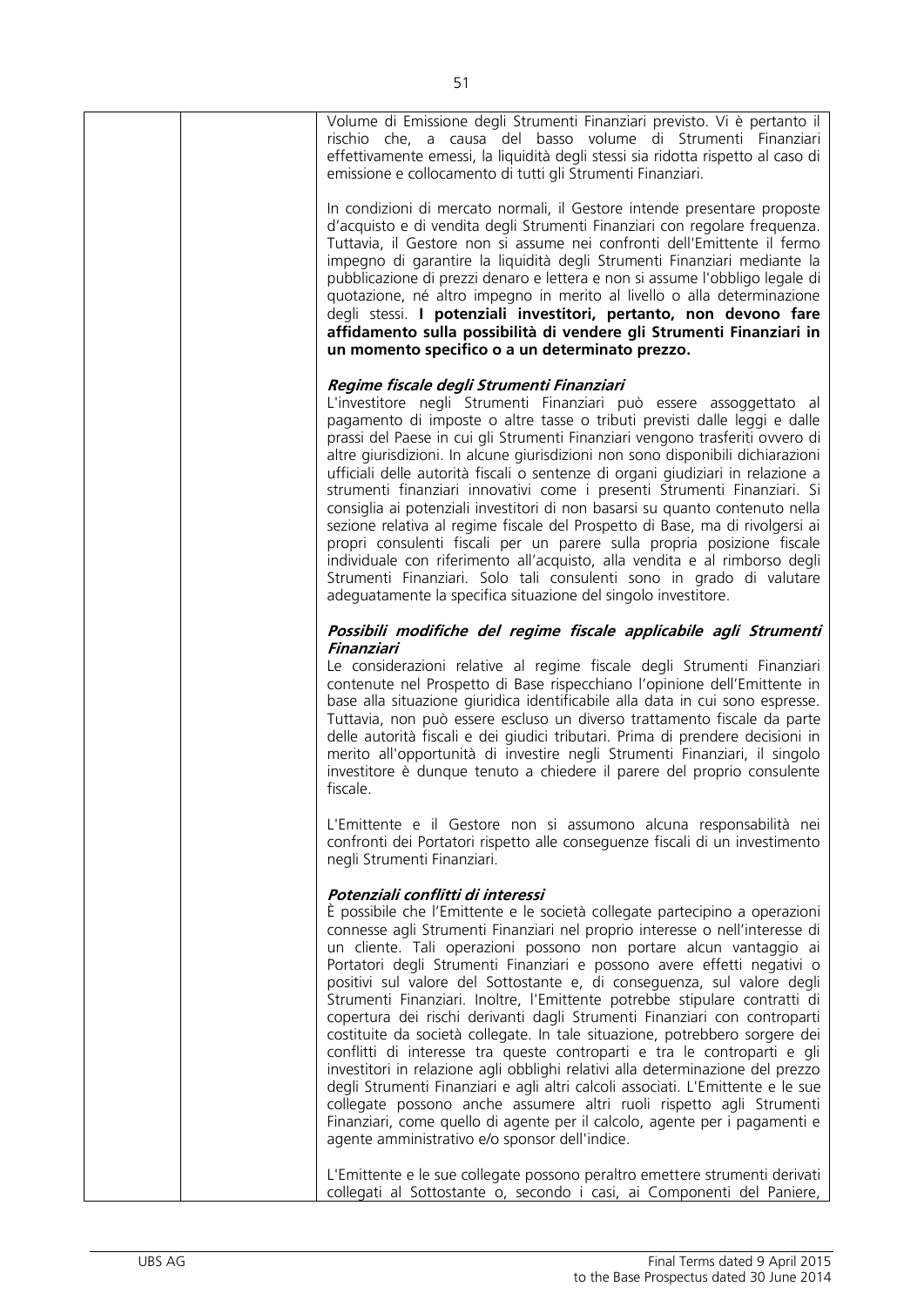|     |                                                                                                                                  | determinando, con l'inserimento di tali prodotti, una situazione<br>concorrenziale che può influire sul valore degli Strumenti Finanziari.<br>L'Emittente e le sue collegate possono entrare in possesso di informazioni<br>riguardanti il Sottostante che non sono di dominio pubblico e che non<br>sono tenute a divulgare ai Portatori. Una o più società collegate<br>dell'Emittente può inoltre pubblicare i risultati di studi e analisi condotti sul<br>Sottostante, generando situazioni di potenziale conflitto di interessi, con<br>possibili effetti negativi sul valore degli Strumenti Finanziari.                                                                                    |
|-----|----------------------------------------------------------------------------------------------------------------------------------|----------------------------------------------------------------------------------------------------------------------------------------------------------------------------------------------------------------------------------------------------------------------------------------------------------------------------------------------------------------------------------------------------------------------------------------------------------------------------------------------------------------------------------------------------------------------------------------------------------------------------------------------------------------------------------------------------|
|     |                                                                                                                                  | È possibile che, nell'ambito dell'offerta e della vendita degli Strumenti<br>Finanziari, l'Emittente o una delle sue società collegate versino,<br>direttamente o indirettamente, commissioni di importo variabile a favore<br>di terzi, tra cui distributori o consulenti per gli investimenti, oppure<br>percepiscano da terzi, direttamente o indirettamente, commissioni di<br>importo variabile, incluse quelle applicate alla distribuzione degli Strumenti<br>Finanziari. Tali commissioni possono essere trattenute, totalmente o<br>parzialmente, dall'Emittente. Su richiesta, l'Emittente o, se del caso, il<br>Gestore è tenuto a rendere conto di tali commissioni.                   |
|     |                                                                                                                                  | Fattori di rischio relativi al Sottostante                                                                                                                                                                                                                                                                                                                                                                                                                                                                                                                                                                                                                                                         |
|     |                                                                                                                                  | Il valore degli Strumenti Finanziari è determinato dalle variazioni di prezzo<br>del Sottostante e dal rischio ad esso associato. I fattori che influenzano il<br>valore del Sottostante sono molteplici e possono essere fra loro collegati.<br>Essi comprendono eventi economici, finanziari e politici indipendenti dalla<br>volontà dell'Emittente. La performance storica di un Sottostante non deve<br>essere considerata indicativa della performance degli Strumenti Finanziari<br>nel corso della loro durata. L'Emittente non rilascia alcuna garanzia o<br>dichiarazione, implicita o esplicita, in merito alla futura performance del<br>Sottostante                                   |
|     |                                                                                                                                  | Si fa presente che l'Emittente non detiene il Sottostante a beneficio dei<br>Portatori e che i Portatori non hanno la titolarità del Sottostante e<br>pertanto non sono titolari dei relativi diritti (compresi, a titolo puramente<br>esemplificativo, il diritto di voto, il diritto ai dividendi o ad altre<br>distribuzioni o altri diritti).                                                                                                                                                                                                                                                                                                                                                  |
| D.6 | Avvertenza<br>In<br>merito al rischio<br>di perdita totale o<br>parziale<br>dell'investimento<br>da<br>parte<br>dell'investitore | Ogni investitore negli Strumenti Finanziari è esposto al rischio di un<br>situazione finanziaria dell'Emittente e alla<br>deterioramento della<br>conseguente potenziale impossibilità da parte dell'Emittente di adempiere<br>gli obblighi allo stesso spettanti in relazione agli Strumenti Finanziari. I<br>potenziali investitori devono pertanto essere preparati all'eventualità di<br>una perdita parziale o persino totale del capitale investito. Gli investitori<br>interessati all'acquisto degli Strumenti Finanziari dovranno valutare la<br>propria posizione finanziaria, e assicurarsi di essere in grado di sopportare i<br>rischi di perdita connessi agli Strumenti Finanziari. |

| <b>Elemento</b> | Sezione E - Offerta                                        |                                                                                                                                                                                                                                                                                                                                                                                                                                                                                                                                                                                                        |
|-----------------|------------------------------------------------------------|--------------------------------------------------------------------------------------------------------------------------------------------------------------------------------------------------------------------------------------------------------------------------------------------------------------------------------------------------------------------------------------------------------------------------------------------------------------------------------------------------------------------------------------------------------------------------------------------------------|
| E.2b            | Ragioni<br>dell'offerta<br>e<br>impiego<br>dei<br>proventi | Non applicabile. Le ragioni dell'offerta e l'impiego dei proventi non<br>differiscono dalla ricerca del profitto e/o dalla copertura di determinati<br>rischi.                                                                                                                                                                                                                                                                                                                                                                                                                                         |
| E.3             | Termini<br>e l<br>condizioni<br>dell'offerta               | Si è convenuto che, alla rispettiva Data di Emissione degli Strumenti<br>Finanziari o successivamente ad essa, il Gestore potrà acquistare e vendere<br>gli Strumenti Finanziari a condizioni potenzialmente soggette a modifiche<br>nella Giurisdizione dell'Offerta Pubblica durante il Periodo di Sottoscrizione<br>(come di seguito definito). Il Prezzo di Emissione è fissato all'Inizio<br>dell'offerta pubblica degli Strumenti Finanziari. Dopo la chiusura del<br>Periodo di Sottoscrizione il prezzo di vendita sarà continuativamente<br>adequato per riflettere le condizioni di mercato. |